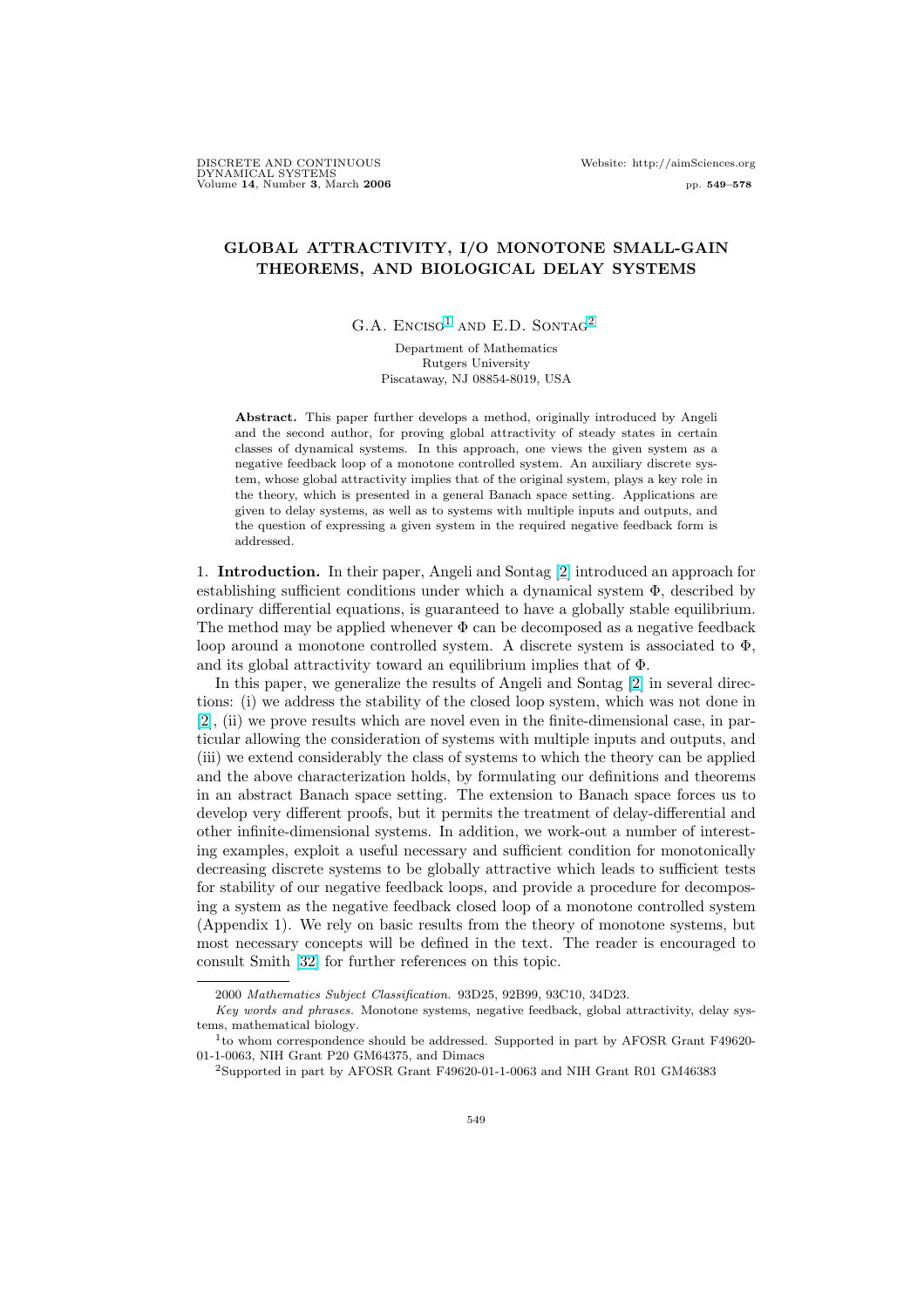There has been previous work that remarked upon special cases of the relationship in asymptotic behavior between continuous systems and associated discrete systems. Indeed, in [31], Smith studied a cyclic gene model with repression, and observed how a certain discrete system seemed to mirror the continuous model's dynamics, both at the local and the global level. The setup of feedback loops around monotone control systems provides one appealing formalization of this remark, and the repression model [in](#page-28-0) question will be used as an illustration of our main result. Related work has been carried out by Chow, Mallet-Paret and Nussbaum, and surveyed by Tyson and Othmer [6, 23, 37]. See also [10] for an application by the authors to a model of testosterone dynamics, and [3, 9, 19] for related work in the positive feedback case.

The topic of monotone and related positive systems is a very active current area of research, especially in [b](#page-27-0)i[ological](#page-28-0) applicatio[ns;](#page-28-0) see e.g. [1, 5, 12, 11, 27]. Nevertheless the results in this paper are meant [to](#page-27-0) [be a](#page-28-0)pplied to systems that are not monotone. Given an autonomous system, the idea is to decompose it as the negative feedback loop of a monotone controlled system, and to apply the main result to this controlled system. Hence, the global attractivity of t[he](#page-27-0) [or](#page-27-0)i[ginal sy](#page-28-0)s[tem](#page-28-0) will follow from the main result. To carry out this preliminary step, we provide in the appendix a systematic description on how to decompose an autonomous system, under relatively few constraints, as the negative feedback loop of a monotone controlled system with a comparatively small number of inputs and outputs.

The organization of this paper is as follows. In Section 2 we define the most important concepts involved, such as monotonicity and the existence of a characteristic, and we state the general hypotheses that will be assumed. In Section 3 we prove the main result in an abstract framework, and in Section 4 we address the stability of the closed loop system. In Section 5 we specialize to delay systems, and after a general introduction we show how to apply the abstract results in this scenario. We conclude in Section 6 with our main application, re-derivi[ng](#page-4-0) and extending, as a corollary of our main theorem, the global attra[cti](#page-8-0)vity results of an autonomous model of the lac operon publishe[d](#page-11-0) by Mahaffy and Savev [24]. In the Appendix I, we describe how to decompose an autonomous system as the negative feedback loop of a monotone c[ont](#page-17-0)rolled system. In the Appendix II we provide a proof of existence and uniqueness for controlled delay systems, including the semiflow property.

2. **Preliminaries.** Let B be a real Banach space, and let  $\mathcal{K} \subseteq B$  be a *cone*, that is, a nonempty, convex set that is closed under multiplication by a positive scalar and pointed (i.e.  $K \cap (-K) = \{0\}$ ). Assume also that K is closed and has nonempty interior. The cone  $K$  induces the following order relations in  $B$ :

$$
x \leq y \iff y - x \in \mathcal{K},
$$
  
\n
$$
x < y \iff x \leq y \text{ and } x \neq y,
$$
  
\n
$$
x \ll y \iff y - x \in \text{ int } \mathcal{K}.
$$

The pair  $(B, K)$  is referred to as an *ordered* Banach space. The following notation will be used:  $[x, y] = \{z | x \le z \le y\}, (x, y) = \{z | x \ll z \ll y\}.$  These sets will be denoted as *intervals* or *boxes*. The cone K is called *normal* if  $0 \le x \le y$  implies  $|x| \le M |y|$  for some constant  $M > 0$ , called a normality constant for K. Also, a set  $A \subset B$  will be said to be *bounded from above* if there is some  $x \in B$  such that  $a \leq x$ , for all  $a \in A$ . If  $B_1, B_2$  are two ordered Banach spaces,  $\gamma : B_1 \to B_2$  is said to be  $\le$ -increasing if  $x \leq y$  implies  $\gamma(x) \leq \gamma(y)$ , and it is said to be  $\leq$ -decreasing if  $x \leq y$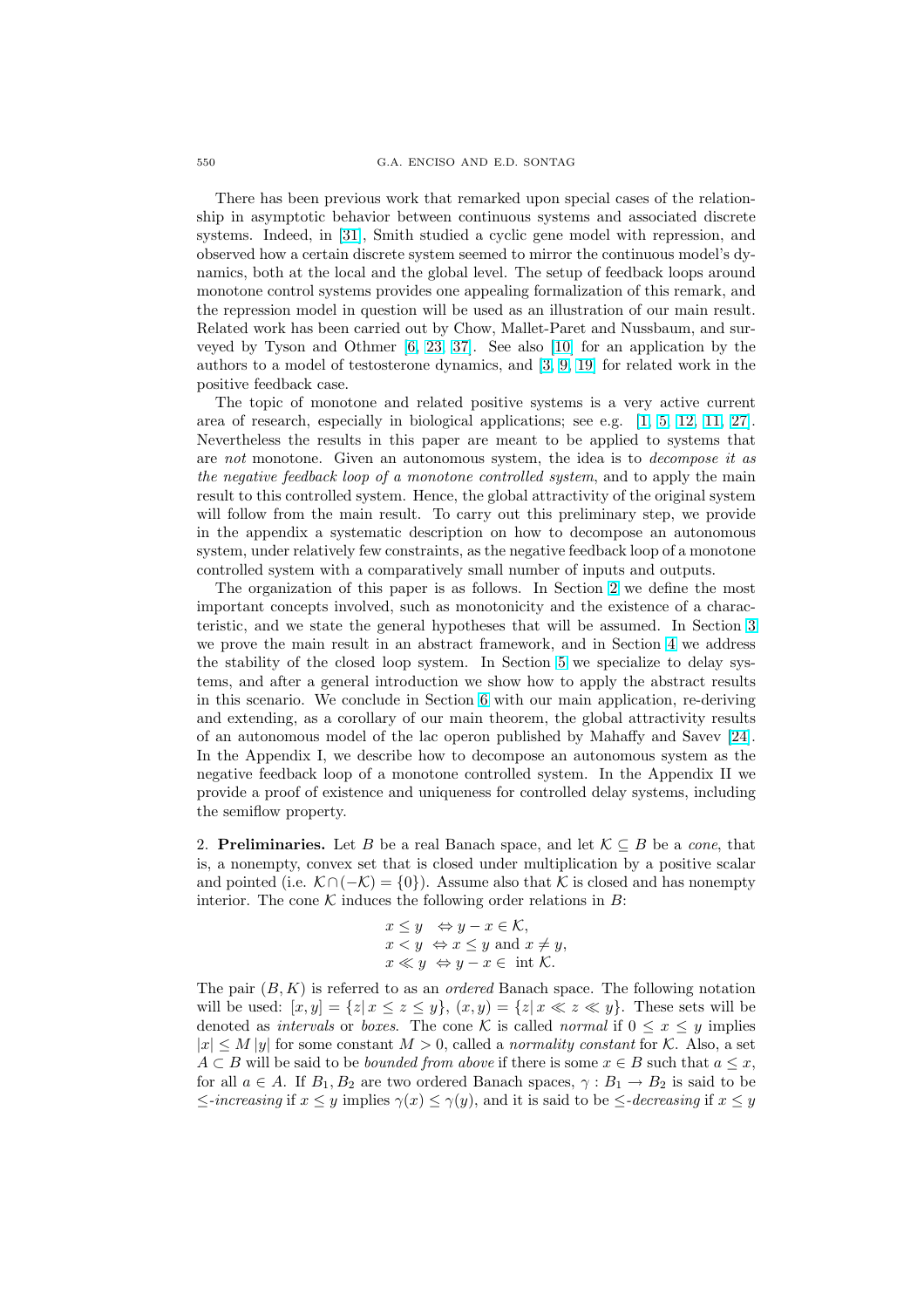<span id="page-2-0"></span>implies  $\gamma(x) \geq \gamma(y)$  (similarly with the other order relations). In the case  $B = \mathbb{R}^n$ , a tuple  $(s_1, \ldots s_n)$ ,  $s_i := \hat{ }^* + \hat{ }^*, - \hat{ }^*$ , defines the *orthant cone*  $\mathcal{K} := \mathbb{R}^{s_1} \times \ldots \times \mathbb{R}^{s_n}$ . The canonic orthant cone defined by  $s = (+ \dots +)$  is called the *cooperative cone*.

The following lemmas are standard exercises in convex analysis. For convenience, proofs are provided in the appendix.

**Lemma 1.** A cone K has nonempty interior if and only if the unit ball is bounded from above.

**Lemma 2.** Let  $K \subseteq \mathbb{R}^n$ . Then K is normal.

**Dynamical Systems.** Let  $B_X$ ,  $B_U$  be two arbitrary Banach spaces, and pick Borel measurable subsets  $X \subseteq B_X$ ,  $U \subseteq B_U$ . The set U is referred to as the set of *input values*, and an *input* is defined as a function  $u : \mathbb{R}^+ \to U$  that is Borel measurable and locally bounded. The set of all inputs taking values in  $U$  will be denoted as  $U_{\infty}$ . The set of all constant inputs  $\hat{u}(t) \equiv u \in U$  is denoted by  $\hat{U} \subseteq U_{\infty}$ , and is considered to have the topology induced by U.

**Definition 1.** A controlled dynamical system is a function

$$
\Phi: \mathbb{R}^+ \times X \times U_{\infty} \to X
$$

which satisfies the following hypotheses:

- 1.  $\Phi$  is continuous on its first two variables, and the restriction of  $\Phi$  to the set  $\mathbb{R}^+ \times X \times \hat{U}$  is continuous.
- 2. For every  $u, v \in U_{\infty}$  such that  $u(s) = v(s)$  for almost every s,  $x(t, x_0, u) =$  $x(t, x_0, v)$  for all  $x_0 \in X$ ,  $t \geq 0$ .
- 3.  $x(0, x_0, u) = x_0$  for any  $x_0 \in X$ ,  $u \in U_{\infty}$ .
- 4. (Semigroup Property) if  $\Phi(s, x, u) = y$  and  $\Phi(t, y, v) = z$ , then by appending  $u|_{[0,s]}$  to the beginning of v to form the input w, it holds that  $\Phi(s+t,x,w)=z$ .

See also Sontag [33]. The functions  $x(\cdot) = \Phi(\cdot, x_0, u)$  can be regarded as trajectories in time for every  $x_0, u$ . We often refer to  $\Phi(t, x_0, u)$  as  $x(t, x_0, u)$  or simply  $x(t)$ if the context is clear. As a simple remark, note that the properties above imply that if  $u, w \in U_{\infty}$  and  $u|_{[0,s]} = w|_{[0,s]}$ , then  $\Phi(s, x, u) = \Phi(s, x, w)$ . This can be seen simply by letting  $t = 0$  $t = 0$  in Property 4.

Output and Feedback Functions. Given a controlled dynamical system (1), a Banach space  $B_Y$  and a measurable set  $Y \subseteq B_Y$ , an *output function* is any continuous function  $h: X \to Y$ . In that case, the pair  $(\Phi, h)$  consisting of

$$
\Phi: \mathbb{R}^+ \times X \times U_{\infty} \to X, \quad h: X \to Y \tag{2.1}
$$

will be referred to as a *dynamical system with input and output*. Unless explicitly stated, we will assume throughout this paper that  $B_Y = B_U$ ,  $Y = U$ , in which case h is also called a feedback function. It will also be assumed that h is  $\leq$ -decreasing, in which case (2.1) is said to be under negative feedback.

Monotonicity and Characteristic. Given cones  $\mathcal{K}_X \subseteq B_X$ ,  $\mathcal{K}_U \subseteq B_U$ , a dynamical system (1) is said to be *monotone with respect to*  $\mathcal{K}_X$ ,  $\mathcal{K}_U$  if the following property is satisfied: for any two inputs  $u, v \in U_{\infty}$  such that  $u(t) \leq v(t)$  for almost every t, and any two initial conditions  $x_1 \leq x_2$  in X, it holds that

$$
x(t, x_1, u) \le x(t, x_2, v), \ \forall t \ge 0.
$$

The partial orders are interpreted here as  $\leq_U$  or  $\leq_X$  in the obvious manner. If there is no input space, i.e. if the system is autonomous, then the system is monotone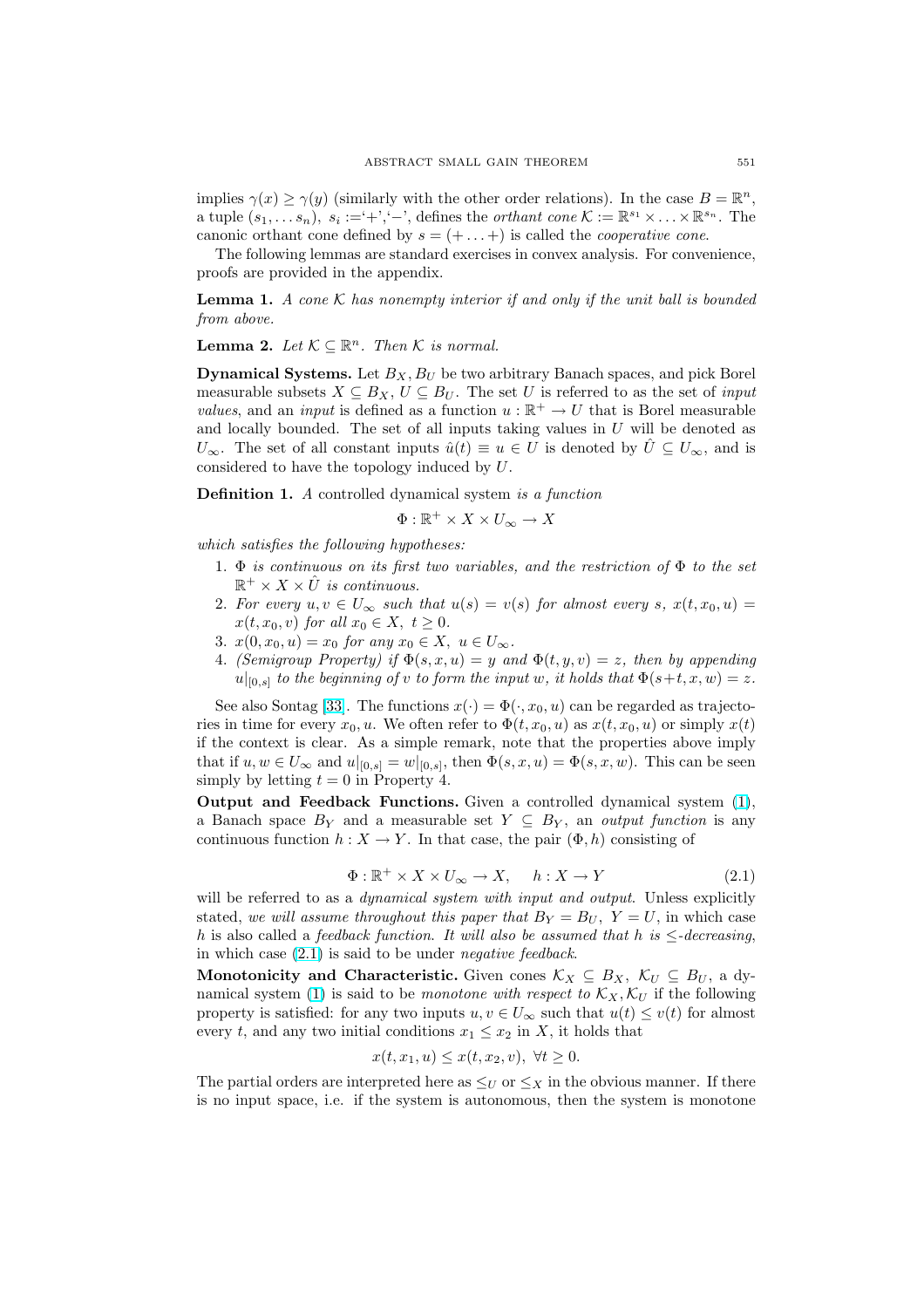if  $x_1 \leq x_2$  implies  $x(t, x_1) \leq x(t, x_2)$  for all t. The cones will usually be omitted if they are clear from the context. We observe also that if  $x_1 \le x_2, u_1, u_2 \in U_{\infty}$ and  $u_1(t) \le u_2(t)$  on [0, s], then  $x(s, x_1, u_1) \le x(s, x_2, u_2)$ . To see this, let  $\bar{u}_i(t) =$  $u_i(t), 0 \le t \le s$ , and  $\bar{u}_i(t) = a$  otherwise, for fixed  $a \in U$ . Then  $\bar{u}_1 \le \bar{u}_2$ , and by monotonicity  $x(s, x_1, \bar{u}_1) \leq x(s, x_2, \bar{u}_2)$ . The conclusion follows by the remark after Definition 1.

A dynamical system  $(1)$  is said to have an *input to state*  $(I/S)$  *characteristic*  $k^X: U \to X$  if for every constant input  $\hat{u}(t) \equiv u \in U$ ,  $x(t, x_0, u)$  converges<sup>3</sup> to  $k^{X}(u) \in X$  as  $t \to \infty$ , for every initial condition  $x_0 \in X$ . Given a system with input and output (2.1) with  $Y = U$ , the function  $k := h \circ k^{X}$  will be called the feedback characteristic of [th](#page-2-0)e system. (This function has been called input to output *characteristic* in previous work, where  $U$  and  $Y$  are not necessarily equal.) It can be easily shown that if (1) is monotone then  $k^X$  is a  $\leq$ -increasing function, see Angeli and Sontag [2].

Closed Loop Trajectories. Consider a system (2.1) and assume that  $B_Y =$  $B_U$ ,  $Y = U$ . Given a vector  $x_0 \in X$ , and a continuous function  $x : \mathbb{R}^+ \to X$ , i[t](#page-2-0) will be said that  $x(t)$  is a closed loop trajectory of (2.1) with initial condition  $x_0$ if  $x(0) = x_0$  [an](#page-27-0)d  $x(t) = \Phi(t, x_0, h \circ x(\cdot))$ , for all  $t \geq 0$ .

**Definition 2.** Suppose that (2.1) is such that, for [each](#page-2-0)  $x_0 \in X$ , there is a unique continuous closed loop trajectory  $x(t)$  so that  $x(0) = x_0$ . The function

$$
\Psi: \mathbb{R}^+ \times X \to X, \ \Psi(t, x_0) := x(t) \tag{2.2}
$$

will be called the closed-loop b[ehav](#page-2-0)ior associated to  $(\Phi, h)$ . If this function itself constitutes a dynamical system, then it is denoted as the closed loop system associated to  $(\Phi, h)$ .

The semiflow condition for  $\Psi$  is actually guaranteed by the unique closed loop trajectory assumption. To see this, let  $x(t)$  be an absolutely continuous closed loop trajectory, and  $y_0 = x(t_0)$ . Then the function  $w(t) = x(t + t_0)$  can be shown to be itself an absolutely continuous closed loop trajectory, by using the semiflow condition for  $\Phi$ . Therefore  $w(t) = \Psi(t, y_0)$ , and  $\Psi(s_0, y_0) = z_0$  implies  $x(t_0 +$  $s_0$ ) =  $w(s_0) = z_0$ . To prove the continuity of  $\Psi$  on its second argument, one may nevertheless need to assume stronger continuity conditions than are stated in Definition 1. While the main result will not assume the existence or uniqueness of closed loop trajectories for any  $x_0 \in X$ , the fact that the closed loop system  $\Psi$  is well defined will be guaranteed in all our applications, since we will start off with an autonomous dynamical system in the first place (see the introduction).

**The Gen[er](#page-2-0)al Assumptions.** A subset A of an ordered metric space  $(T, \leq)$  is said to satisfy the  $\epsilon$ -box property if for every  $\epsilon > 0$  and  $x \in A$ , there are  $y, z \in A$  such that diam  $[y, z] < \epsilon$  and  $[y, z] \cap A$  is a neighborhood of x (with respect to the relative topology on  $A$ ). A simple example of a set that does not satisfy this property is  $A := \{(x, y) \in \mathbb{R}^2 \mid x + y \ge 0\}$ , under the usual positive orthant order for  $\mathbb{R}^2$ .

Let  $B_X, B_U$  be arbitrary Banach spaces ordered by cones  $\mathcal{K}_X, \mathcal{K}_U$ , and let (1) be a controlled dynamical system with states in  $X \subseteq B_X$  and input values in  $U \subseteq B_U$ . Let  $h: X \to U$  be a given feedback function. The following general hypotheses will be used throughout this paper:

**H1:**  $\mathcal{K}_X$  and  $\mathcal{K}_U$  are closed, normal cones with nonempty interior.

<sup>3</sup>This definition differs slightly with that in Angeli and Sontag [2], in that stability of the attractor  $k^X(u)$  is not assumed. Nevertheless see the comments after Theorem 1.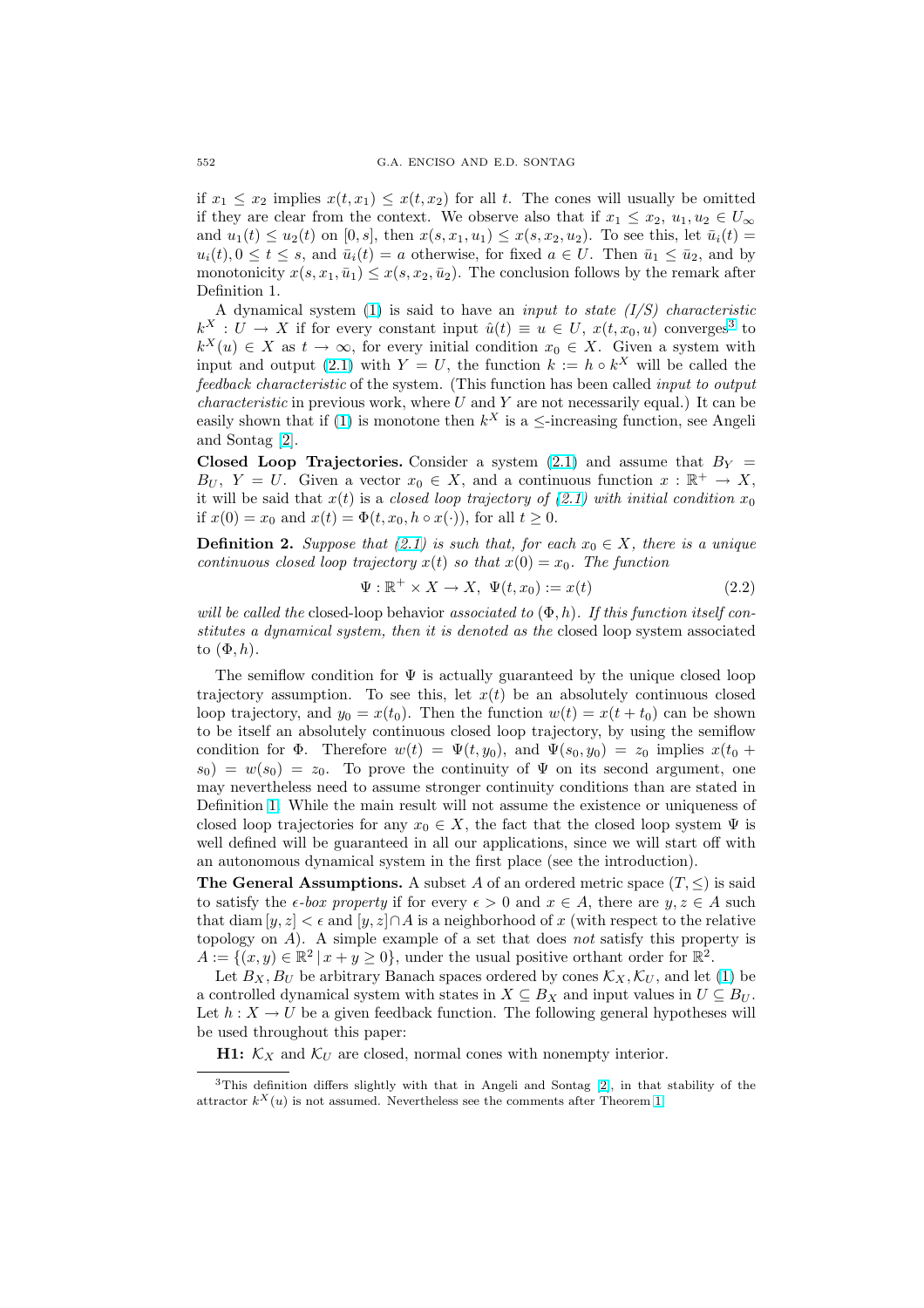- <span id="page-4-0"></span>**H2:** U is closed and convex. Moreover, for every bounded set  $C \subseteq U$ , there exist  $a, b \in U$  such that  $a \leq C \leq b$ .
- **H3:**  $X \subseteq B_X$  and  $U \subseteq B_U$  satisfy the  $\epsilon$ -box property.
- **H4:**  $\Phi(t, x_0, u)$  is monotone, with a *completely continuous* I/S characteristic  $k^X$ . Furthermore, h is a  $\leq$ -decreasing feedback function that sends bounded sets to bounded sets.

Recall that a map  $T: D \subseteq B_1 \to B_2$  is completely continuous if and only if it is continuous and  $\overline{T(A)}$  is compact, for every bounded set  $A \subseteq D$ . Note that H4 implies that  $k = h \circ k^X$  is completely continuous as well.

A notion related to H3 is proposed in Smith [32]:  $x \in X$  can be approximated from below if there exists a sequence  ${x_n}$  in X such that  $x_1 < x_2 < x_3 < ...$  and  $x_n$  converges towards x as n tends to infinity. It is easy to see that H3 doesn't imply boundedness from below for every  $x \in X$ , for instance considering  $X = [0, 1], x = 0$ and the usual order. It also holds that approxima[bili](#page-28-0)ty from both below and above for all  $x \in X$  doesn't imply the  $\epsilon$ -property for X. An example for this is

$$
X = \{(x_1, x_2) \in \mathbb{R}^2 \mid x_1 x_2 < 0\} \cup \{x_2 = 0\}, \ x = (0, 0)
$$

with the usual positive cone. Note that for orthant cones  $K = \mathbb{R}^{s_1} \times \ldots \times \mathbb{R}^{s_n}$  ( $s_i =$  $'$ +' or '−'), any box  $(a, b)$  together with some or all of its faces satisfies condition H3. So does also any open  $X$  in an arbitrary Banach space ordered with a cone  $K$ with int  $K \neq \emptyset$ .

In particular, consider  $B_U = \mathbb{R}^m$ ,  $B_X = \mathbb{R}^n$ ,  $\mathcal{K}_U$  and  $\mathcal{K}_X$  orthant cones. Let U be a closed box (not necessarily bounded), and let  $X$  be either an open set or an interval (bounded or not) that contains some or all of its sides. Given a monotone system  $\dot{x} = f(x, u)$ ,  $u = h(x)$  with characteristic, f continuous and locally Lipschitz on x, and  $h \leq$ -decreasing and continuous, conditions H1, H2, H3, H4 are necessarily satisfied. Indeed, the only condition that still needs verification is that  $k^X$  is (completely) continuous; this has been done in [2].

3. The Small Gain Theorem. Our first result is referred to as the Converging Input Converging State property, or CICS for short.

**Theorem 1** (CICS). Consider a monotone system  $\Phi(x, t, u)$  with a continuous I/S characteristic  $k^X$ , under hypotheses H1,H3. If  $u(t)$  converges to  $\bar{u} \in U$  as  $t \to \infty$ , then  $x(t, x_0, u)$  converges to  $\bar{x} := k^X(\bar{u})$ , for any arbitrary initial condition  $x_0$ .

*Proof.* Let  $u(t) \to \bar{u}$ . For  $\epsilon > 0$ , let  $\delta > 0$  be such that  $|v - \bar{u}| < \delta \Rightarrow$  $\left|k^X(v) - \bar{x}\right|$  $ε$ . The assumption H3 can be used on U to construct a "δ-box" around  $\bar{u}$ , that is, to find  $a, b \in U$  such that  $\text{diam}[a, b] < \delta$  and  $[a, b] \cap U$  is a neighborhood of  $\overline{u}$ . In particular, it holds that  $|k^X(v) - \overline{x}| < \epsilon$  for every  $v \in [a, b] \cap U$ , and that  $|k^X(a) - k^X(b)| \leq 2\epsilon.$ 

Let now  $T_1$  be such that  $u(t) \in [a, b]$  for all  $t \geq T_1$ , and let  $x_1 := x(T_1, x_0, u(t))$ . Now the attention can be restricted to the input  $u_1(t) := u(t + T_1)$  with the initial condition  $x_1$ . This trajectory has the same limit behavior as before but with the added advantage that now all input values correspond to globally attractive equilibria that are close to  $\bar{x}$ .

Let  $T_2$  be large enough so that  $|x(t, x_1, a) - k^X(a)| < \epsilon \text{ and } |\phi(t, x_1, b) - k^X(b)| <$  $\epsilon$ , for all  $t \geq T_2$ . Since by monotonicity

$$
x(t, x_1, a) \le x(t, x_1, u_1) \le x(t, x_1, b), \ \forall t \ge 0,
$$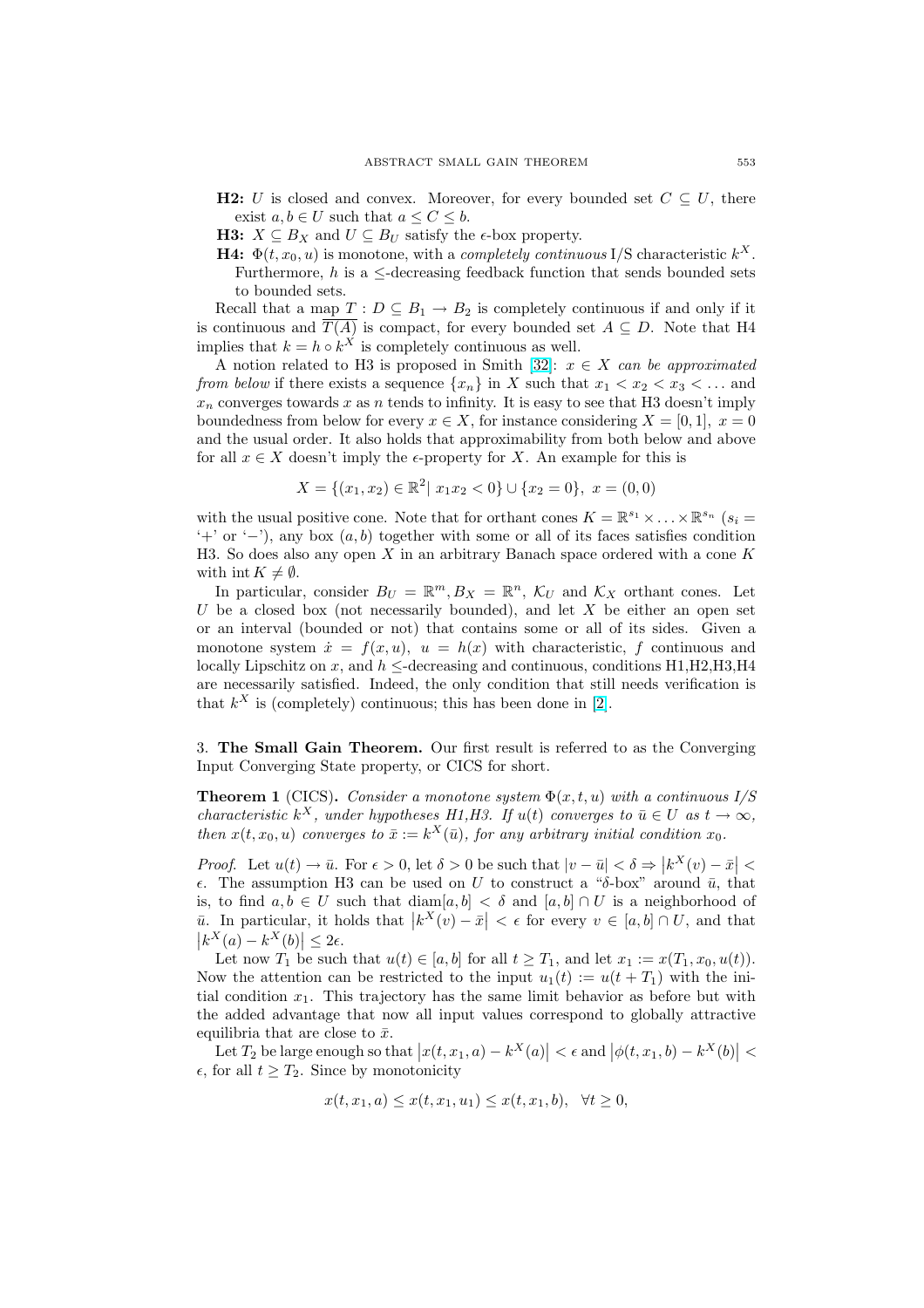<span id="page-5-0"></span>it follows that

$$
|x(t, x_1, u_1) - x(t, x_1, a)| \le M |x(t, x_1, b) - x(t, x_1, a)| \le 4M\epsilon, \ \forall t \ge T_2,
$$

where M is a normality constant for  $C_X$ . Thus  $|x(t, x_1, u_1) - \bar{x}| \leq (4M + 2)\epsilon$ , for all  $t \geq T_2$ . This proves the assertion. П

Several remarks are in order. First, this theorem is an infinite-dimensional generalization of Proposition V5, number 2) in [2]. In addition, even in the finite dimensional case, it holds using weaker assumptions on the characteristic (in [2], an additional stability property is imposed on  $k^{X}(u)$ , for every fixed  $u \in U$ ). See [28] for a counterexample showing that, in the absence of stability or monotonicity, systems with characteristics may fail to exhi[bit](#page-27-0) the CICS property. Conclusion 1) in Proposition V5 of [2], namely the stability of the system  $x(t, x, u)$  for [fi](#page-27-0)xed  $u(t) \rightarrow \bar{u}$ , may not hold here in general. Nevertheless it holds under relati[vely](#page-28-0) weak additional hypotheses: if a, b are such that  $a \ll \bar{u} \ll b$ , and  $k^X$  is  $\ll$ increasing, then  $(k^X(a), k^X(b))$  is an open neighborhood of  $\bar{x}$ , and by monotonicity  $x(t, x_0, v) \in (k^X(a), k^X(b))$  $x(t, x_0, v) \in (k^X(a), k^X(b))$  $x(t, x_0, v) \in (k^X(a), k^X(b))$  for any  $t \geq 0$ , whenever  $x_0 \in (k^X(a), k^X(b))$  and  $v(t) \in (a, b)$  for all t. Thus stability holds for instance if U is open and  $k^X$  is  $\ll$ increasing. A similar argument shows that stability holds if  $k^X$  is an open function. CICS is a strong property of systems with both characteristic and monotonicity, and it will be used frequently in what follows.

The Small Gain Theorem. Monotone systems have very useful global convergence properties (see Hirsch [14], Smith [32]), but many gene and protein interaction networks are not themselves monotone. We will consider the closed loop of a monotone controlled system (when it is defined), forming an autonomous system in which nevertheless the monotonicity will be of use.

Let  $u \in U_{\infty}$  be an input. A[n e](#page-28-0)lement  $v \in U$  will be called a *lower hyperbound of u* if there exist sequences  $v_1, v_2, \ldots \to v$  and  $t_1 < t_2 < \ldots \to \infty$  such that for all  $k \geq 1$ and  $t \geq t_k$ ,  $v_k \leq u(t)$ . A similar definition is given if for every  $t \geq t_k$ ,  $v_k \geq u(t)$ , and  $v$  is said to be an *upper hyperbound of u*. Identical definitions are given for the state space.

**Lemma 3.** Suppose given a system (1) under hypotheses H3, H4. Let  $u \in U_{\infty}$ , and let v be a lower (upper) hyperbound of u. Then for any arbitrary initial condition  $x_0 \in X$ ,  $k^X(v)$  is a lower (upper) hyperbound of  $x(\cdot) = \Phi(\cdot, x_0, u)$ .

*Proof.* Suppose v is a lower hyperb[oun](#page-2-0)d of  $u(\cdot)$ , the other case being similar, and let  $v_1, v_2, \ldots \to v$  and  $t_1 < t_2 < \ldots \to \infty$  be as above. For every positive integer n, let  $y_n, z_n \in X$  be such that  $\text{diam}(y_n, z_n) < 1/n$  and  $V_n := [y_n, z_n] \cap X$  is a neighborhood of  $k^X(v_n)$  (such  $y_n, z_n$  exist by H3).

For  $n \geq 1$  let

$$
u_n(t) := \begin{cases} u(t), & 0 \le t < t_n, \\ v_n, & t \ge t_n. \end{cases}
$$

The numbers  $T_1 < T_2 < \ldots \infty$  are defined by induction as follows: let  $T_0 := 0$ , and given  $T_{n-1}$ , let  $T_n$  be chosen so that  $T_n \geq T_{n-1} + 1$ ,  $T_n \geq t_n$  and for all  $t \geq T_n$ :  $x(t, x_0, u_n) \in V_n$ . By monotonicity,  $y_n \leq x(t, x_0, u)$  for every  $t \geq T_n$ . Finally, by construction,  $y_n \to k^X(v)$  as  $T_n \to \infty$ , and so  $k^X(v)$  is a lower hyperbound of  $x(\cdot)$ .  $\Box$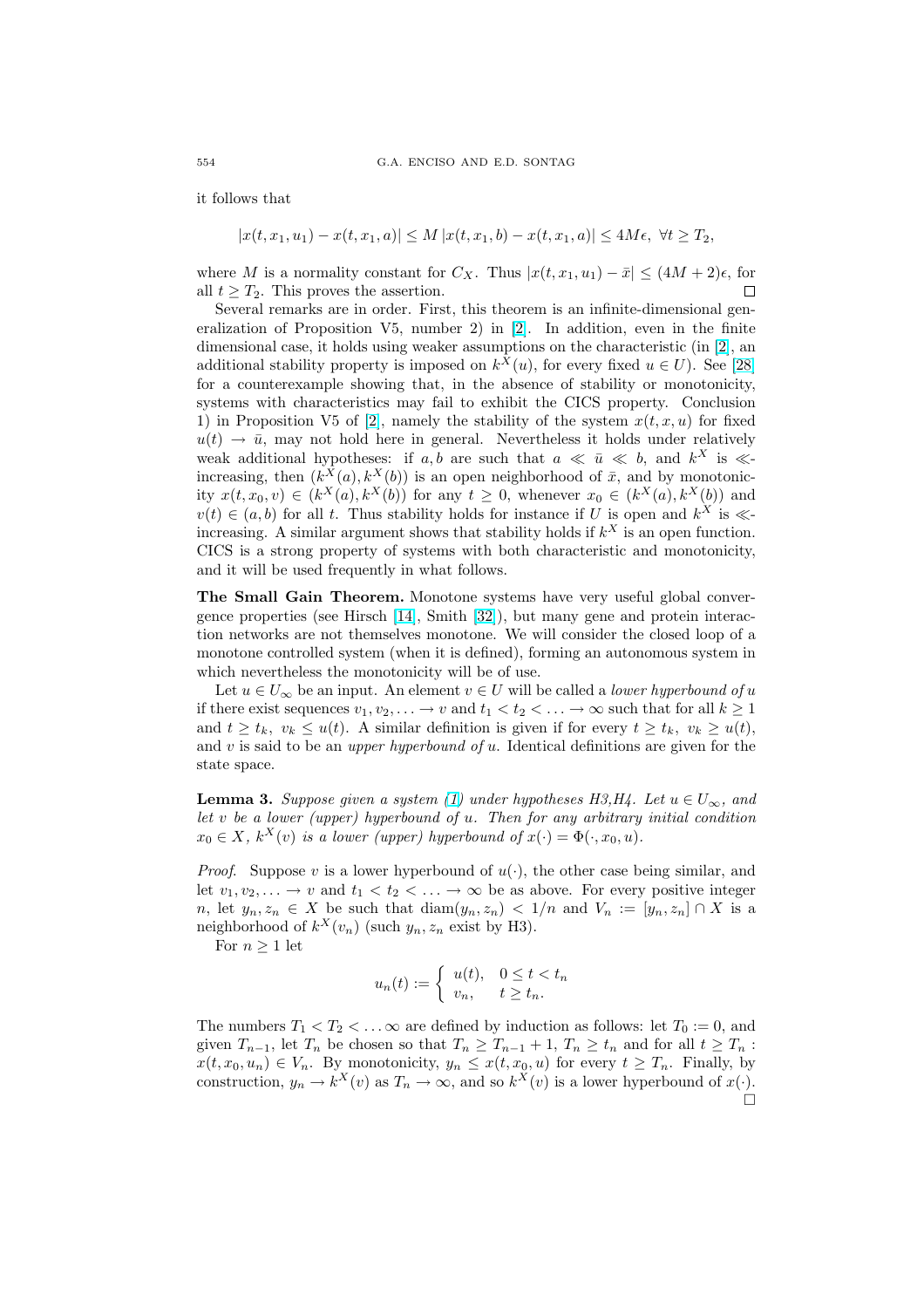<span id="page-6-0"></span>We use a result from Dancer [7], slightly adapted to our setup, which will provide a simple criterion to study the global attractivity of discrete systems

$$
x_{n+1} = T(x_n) \tag{3.3}
$$

when the function  $T$  is  $\leq$ -incre[asi](#page-27-0)ng.

**Lemma 4.** Let  $K$  be a closed, normal cone with nonempty interior defined on a Banach space B, and let  $M \subseteq B$  satisfy axiom H2 (i.e. with U replaced by M). Let  $T : M \to M$  be  $\leq$ -increasing and completely continuous. Suppose also that the system (3.3) has bounded forward orbits, and that there is a unique fixed point  $\bar{x}$  of T. Then all solutions of  $(3.3)$  converge towards  $\bar{x}$ .

*Proof.* It is easy to see that a set  $C \subseteq B$  is order-bounded (in the sense of Dancer [7]) if and only if it is bounded in B. Since T sends bounded sets to precompact sets, it also holds that the orbits of (3.3) are precompact in M.

The same argument can now be used as in Lemma 1 of Dancer [7]: given  $x \in M$ , let  $\omega(x) \le u$  for some  $u \in U$ , using H2. It then holds that  $\omega(x) \le \omega(u)$  pointwise. [Le](#page-27-0)t similarly  $\omega(u) \leq \omega(z)$ , for  $z \in M$ , and let  $S = \{y \in M \mid \omega(x) \leq y \leq \omega(z)\}.$ Then  $S$  is nonempty, closed, and convex, again using H2. By the Schauder fixed point, one finds  $f \in S$  such that  $T(f) = f$ . But necessarily  $f = \bar{x}$  $f = \bar{x}$  $f = \bar{x}$ . One similarly concludes  $\bar{x} \leq \omega(x) \leq \bar{x}$ , and thus that  $\omega(x) = {\bar{x}}$ . П

It is a well-known result that if  $T : \mathbb{R} \to \mathbb{R}$  is a continuous, bounded, non increasing function, then system (3.3) is globally attractive towards its unique fixed point  $\bar{x}$  if and only if the equation  $T^2(x) = T(T(x)) = x$  has only the trivial solution  $\bar{x}$ . The following consequence of the above lemma generalizes this result to an arbitrary space (see also Kulenovic and Ladas [21]).

**Lemma 5.** Assume the same hypotheses of Lemma 4, except that  $T : M \to M$ is  $\leq$ -decreasing instead of  $\leq$ -increasing. Then system (3.3) is globally attractive towards  $\bar{x}$  if and only if the equation  $T^2(x) = x$  h[as o](#page-28-0)nly the trivial solution  $\bar{x}$ .

*Proof.* Any solution of  $T^2(x) = x$  other than  $x = \overline{x}$  would contradict the global attractivity towards  $\bar{x}$ , since it would imply the existence of a two cycle  $T(x)$ y,  $T(y) = x$  (if  $x \neq y$ ) or of another fixed point of T (if  $x = y$ ). Conversely, assume that the only solution of  $T^2(x) = x$  is  $\bar{x}$ . Then  $T^2$ , being  $\leq$ -increasing, satisfies all hypotheses of the above lemma, and therefore for any  $x \in B$  it holds that  $T^{2n}(x)$ converges to  $\bar{x}$ . But so does  $T^{2n+1}(x)$ , too, for any fixed  $x \in B$ . The conclusion follows.  $\Box$ 

**Definition 3.** We say that a system (2.1) with I/S characteristic  $k^X$  satisfies the small gain condition *if the following properties hold*:

- 1. The system  $u_{n+1} = k(u_n)$  has bounded orbits for every initial condition  $u_0 \in$ U.
- 2. The equation  $k^2(u) = u$  has a un[ique](#page-2-0) solution  $\bar{u} \in U$ .

The terminology "small gain" arises from control theory. Classical small-gain theorems (cf. [8, 29, 30, 38]) show stability based on the assumption that the closedloop gain (meaning maximal amplification factor at all frequencies) is less than one, hence the name. These results are formulated in terms of appropriate Banach spaces of causal and bounded signals, and amount to the fact that the open-loop operator  $I + F$  is invert[ib](#page-27-0)l[e, and](#page-28-0) [thu](#page-29-0)s solutions exist in these spaces, provided that the closedloop operator F has operator norm  $\leq 1$ . The characteristic k in the current setup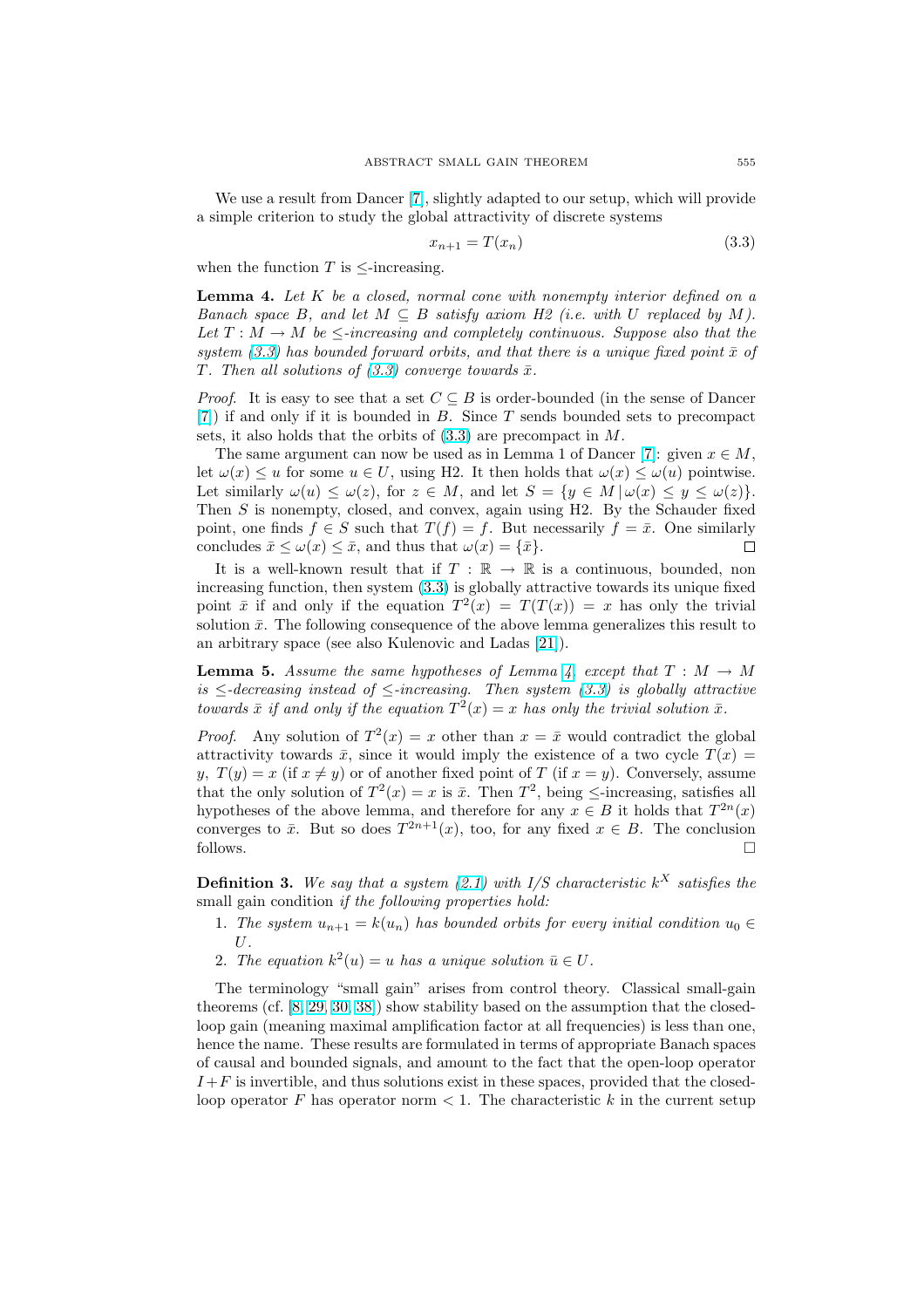plays an analogous role to  $F$ ; observe that, for linear k, norm  $\lt 1$  would guarantee stability. Versions with "nonlinear gains" were introduced in [25], and the most useful ones were developed by [17] on the basis of the notion of "input to state stability" from [34]; see also the related paper [15, 36]. The current formulation is from [2].

The [m](#page-28-0)ain result of this paper, denoted as the *small gain theorem* or SGT for short, gives sufficient conditions for the [bou](#page-28-0)nded closed loop trajectories of a system  $(\Phi, h)$ , under negative [feed](#page-28-0)back, to converge globally [to an e](#page-28-0)quilibrium. Observe that in view [of](#page-27-0) Lemma 5, and under the hypotheses H1,H4, a system (2.1) satisfies the small gain condition if and only if the system  $u_{n+1} = k(u_n)$  is globally attractive to an equilibrium. The two statements will be used interchangeably in the applications.

**Theorem 2** (SGT). Let (2.1) be a system satisfying the assumptions  $H1, H2, H3$ , H4, and suppo[se](#page-6-0) that the small gain condition is satisfied. T[hen](#page-2-0) all bounded closed loop trajectories of (2.1) converge towards  $\bar{x} = k^X(\bar{u})$ .

*Proof.* Let  $x_0 \in X$  be an arbitrary initial condition, and let  $x(\cdot)$ ,  $u = h \circ x$  be a bounded closed loop trajec[tory](#page-2-0) and its corresponding feedback, respectively. Let  $\alpha$ be a lower hyperbound of  $u(\cdot)$ . Such an element always exists: by H3 the range of  $u(\cdot)$  is bounded, [and](#page-2-0) by H2 there exist  $\alpha, \beta \in U$  that bound the bounded function u entirely from below and above, respectively. Then by Lemma 3,  $k^X(\alpha)$  and  $k^X(\beta)$  are lower and upper hyperbounds of x, respectively. Since h is a continuous,  $\leq$ -decreasing function, it is easy to see that  $k(\alpha)$ ,  $k(\beta)$  are upper and lower hyperbounds of u respectively. Similarly, one concludes that  $k^2(\alpha)$ ,  $k^2(\beta)$  are lower and upper hyperbounds of u respectively, by using Lemma 3 once more. [B](#page-5-0)y repeating this procedure twice at a time, it is deduced that  $k^{2n}(\alpha)$ ,  $k^{2n}(\beta)$  are also lower and upper hyperbounds of  $x(t)$ , for every natural n.

Now,  $k^{2n}(v)$  converges as  $n \to \infty$  towards  $\bar{u}$  for all  $v \in U$  by H4, the small gain condition and Lemma 4. B[u](#page-5-0)t this implies that u converges to  $\bar{u}$ . This is proven as follows: given  $\epsilon > 0$ , there is n large enough so that  $|k^{2n}(\alpha) - \bar{u}| <$  $\epsilon, |k^{2n}(\beta) - \bar{u}| < \epsilon$ . By definition of lower and upper hyperbound, there are  $a, b \in U$ and  $T \geq 0$  large enough such that  $|a - k^{2n}(\alpha)| < \epsilon$ ,  $|b - k^{2n}(\beta)| < \epsilon$  and for every  $t \geq T : a \leq u(t) \leq b$ [.](#page-6-0) The normality of the cone  $\mathcal{K}_U$  is used in the same way as in the proof of CICS: for M a normality constant of  $\mathcal{K}_U$ , it holds that  $|u(t) - a| \le M |b - a| < 4\epsilon M$ , and so  $|u(t) - \bar{u}| \le 4\epsilon M + 2\epsilon$ , for all  $t \ge T$ .

By CICS, the solution  $x(\cdot)$  converges to  $k^X(\bar{u})$ . This shows the global attractivity towards the point  $\bar{x} = k^X(\bar{u})$ .  $X(\bar{u})$ .

**Corollary 1.** Let  $(2.1)$  be a system satisfying assumptions  $H1, H2, H3, H4$  and the small gain condition. If the closed loop system  $\Psi(t,x)$  is well defined and has bounded solutions, and the if equation  $k^2(u) = u$  has a unique solution, then  $\Psi(t, x)$ has a unique globally attractive equilibrium  $\bar{x}$ .

*Proof.* It is sufficie[nt to](#page-2-0) observe that every solution  $x(t)$  of the closed loop system  $\Psi(t, x)$  is in particular a closed loop trajectory, and to invoke Theorem 2.  $\Box$ 

The statement of Theorem 2 in [2] is restricted to single input, single output systems in finite dimensions and doesn't address the equivalence provided by Lemma 5.

Finally, the same proof as above can be carried out for the case in which  $h$  is ≤-increasing (rather than ≤-decreasing), assuming simply that there is a unique fixed point  $\bar{u}$  of k. Nevertheless th[is](#page-27-0) latter result is not very strong, since it follows

<span id="page-7-0"></span>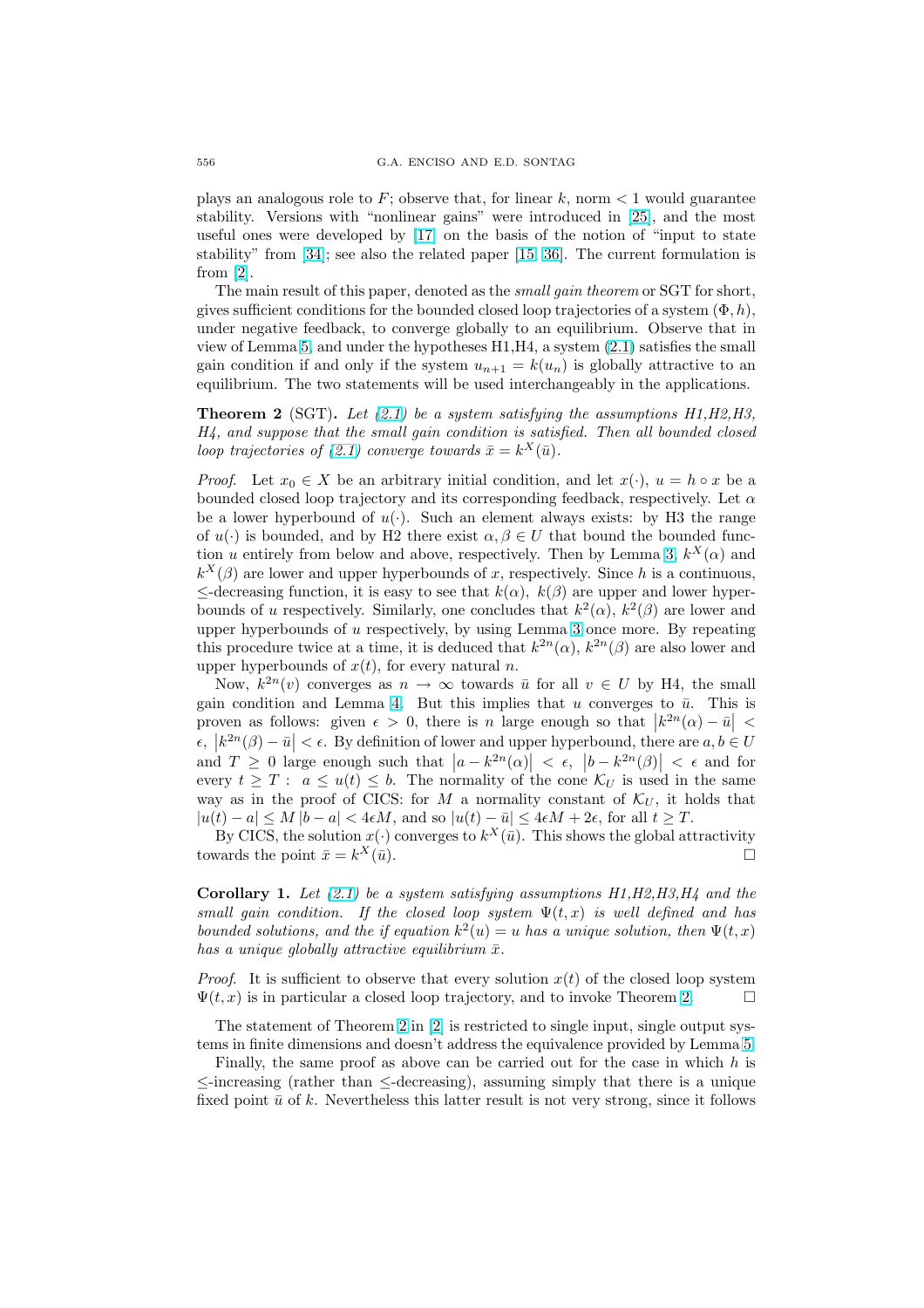<span id="page-8-0"></span>from weaker hypotheses. See for instance Ji Fa [16], and de Leenheer, Angeli and Sontag [22].

4. Stability in the Small Gain Theorem. In this section we turn to the question of stability for the closed loop trajectories consid[ered](#page-28-0) in Theorem 2. Given a vector  $x_0 \in X$ [, we](#page-28-0) say that a system (2.1) has stable closed loop trajectories around  $x_0$  if for every  $\epsilon > 0$  there is  $\delta > 0$  such that  $|z_0 - x_0| < \delta$  implies  $|z(t) - x_0| < \epsilon$ ,  $t \ge 0$ , for any closed loop trajectory  $z(t)$  with initial condition  $z_0$ . Of course, if the closed loop system  $\Psi(t, x)$  is well defined, then this is equivalent to the [sta](#page-7-0)bility of  $\Psi(t, x)$ at  $x_0$ . The basic idea is given [by th](#page-2-0)e following lemma.

**Lemma 6.** Let (2.1) be a monotone system with characteristic  $k^X$  and a  $\leq$ decreasing feedback function h. Let  $y \ll z$  in X be such that  $k^{X}h(y)$ ,  $k^{X}h(z) \in$  $(y, z)$ . Then any closed loop trajectory  $x(t)$  of  $(2.1)$ , with initial condition  $x_0 \in$  $[k^X h(z), k^X h(y)],$  satisfies  $x(t) \in (y, z), t \geq 0.$ 

*Proof.* Let  $k^X h(z) \le x_0 \le k^X h(y)$  $k^X h(z) \le x_0 \le k^X h(y)$  $k^X h(z) \le x_0 \le k^X h(y)$ , and let  $x(t)$  be a closed loop trajectory of  $(2.1)$  with initial condition  $x_0$ . Suppose that th[e con](#page-2-0)clusion doesn't hold, and let by contradiction

$$
t_0 := \min\{t \ge 0 \,|\, x(t) \notin (y, z)\}.
$$

It is stressed that as  $x(0) \in (y, z)$ ,  $x(\cdot)$  is continuous, and the interval  $(y, z)$  is open, i[t ho](#page-2-0)lds that  $x(t_0) \notin (y, z)$ . Nevertheless  $u(\cdot) = h \circ x(\cdot)$  satisfies  $h(z) \leq u(t) \leq$  $h(y)$  for  $t < t_0$ , and therefore also  $h(z) \leq u(t_0) \leq h(y)$  by continuity. Then by monotonicity

$$
k^{X}(h(z)) = x(t, k^{X}(h(z)), h(z)) \le x(t, x_0, u) \le x(t, k^{X}(h(y)), h(y)) = k^{X}(h(y)),
$$

for all  $t \leq t_0$ , and in particular,

$$
y \ll k^X h(z) \le x(t_0) \le k^X h(y) \ll z,
$$

which is a contradiction.

In the case in which  $h$  is  $\leq$ -increasing the lemma also holds. One may interchange " $h(y)$ " and " $h(z)$ " in the above proof to obtain the corresponding stability result.

Define  $\gamma(x) := k^X h(x)$ . The result in Lemma 6 is applied systematically in the following proposition to guarantee the stability of the closed loop.

**Lemma 7.** Under the hypotheses of Theorem 2, let  $\bar{x} = k^X(\bar{u})$ , and let  $\{y_n, \}$ ,  $\{z_n\}$ be sequences in X such that  $y_n, z_n \to \bar{x}$  as  $n \to \infty$ . Assume also that for every n,  $\gamma(z_n) \ll \bar{x} \ll \gamma(y_n)$  and  $\gamma(y_n), \gamma(z_n) \in (y_n, z_n)$ . Then (2.1) has stable closed loop trajectories around  $\bar{x}$ .

*Proof.* Let V be an open neighborhood of  $\bar{x}$ . [For](#page-7-0)  $\epsilon > 0$ , let  $y_n, z_n$  be within distance  $\epsilon$  of  $\bar{x}$ , for some n large enough. For  $x \in (y_n, z_n)$ , one has  $|x - y_n| \leq 2M_X \epsilon$  and  $|x - \bar{x}| \leq 2M_X\epsilon + \epsilon$ , by normality. Thus for  $\epsilon$  small enough,  $(y_n, z_n) \subseteq V$ . It follows that  $(\gamma(z_n), \gamma(y_n))$  is a neighborhood of  $\bar{x}$  with the property that all closed loop trajectories with initial condition in this set are contained in  $V$  (by the previous lemma).  $\Box$ 

The following lemma provides a simple criterion for the application of Lemma 7.

**Lemma 8.** Under the hypotheses of Theorem 2, suppose that  $k^X$  is  $\ll$ -increasing and h is  $\ll$ -decreasing. Suppose that there exists  $z \in int X$  such that  $\bar{x} \ll k^2(z) \ll$ z. Then  $(2.1)$  has stable closed loop trajectories around  $\bar{x}$ .

□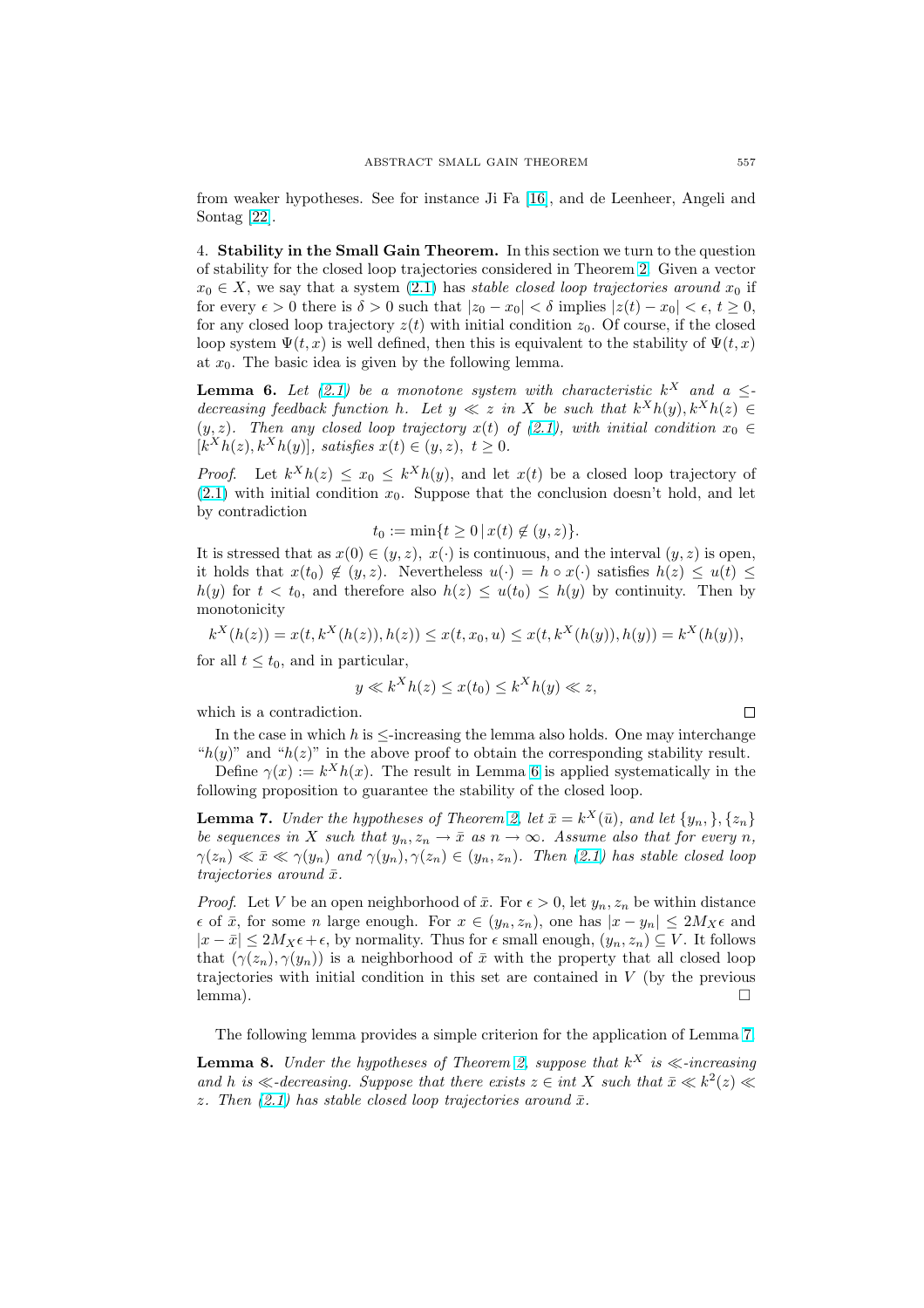<span id="page-9-0"></span>Proof.

Recall that  $\bar{x}$  is a fixed point of  $\gamma$ . Let  $y := \gamma(z) - \nu$ , where  $\nu \gg 0$  is small enough that  $\gamma(y) \ll z$ ; this is possible by continuity of  $\gamma$ . It holds that

$$
y \ll \gamma(z) \ll \bar{x} \ll \gamma(y) \ll z.
$$

It is easy to see how this implies that

$$
\gamma^2(y) \ll \gamma^4(y) \ll \ldots \ll \bar{x} \ll \ldots \ll \gamma^4(z) \ll \gamma^2(z),
$$

using the fact that  $\gamma^2$  is  $\ll$ -increasing. By Lemma 5,  $y_n := \gamma^{2n}(y)$  and  $z_n := \gamma^{2n}(z)$ converge to  $\bar{x}$ , and thus these sequences satisfy the hypotheses of Lemma 7.

The following theorem will ensure the stability of the closed loop in the case that the input space is one or two-dimensional. Note that this can be the case even if  $X$ is infinite dimensional.

**Theorem 3.** Under the hypotheses of Theorem [2](#page-8-0), let  $B_U = \mathbb{R}$  or  $B_U = \mathbb{R}^2$ , and let  $U \subseteq B_U$  be a (not necessarily bounded) closed interval with positive measure. If  $k^X$ is  $\ll$ -increasing and h is  $\ll$ -decreasing, then (2.1) has stable closed loop trajectories around  $\bar{x}$ .

*Proof.* Recall the notation  $k(u) = hk^X(u)$ . [It](#page-7-0) is only needed to prove in both cases that there exists  $z \in X$  such that  $\bar{x} \ll k^2(z) \ll z$ , by Lemma 8. In the case  $B_U = \mathbb{R}$ , let  $c \in \text{int } U, c > \bar{u}$ . Then nece[ssari](#page-2-0)ly  $\gamma^2(c) < c$ , since otherwise the sequence  $c \leq \gamma^2(c) \leq \gamma^4(c) \leq \ldots$  would not converge towards  $\bar{u}$ . Using the fact that  $k^X$  is  $\ll$ -increasing, it follows that  $z := k^X(c)$  satisfies  $\bar{x} \ll \gamma^2(z) \ll z$ .

If  $B_U = \mathbb{R}^2$ , let A be a 2 × 2 matrix such that  $A\mathcal{K}_U = (\mathbb{R}^+)^2$  $A\mathcal{K}_U = (\mathbb{R}^+)^2$  $A\mathcal{K}_U = (\mathbb{R}^+)^2$ , and define  $\phi(u) = A(u - \bar{x}), \ \kappa(u) = \phi k \phi^{-1}(u).$  Note that  $u \ll v$  if and only if  $Au \leq_{(1,1)} Av$ , and that the system  $u_{n+1} = \kappa(u_n)$  is  $\ll$ -decreasing in the cooperative order  $(1, 1)$ and converges globally towards 0.

We want to find  $c \gg_{(1,1)} 0$  such that  $\kappa^2(c) \ll_{(1,1)} c$ , since then the vector  $z :=$  $k^X \phi^{-1}c$  will satisfy  $\bar{u} \ll \gamma^2(z) \ll z$ . Suppose by contradiction that there is no such point. By global attractivity, for any  $u \gg_{(1,1)} 0$  it must hold  $\kappa^2(u) \not\gg_{(1,1)} u$ . Then the function  $\alpha(u) := \kappa^2(u) - u$  is such that  $\alpha(\mathbb{R}^+ \times \mathbb{R}^+) \subseteq (\mathbb{R}^+ \times \mathbb{R}^-) \cup (\mathbb{R}^- \times \mathbb{R}^+).$ But if there existed  $v, w >_{(1,1)} 0$  such that  $\alpha(v) \in \mathbb{R}^+ \times \mathbb{R}^-$ ,  $\alpha(w) \in \mathbb{R}^- \times \mathbb{R}^+$ , then by joining the points v and w with a line one would find a point  $q >_{(1,1)} 0$ such that  $\alpha(q) = 0$  by continuity, that is, a nonzero fixed point of  $\kappa^2 u = u$ . This contradicts attractivity. Assume therefore that  $\kappa^2(u)_1 \leq u_1, \ \kappa^2(u)_2 \geq u_2$  holds for all  $u \gg_{(1,1)} 0$ , the other case being similar. Then  $0 < u_2 \leq \kappa^2(u)_2 \leq \kappa^4(u)_2 \leq \ldots$ which also violates attractivity. The conclusion is that  $0 \ll \kappa^2(c) \ll_{(1,1)} c$  for some  $c.$ 

The following corollary of Lemma 8 strengthens the hypotheses of Theorem 2 to imply the stability of the closed loop in arbitrary input spaces. Thus, instead of assuming that the function  $u \to k(u)$  defines a globally attractive system and is  $\leq$ -decreasing, we will assume that its *linearization* T around  $\bar{u}$  defines a globally attractive system and that  $u < v$  imp[lie](#page-8-0)s  $T(u) \gg T(v)$ . The linearization is tak[en](#page-7-0) here in the usual sense of Frechet differentiation.

**Corollary 2.** Under the hypotheses of Theorem 2, suppose that  $k^X$  is  $\ll$ -increasing and h is  $\ll$ -decreasing. Assume that the linear operator  $T = k'(\bar{u})$  is well defined and compact, and that i)  $u_{n+1} = T(u_n)$  is a globally attractive discrete system, ii)  $T(K_U - \{0\}) \subseteq -int K_U$ . Then (2.1) has stable closed loop trajectories around  $\bar{x}$ .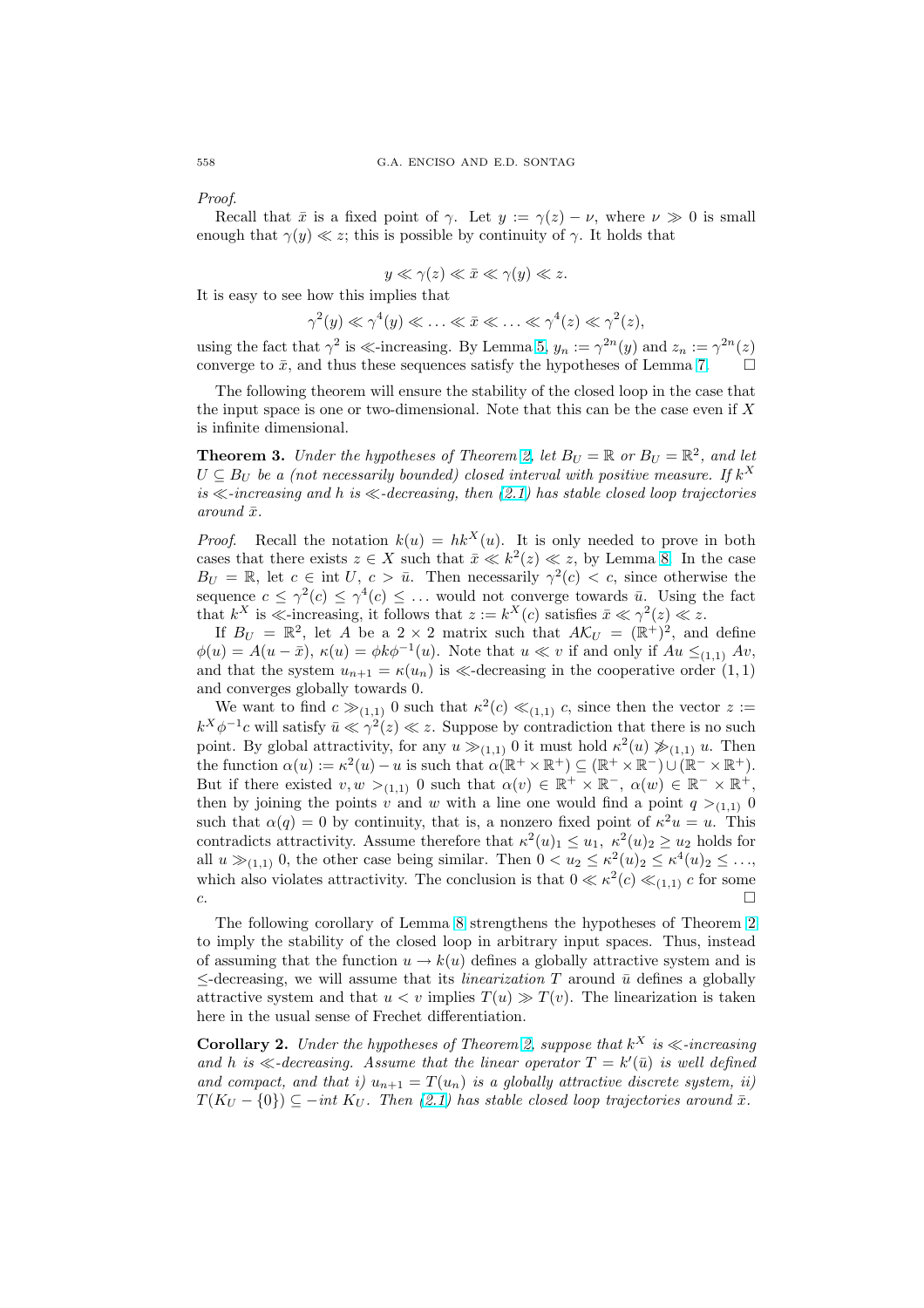*Proof.* By i), the operator  $T^2u = (k^2)'(u)$  defines a globally attractive discrete system. Hence the point spectrum of  $T^2$  is contained in the open complex unit ball. By ii), it holds that  $T^2$  is a strongly monotone operator, and in particular  $\lambda := \rho(T) > 0$ . By the Krein Rutman theorem, there is  $v \gg 0$  such that  $T^2(v) = \lambda v$ . But since  $0 < \lambda < 1$ , it holds that  $0 \ll T^2(v) \ll v$ . Let  $|v| = 1$  and  $\epsilon > 0$  be such that  $0 \ll B(\epsilon, T^2(v)) \ll B(\epsilon, v)$  pointwise in U. Letting  $\delta > 0$  be small enough that  $|k^2(\bar{u}+u)-T^2(u)-\bar{u}|<\epsilon |u|$  whenever  $|u|<\delta$ , it follows that  $\bar{u}\ll k^2(u+\lambda\delta v)\ll$  $\bar{u} + \delta v$ . The conclusion follows from Lemma 8.

An Application of Theorem 3. The local stability of finite-dimensional systems can usually be verified by calculating the eigenvalues of the linearized system around the equilibrium. Nevertheless further understanding of the stability of the system is difficult to extract in this way, especially [in](#page-8-0) the case of large-scale systems and variable (or unknown) paramete[rs.](#page-9-0) One finite-dimensional illustration of Theorem 3 can be found in Section VII of [2], where global attractivity is proven for a model of MAP kinase cascade dynamics. We prove here that this system is actually asympotically stable. The fact that the model satisfies the hypotheses of Theorem 2 is mostly guaranteed from the last paragraph of Section 2 of this paper. It will [be](#page-9-0) assumed here, since later exam[ple](#page-27-0)s will treat these hypotheses at length.

The system in question can be written as the closed loop system of the following controlled dynamical system (after a simple change of variables):

$$
\begin{aligned}\n\dot{x} &= \theta_1 (1 - x) - u \theta_2(x) \\
\dot{y} &= \theta_3 (1 - y - z) - (1 - x) \theta_4(y) \\
\dot{z} &= (1 - x) \theta_5 (1 - y - z) - \theta_6(z) \\
\dot{Y} &= \theta_7 (1 - Y - Z) - z \theta_8(Y) \\
\dot{Z} &= z \theta_9 (1 - Y - Z) - \theta_{10}(Z),\n\end{aligned} \quad h(x, y, z, Y, Z) = \frac{K}{1 + \frac{g_1 + Z}{g_2 + Z}},\n\tag{4.4}
$$

where  $\theta_i(x) := a_i x/(b_i + x)$ , for positive constants  $a_i, b_i, K > 0$ , and  $g_2 > g_1 > 0$ . It is shown in [2] that (4.4) is monotone with respect to the cones  $\mathbb{R}^+$  for the input, and  $\mathbb{R}^- \times \mathbb{R}^- \times \mathbb{R}^+ \times \mathbb{R}^- \times \mathbb{R}^+$  for the states. It is only needed to verify that  $k^X$  is  $\ll$ -increasing and h is  $\ll$ -decreasing, the latter of which can be easily checked. To verify the former, note that the system is a cascade of three subsystems  $x \to (y, z) \to (Y, Z)$  $x \to (y, z) \to (Y, Z)$  $x \to (y, z) \to (Y, Z)$  with characteristic, and that it is enough to verify that each of the characteristic functions is  $\ll$ -increasing. This is done for the third subsystem, the other two being very similar.

For every fixed input  $z$  of the third subsystem, the state converges towards the globally attractive state  $(Y, Z) = k^{(Y, Z)}(z)$ . By monotonicity, if  $z_1 < z_2$  and  $(Y_i, Z_i) = k^X(z_i), i = 1, 2$ , it follows that  $Z_1 \leq Z_2, Y_1 \geq Y_2$ . But by definition  $z_i = \theta_7(1 - Y_i - Z_i)/\theta_8(Y_i)$ , and thus one cannot have both  $Z_1 = Z_2$  and  $Y_1 = Y_2$ . On the other hand, since also by definition it holds that

$$
\theta_8(Y)\theta_{10}(Z) = \theta_7(1 - Y - Z)\theta_9(1 - Y - Z),
$$

and all  $\theta_i$  are strictly increasing, then Y cannot decrease without Z increasing, and vice versa. Putting all together, one concludes that  $z_1 < z_2$  implies  $Z_1$  $Z_2$ ,  $Y_1 > Y_2$ , so that in particular  $k^{(Y,Z)}$  is  $\ll$ -increasing. A similar argument for the remaining subsystems shows that the characteristic of  $(4.4)$  is  $\ll$ -increasing, as desired, and stability of (4.4) follows.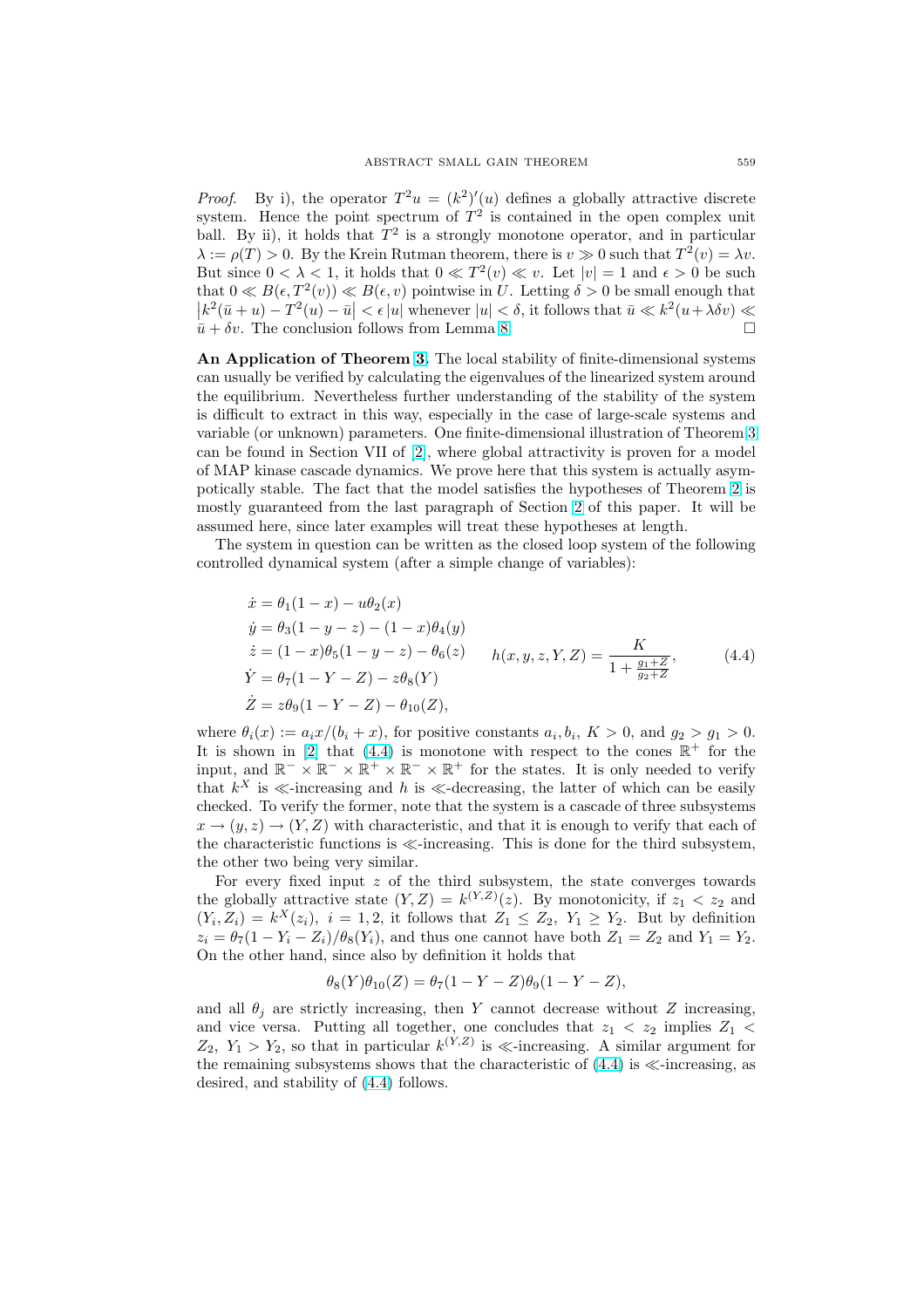<span id="page-11-0"></span>5. Delay Systems. The abstract treatment we have followed allows us to specialize to situations that generalize the single input, single output setup considered in [2]. Apart from including multiple inputs and outputs, one possible generalization consists of allowing diffusion terms in the equations, and thus transforming them into a weakly coupled system of PDEs. This is out of the scope of this paper, and it will be discussed elsewhere. From now on, we will rather consider the introduction [of](#page-27-0) delay terms in finite-dimensional systems of ODEs. One example of such systems is

$$
\dot{x}(t) = Ax(t - r) + Bx(t),
$$
\n(5.5)

where A, B are  $n \times n$  constant matrices. Note that the initial condition of such a system would have to include not only  $x(-r)$  and  $x(0)$ , but also all  $x(s)$  for  $-r < s < 0$ .

Given  $r \geq 0$  (the delay of the system),  $a \leq \infty$ ,  $x : [-r, a) \to \mathbb{R}^n$  and  $0 \leq t < a$ , define  $x_t \in X$  as  $x_t(s) = x(t+s)$ ,  $s \in [-r, 0]$ . A general autonomous delay system can be thus written as

$$
\dot{x}(t) = f(x_t), \ x_0 = \phi,\tag{5.6}
$$

where  $\phi : [-r, 0] \to \mathbb{R}^n$ , and f has values in  $\mathbb{R}^n$ . The state of the system at time t is considered to be  $x_t$  (as opposed to just  $x(t)$ ). Thus even though the equation is defined in a finite dimensional context, the proper dynamical system  $\Phi(t, \phi) = x_t$ is defined in a suitable state space of such functions.

Similar comments apply to the controlled system

$$
\dot{x} = f(x_t, \alpha(t)),\tag{5.7}
$$

which defines a dynamical system  $\Phi(t, \phi, \alpha) = x_t$ , for every input  $\alpha : [0, \infty) \to U$ . The set U of input values will be allowed to consist itself of functions, in order to include delays in the inputs. The delay  $r_{\rm input}$  used for input values will nevertheless be allowed to be different from that used for states, which will be referred to as rstate. Thus if  $\alpha$  is an input, then for every  $t \geq 0$ ,  $\alpha(t) : [-r_{\text{input}}, 0] \rightarrow U_0$  is a function  $\alpha(t)(s)$  (though not necessarily of the form  $\alpha(t) = u_t$  for some  $u : \mathbb{R}^+ \to$  $X_0$ , see below). It will be clear from the context when  $\alpha$  is an *input* ( $\alpha \in U_{\infty}$ ), and when it is an *input value* ( $\alpha \in U$ ).

Let  $U_0 \subseteq \mathbb{R}^m$  be a closed box (possibly unbounded), and  $X_0 \subseteq \mathbb{R}^n$  be open or, in the case of  $\mathcal{K}_{X_0}$  being an orthant cone, a box including some or all of its faces. Define

$$
B_X := C([-r_{\text{state}}, 0], \mathbb{R}^n), \ X := C([-r_{\text{state}}, 0], X_0)
$$

under the supremum norm. The tentative choice of the function space

$$
B_U = L^{\infty}([-r_{\mathrm{input}}, 0], \mathbb{R}^n)
$$

carries with it a problem: for a delay system such as

$$
\dot{x} = f(x_t, u_t) = u(t-1) - u(t) + x(t-1) - x(t),
$$

the function f cannot have as argument an input value  $\alpha \in L^{\infty}([-r_{\text{input}}, 0], \mathbb{R}^n)$ , since such functions are not defined pointwise. Thus in the case of discrete delays, the input space will be restricted to  $B_U := C([-r_{\text{input}}, 0], \mathbb{R}^m)$ ,  $U = C([-r_{\text{input}}, 0], U_0)$ . In the case of distributed delays, this problem disappears; for this reason  $B_U$  will be allowed to be either  $L^{\infty}([-r_{\text{input}}, 0], \mathbb{R}^n)$  or  $C([-r_{\text{input}}, 0], \mathbb{R}^m)$ , and U will be defined accordingly.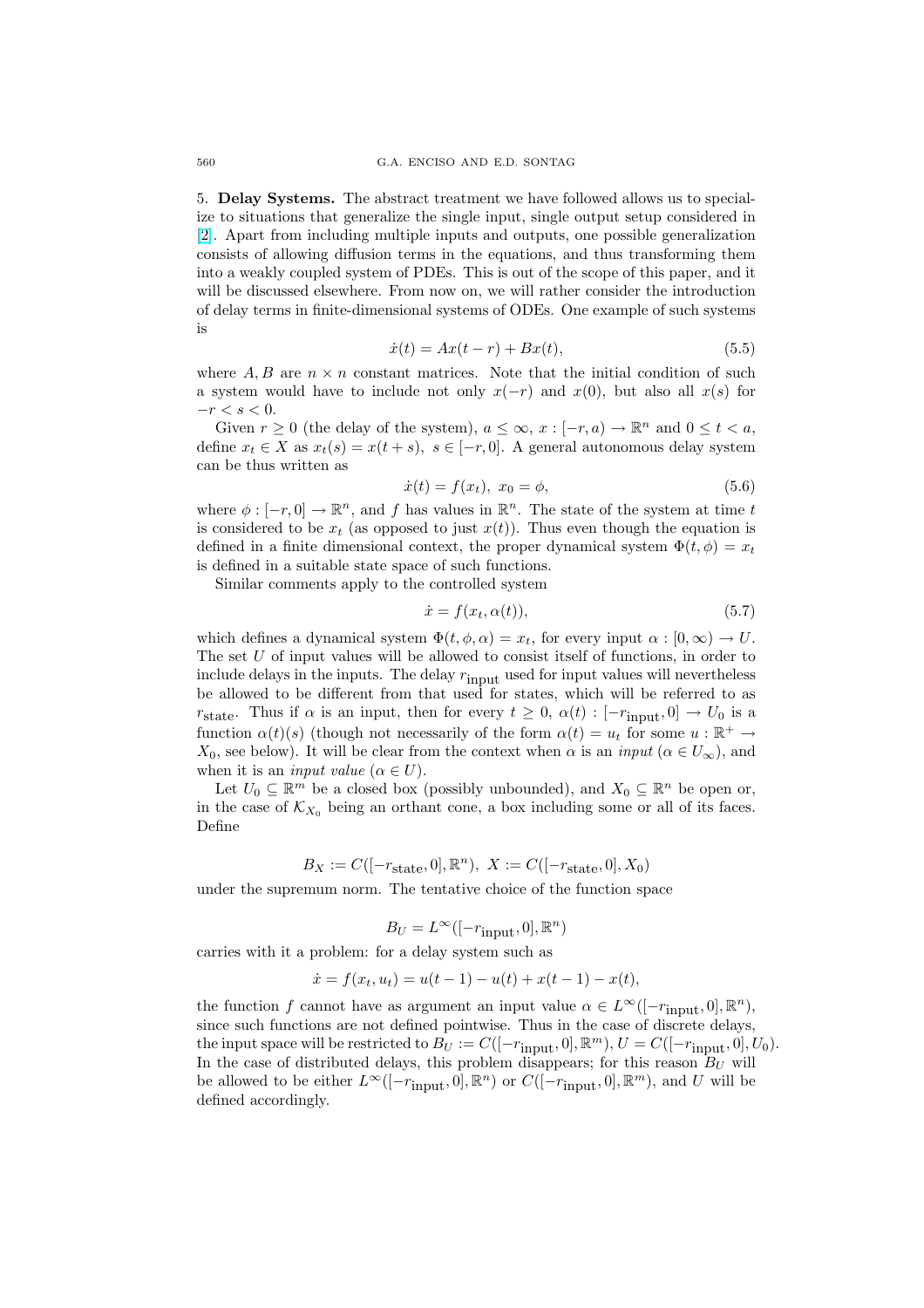<span id="page-12-0"></span>**Definition 4.** A delay dynamical system consists of a tuple  $(X, U, f)$ ,  $f : X \times U \rightarrow$  $\mathbb{R}^n$ , and X, U as above for some  $X_0 \subseteq \mathbb{R}^n$ ,  $U_0 \subseteq \mathbb{R}^m$ , with the following property: for any initial condition  $\phi \in X$  and any measurable, locally bounded  $\alpha : \mathbb{R}^+ \to U$ , there is a unique maximally defined, absolutely continuous function  $x$  such that

$$
\dot{x}(t) = f(x_t, \alpha(t))
$$
 for almost every t,  $x_0 = \phi$ . (5.8)

The lowercase greek letters  $\phi, \psi$  will be used to refer to elements of X, that is,  $\phi, \psi : [-r, 0] \to X_0$  continuous, and  $\alpha, \beta$  will be used for elements in U as well as for inputs in  $U_{\infty}$ .

In the case that  $U = C([-r_{\text{input}}, 0], U_0)$ , note that for a discontinuous input  $u:\mathbb{R}^+ \to U_0$ , the function  $t \to u_t$  is not a well defined input in  $U_0$ . The following lemma will provide a source of allowed inputs for each choice of the space  $B_U$ . (Recall that an input  $u \in U_{\infty}$  is any locally bounded, measurable function  $u$ :  $\mathbb{R}^+ \to U.$ 

**Lemma 9.** Let  $u : [-r_{input}, \infty) \to U_0$  be continuous. If  $B_U = L^{\infty}([-r_{input}, 0],$  $\mathbb{R}^m$ ), or if  $B_U = C([-r_{input}, 0], \mathbb{R}^m)$ , then the function  $\alpha : [0, \infty) \to B_U$ , defined as  $\alpha(t) := u_t$ , is a well defined input in  $U_{\infty}$ .

Let  $B_U$  be any of the two spaces above, and consider  $\tau_1, \tau_2, \ldots \tau_k$ , where  $\tau_i \in$  $[-r_{input}, 0]$  for all i. If  $u \in (U_0)_{\infty}$ , and if  $U_0$  is convex, then there exists an input  $\alpha \in \bar{U}_{\infty}$  such that  $\alpha(t)(\tau_i) = u_t(\tau_i)$ , for all i and  $t \geq 0$ .

*Proof.* A continuous function  $u : [-r_{\text{input}}, \infty) \to U_0$  is uniformly continuous on every closed bounded interval. This implies that  $||u_s - u_t||_{\infty} \to 0$  if  $s \to t$ , and therefore that the function  $\alpha(t) = u_t$  is continuous, for both choices of the space  $B_{U}$ . The local boundedness of  $\alpha$  follows directly from that of u.

To prove the second statement, and assuming without loss of generality that the  $\tau_i$  are pairwise distinct, consider a continuous partition of unity  $\nu_1 \ldots \nu_k$ :  $[-r_{\text{input}}, 0] \rightarrow [0, 1]$  such that  $\nu_j(\tau_j) = 1$  for all  $j = 1 \dots k$  and  $\nu_j(\tau_i) = 0, i \neq j$ . Let

$$
\alpha(t)(s) := \nu_1(s)u(t+\tau_1) + \ldots + \nu_k(s)u(t+\tau_k).
$$

For every  $t \geq 0$ ,  $\alpha(t)$  is a linear combination of continuous functions, and therefore  $\alpha(t) \in B_U$ . To prove measurability, note that each function  $\nu_i(s)u(t + \tau_i)$  is measurable by writing it as the composition of

$$
\mathbb{R}^+ \xrightarrow{\zeta} C([-r_{\text{input}}, 0], [0, 1]) \times \mathbb{R}^m \xrightarrow{\xi} B_U,
$$

where  $\zeta(t) := (\nu_i, u(t)), \xi(\phi, q) := q \phi, \zeta$  is measurable and  $\xi$  is continuous. It holds that Range  $\alpha(t) \subseteq U_0$  for every t, by convexity of  $U_0$ . The local boundedness of α follows from that of u, and the fact that  $\alpha(t)(\tau_i) = u_t(\tau_i)$  for all t and i can be easily verified.

The second statement of the above lemma is useful when considering a system (5.7) in which  $f(\phi, \alpha)$  only depends on the values of  $\phi$  at discrete times  $\tau_1, \ldots, \tau_k$ , that is, in the case of point delays. In this case, given an input  $u$  in  $U_0$ , the function  $u_t$  can be replaced by the input  $\alpha$  in Lemma 9 for all practical purposes.

In the Appendix II the question is addressed as to which functions  $f: X \times U \to \mathbb{R}^n$ [gene](#page-11-0)rate a well defined delay dynamical system. The main result is the following theorem, where  $X_0, U_0, X, U$  are as described in the end of Section 2.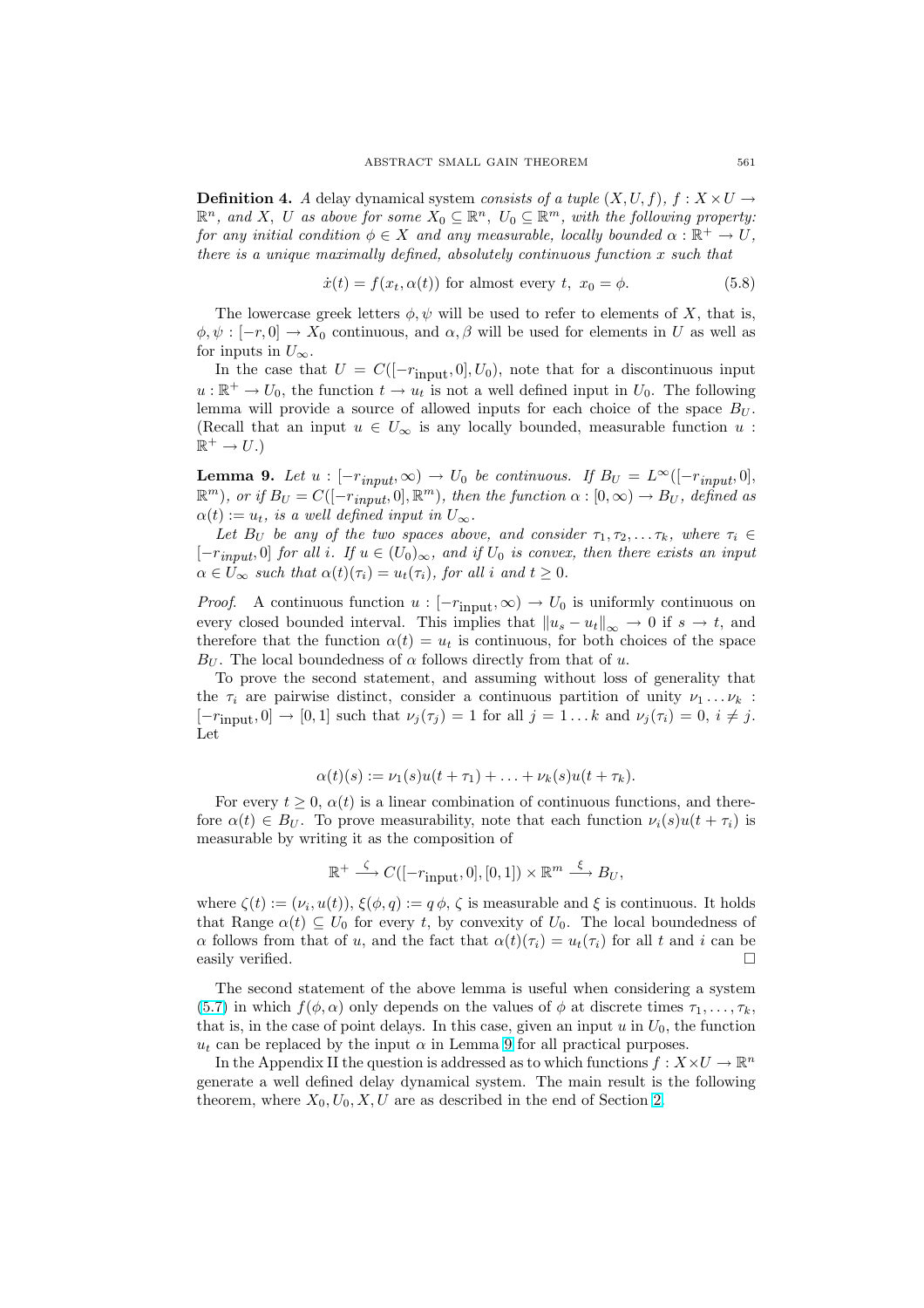<span id="page-13-0"></span>**Theorem 4.** Let  $f: X \times U \to \mathbb{R}^n$  be continuous and locally Lipschitz on X, locally uniformly on U. Let also  $f(\phi, C)$  be bounded, for any  $\phi \in X$ ,  $C \subseteq U$  closed and bounded. Then the system (5.8) has a unique maximally defined, absolutely continuous solution  $x(t)$ , for every input  $\alpha(t)$  and every initial condition  $\phi \in X$ .

We give conditions on  $X_0, U_0$  and the underlying cones in  $\mathbb{R}^n$ ,  $\mathbb{R}^m$  that guarantee that the general hypotheses H1,H2,H3 are satisfied.

**Lemma 10.** Let  $U_0$  be a closed b[ox \(p](#page-12-0)ossibly unbounded), and let  $X_0$  be open or, in the case of  $K_{X_0}$  being an orthant cone, a box including some or all of its faces. Let  $\mathcal{K}_{U_0} \subseteq \mathbb{R}^m, \mathcal{K}_{X_0} \subseteq \mathbb{R}^n$  be closed cones with nonempty interior,  $r_{input}, r_{state} \geq 0$ ,  $B_X$ ,  $B_U$  as in Definition 4, and let  $\mathcal{K}_X := \{ \phi \in B_X | \phi(s) \in \mathcal{K}_{X_0} \ \forall s \}, \ \mathcal{K}_U := \{ \alpha \in \mathcal{K}_{X_0} \}$  $B_U | \alpha(s) \in \mathcal{K}_{U_0}$  a.e.s}. Then conditions H1, H2 and H3 in the general hypotheses are satisfied for  $X, U, \mathcal{K}_X, \mathcal{K}_U$ .

*Proof.* By Lemmas 1 and 2,  $\mathcal{K}_{X_0}, \mathcal{K}_{U_0}$  are normal. Let M, N be normality constants for  $\mathcal{K}_{X_0}, \mathcal{K}_{U_0}$  respectively[.](#page-11-0) If  $0 \leq \phi \leq \psi$  in X, that is  $0 \leq \phi(s) \leq \psi(s)$  in  $X_0$  for every s, then it holds that  $|\phi(s)| \leq M |\psi(s)|$ , for every s. This asserts the normality of  $\mathcal{K}_X$  with normality constant M. One proves similarly that  $\mathcal{K}_U$  is normal.

Let  $a \in \mathbb{R}^m$  bou[nd](#page-2-0) the [u](#page-2-0)nit ball from above (see Section 2). Then the constant function  $\hat{a}$  bounds the unit ball in  $B_U$ . This implies that  $\mathcal{K}_U$  has nonempty interior. For  $\alpha \in B_U$ , the function  $d(\alpha) := \text{ess sup } \{ \text{dist}(\alpha(s), \mathcal{K}_{U_0}) | s \in [-r_{\text{input}}, 0] \}$  is continuous, which implies that  $\mathcal{K}_U = d^{-1}(0)$  is closed. The same argument applies to  $\mathcal{K}_X$ .

If  $X_0$  is open, Range  $\phi$  will remain a finite distance away from  $X_0^c$ , for every  $\phi \in X$ . Thus there is an open neighborhood around  $\phi$  contained in X, which shows that X is open and satisfies the  $\epsilon$ -box property. Let  $s = (s_1, \ldots s_n)$ ,  $s_i = \pm 1$  for all  $i$ , defining an orthant cone in a natural way as in Section 2. Let X be a box containing some or all of its sides. Consider a given state  $\phi \in X$  and  $\epsilon > 0$ , and let

$$
\eta := \frac{1}{3\sqrt{n}} \min(\epsilon, \text{dist}(\text{Range}(\phi), \partial X_0 - X_0).
$$

Define  $\pi_1, \pi_2 : X_0 \to X_0$  as

$$
\pi_1(x) := \inf\{x + q \cdot s \mid q \in (-\eta, \eta), \ x + q \cdot s \in X\},\
$$

$$
\pi_2(x) := \sup\{x + q \cdot s \mid q \in (-\eta, \eta), \ x + q \cdot s \in X\},\
$$

where the infimum and supremum are taken with respect to the order  $\leq_s$ .

Given  $\phi \in X$ , let  $\phi_i(s) := \pi_i(x(s)), i = 1, 2$ .. See Figure 1 for an illustration of these two functions. It is clear that  $\pi_1$  and  $\pi_2$  are both continuous functions. Then  $(y =)\phi_1$ ,  $(z =)\phi_2 \in X$  by construction, and  $\text{diam}[\phi_1, \phi_2] = |\phi_2 - \phi_1| \le$  $|2\eta(1\ldots 1)|=2\eta\sqrt{n}<3\eta\sqrt{n}\leq\epsilon$ . Also, it is easy to see that

$$
[\phi_1, \phi_2] = X \cap [\phi - \eta s, \phi + \eta s].
$$

This implies that  $[\phi_1, \phi_2] \subseteq X$  is a neighborhood of  $\phi$ , and H3 thus holds for X.

In the case  $B_U = C([-r_{\text{input}}, 0], \mathbb{R}^m)$ , the same proof above applies to prove H3 for U, even if some or all of its sides are missing. However, if  $B_U = L^{\infty}([-r_{\rm input}, 0],$  $\mathbb{R}^m$ ), then for a given  $\alpha \in U$  the distance between the range of  $\alpha$  and  $\partial U \setminus U$  may well be zero. One uses the fact that U is closed to show that for  $\eta = \frac{1}{2\sqrt{m}}\epsilon$ ,  $\pi_1, \pi_2 : U_0 \to U_0$  are well defined. Since the  $\pi_i$  are continuous,  $\alpha_i(s) = \pi_i(\alpha(s))$  are measurable functions. The rest of the proof that  $U$  satisfies H3 follows similarly as above.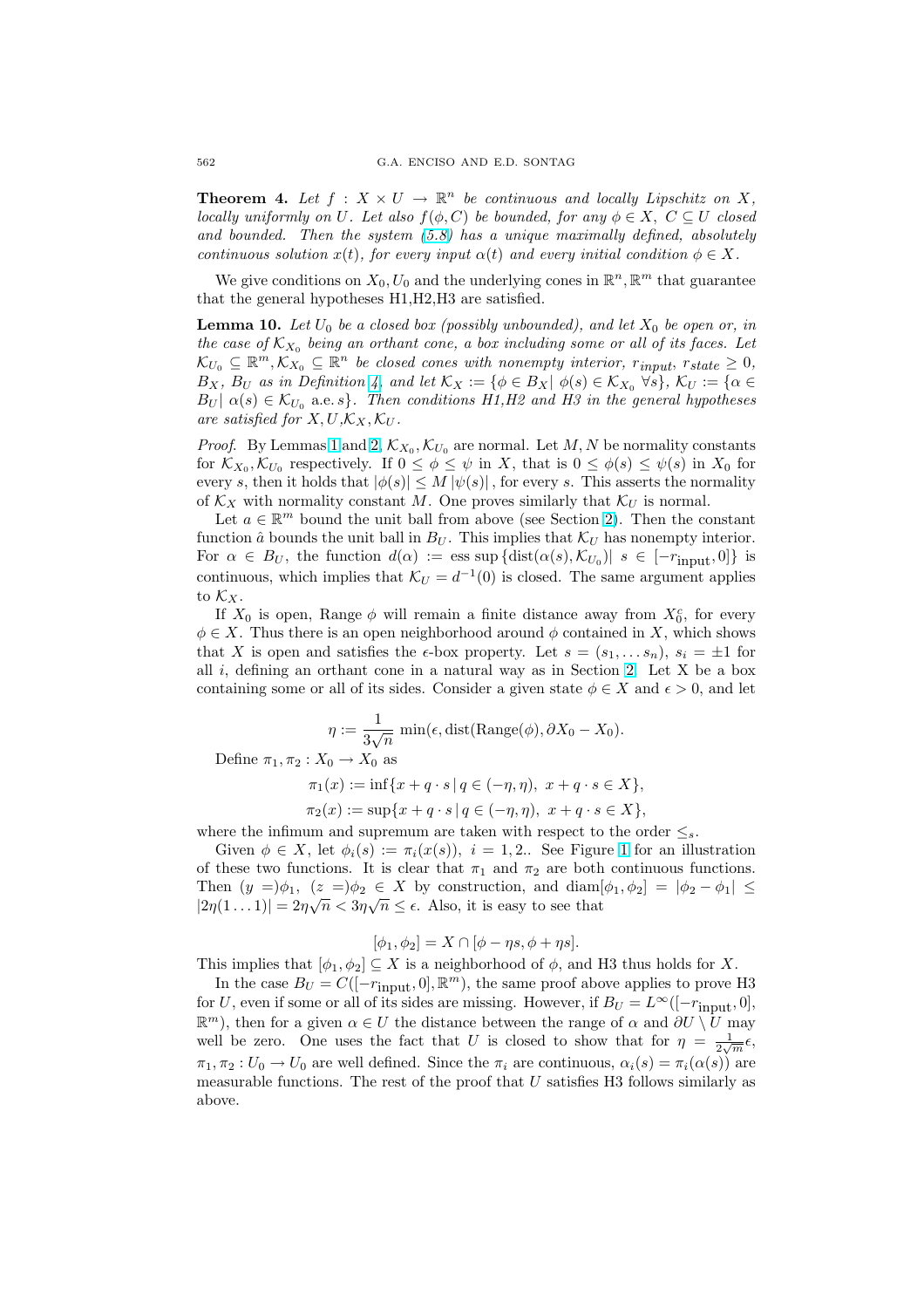<span id="page-14-0"></span>

FIGURE 1. Shown in the picture is the box  $X_0$  with one open and three closed faces, and  $\phi_1 \leq \phi \leq \phi_2$  in bold. Here and three closed faces, and  $\varphi_1 \leq \varphi \leq \varphi_2$  in bold. Here  $d = \text{dist}(\text{Range } \phi, \partial X - X_0)$ , and  $\eta = d/(3\sqrt{2})$ . Note that  $|\phi(0) - \phi_1(0)| = |\eta(1, 1)| = d/3.$ 

It will be proved that  $U$  satisfies H2. It is clear that  $U$  is closed and convex. In the case  $B_U = C([-r_{\text{input}}, 0], \mathbb{R}^m)$ , and given a bounded set  $A \subseteq U$ , consider the bounded set  $A_0$  defined as the union of all the images of the functions in A. Use H2 on  $A_0$  to find  $a, b \in U_0$  such that  $a \leq A_0 \leq b$ . Then the constant functions  $\hat{a}, \hat{b}$  do the same on the set A. In the case  $B_U = L^{\infty}([-r_{\text{input}}, 0], \mathbb{R}^m)$ , the axiom of choice allows to define  $A_0$ , by picking a particular point-by-point defined function for each  $u \in A$ . After possibly changing the values of each function at sets of measure zero to ensure that  $A_0$  is bounded, the result follows as before.  $\Box$ 

We give a convenient criterion to check for monotonicity in the orthant cone case, which is based on Theorem 1.1 of Smith [32]. Refer to Figure 2 for an illustration of this criterion.



Figure 2. Monotonicity Criterion. Illustrated are two states  $\phi, \psi : [-r_{\text{state}}, 0] \to \mathbb{R}^2$  with  $\phi \leq \psi$  and  $\phi_2(0) = \psi_2(0)$ . In the cooperative case, the criterion requires that  $f_2(\phi, \alpha) \le f_2(\psi, \alpha)$ .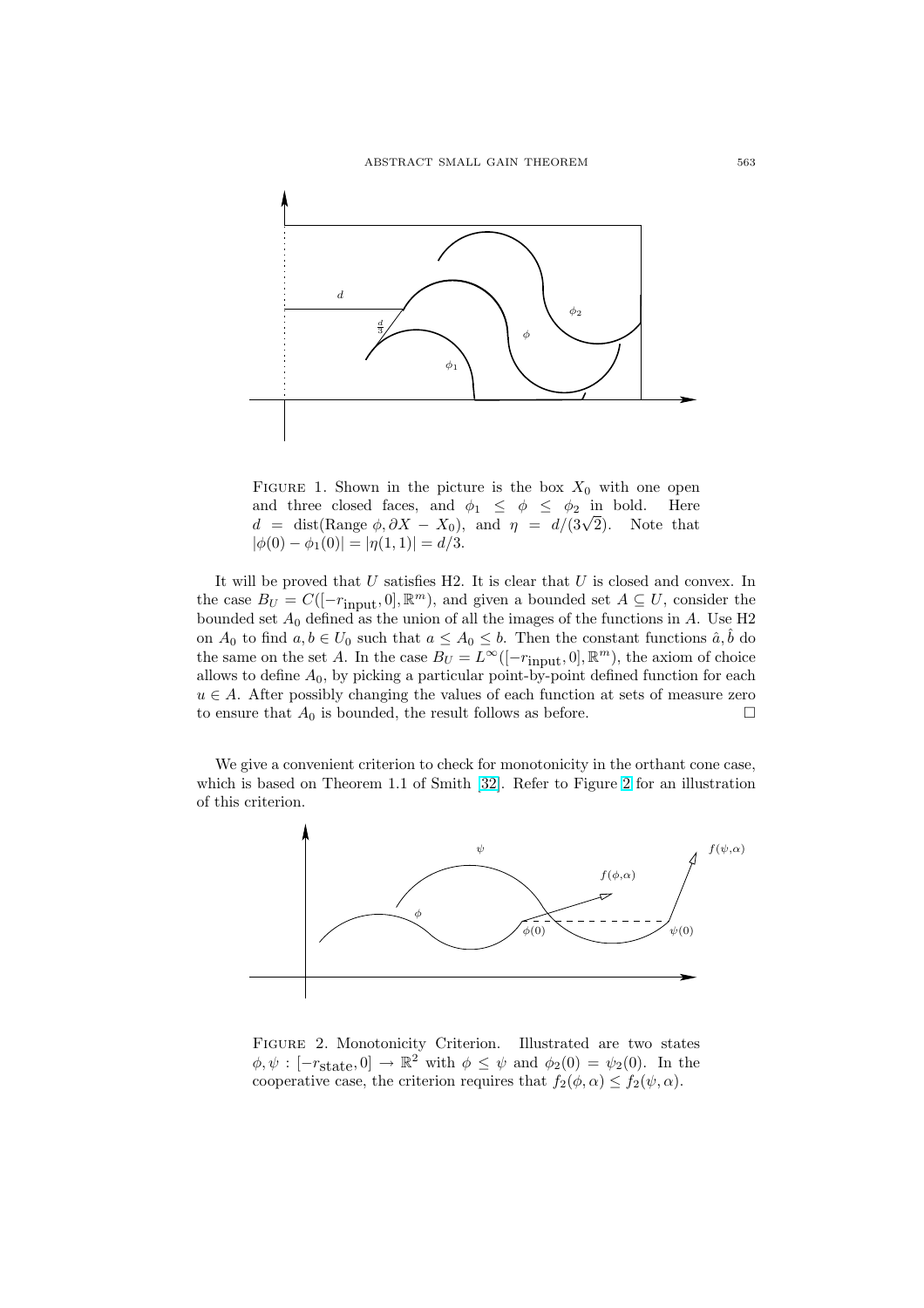<span id="page-15-0"></span>**Proposition 1** (Monotonicity Criterion). Let (5.7) be a delay system, and let  $\mathcal{K}_X$ be the orthant cone defined by the tuple  $s = (s_1 \dots s_n)$ . Assume that i)  $\alpha \rightarrow f(\phi, \alpha)$ is an increasing function, for every  $\phi \in X$ , and that ii) for every  $\alpha \in U$ ,  $\phi \leq \psi$ , and if  $\phi_i(0) = \psi_i(0)$  for some i, it holds that  $s_i f_i(\phi, \alpha) \leq s_i f_i(\psi, \alpha)$ . Then system (5.7) is monotone with respect to its underlying [con](#page-11-0)es.

*Proof.* See the appendix for a sketch of the proof.

$$
\Box.
$$

Suppose that the delay system  $(X, U, f)$  allows an I/S characteristic  $k^X : U \to X$ . Note that  $\phi = \Phi(t, k^X(\alpha), \hat{\alpha})$  is constant over t, and thus that any solution of (5.7) [with](#page-11-0) constant input  $\hat{\alpha}$  starting at  $k^X(\alpha)$  must satisfy  $x_t = k^X(\alpha)$  for all  $t \geq 0$ . This easily implies that  $k^X(\alpha)$  is a constant function, for every  $\alpha$ . Hence, since  $k^X$ has a finite dimensional range, it is easy to verify when it is completely continuous, namely the image of every bounded set should be bounded. One can also thi[nk of](#page-11-0)  $k^X$  as having values in  $X_0$ , and when evaluating  $u_{n+1} = k(u_n)$  it is sufficient to consider constant initial conditions.

In the applications of this paper the feedback function  $h: X \to U$  will be defined as  $h(\phi)(s) = h_0(\phi(s))$ , for some  $h_0: X_0 \to U_0$ . In such case, it holds that  $\bar{u}$  is itself a constant vector. Also note that if  $z \in \mathbb{R}^m$  is such that  $\bar{u} \ll k^2(z) \ll z$ , then the constant function  $\hat{z}$  has this property in U. Therefore one can apply Theorem 3 to prove stability in the context of delay systems.

To prove that  $\Phi(t, \phi, \alpha)$  is a dynamical system, it is important to verify that the semiflow condition is satisfied. To avoid confusion, this is best done for an abstract input space  $U$ ; a short proof will be given in the appendix.

Example. The following system corresponds to the cyclic gene model with repression studied in [31]. Let  $y_1$  be a messenger RNA, which produces an enzyme  $y_2$ , which produces another enzyme  $y_3$ , and so on for  $p \geq 2$  steps. Let  $y_p$  in turn inhibit the production of  $y_1$ , closing the cycle and inducing the repression. The system is modeled as

$$
\dot{y}_1 = F(L_p y_p^t) - a_1 y_1(t)
$$
  
\n
$$
\dot{y}_i = L_{i-1} y_{i-1}^t - a_i y_i(t), \qquad 2 \le i \le p,
$$
\n(5.9)

where  $a_1, \ldots, a_p > 0$ ,  $F : [0, \infty) \to (0, \infty)$  is a strictly decreasing continuous function, and  $y_i^t$  stands for the delay term  $y_t$  used above, with superscripts to allow indexing. The delay is assumed to be  $r > 0$  for all  $y_i$  for simplicity. The operators  $L_i$  are of the form

$$
L_i \phi = \int_{-r}^0 \phi(s) \, d\nu_i(s),
$$

for positive Borel measures  $\nu_i$  on  $[-r, 0], 0 < \nu_i([-r, 0]) < \infty$ . Set  $X = C([-r, 0],$  $(\mathbb{R}^+)^p$ ). Since F is decreasing, this system is not monotone. Nevertheless the induced control system

$$
\dot{y}_1 = F(L_p \alpha(t)) - a_1 y_1(t)
$$
  
\n
$$
\dot{y}_i = L_{i-1} y_{i-1}^t - a_i y_i(t), \qquad 2 \le i \le p,
$$
  
\n
$$
h(y^t) = y_p^t = \alpha(t),
$$
\n(5.10)

will fit the setup of our results. Indeed, letting  $U = L^{\infty}([-r, 0], \mathbb{R}^{+})$ ,<sup>4</sup> the system satisfies the hypotheses of Theorem 4. It also fulfills the monotonicity criterion

<sup>&</sup>lt;sup>4</sup>Here it is assumed that  $\nu_i(E) = 0$  whenever the Lebesgue measure of  $E \subseteq [-r, 0]$  is zero. In the case of point delays, one would set  $U = C([-r, 0], \mathbb{R}^+)$  as before.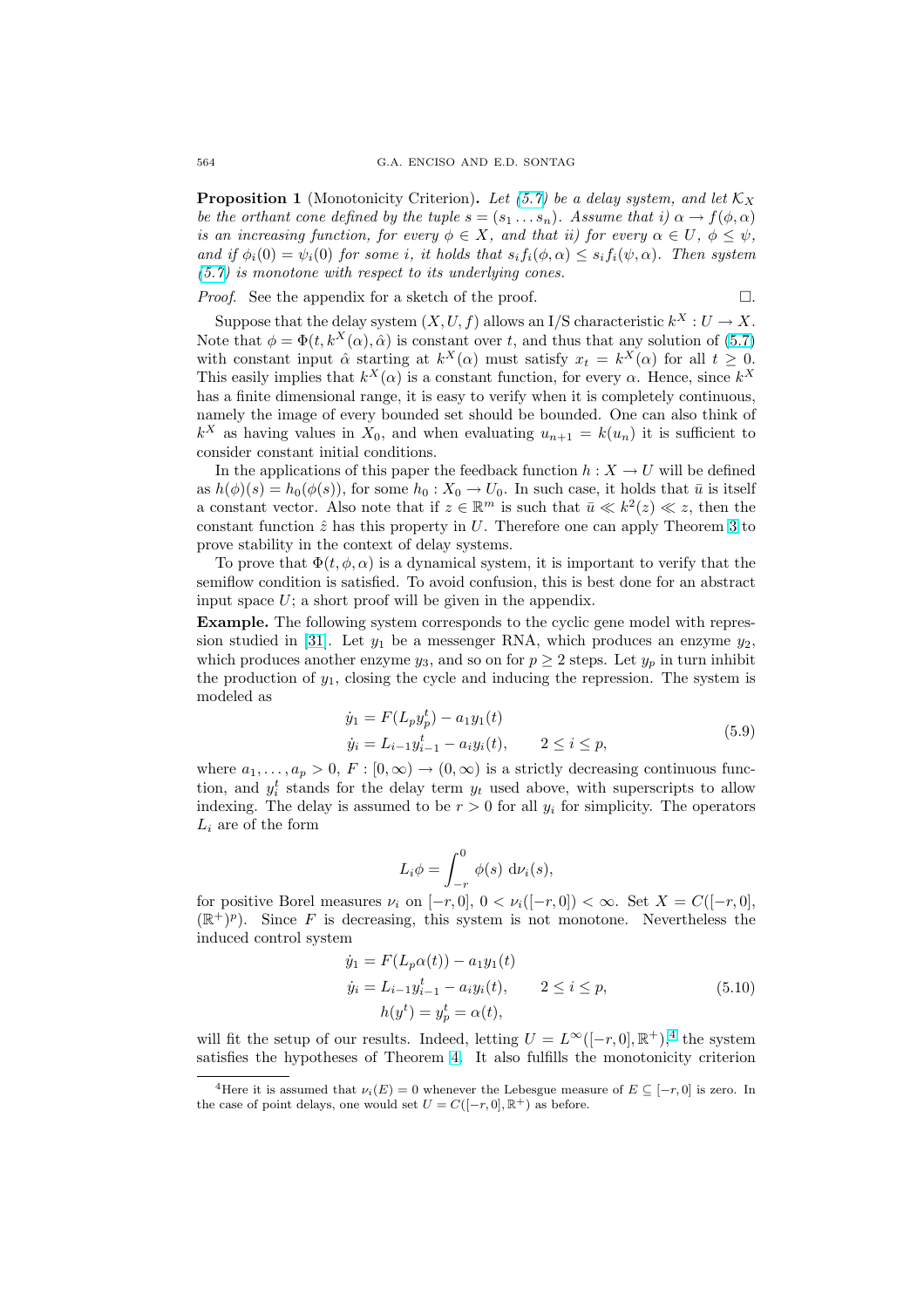using the cones  $\mathcal{K}_X = C([-r, 0], (\mathbb{R}^+)^p)$ ,  $\mathcal{K}_U = L^{\infty}([-r, 0], \mathbb{R}^-)$  (note the negative sign). Lemma 10 is also satisfied, thus guaranteeing hypotheses H1-H3. Fixing  $\alpha \in U$ , the control system can now be shown to converge towards the constant function  $(\hat{y}_1, \ldots \hat{y}_p)$ , where

$$
y = \left(\frac{F(L_p\alpha)}{a_1}, \dots, \frac{F(L_p\alpha)}{a_1 \cdots a_p}\right).
$$

To see this, note first that the convergence of  $y_1$  towards the constant function  $F(L_p\alpha)/a_1$  is elementary. The convergence of  $y_2^t$  towards (the constant function)  $F(L_p\alpha)/(a_1a_2)$  is also evident, by considering the controlled linear system

$$
\dot{y}_2 = \beta - a_2 y_2(t),
$$

where  $\beta(t) := L_1 y_1^t$ , and by noting that  $\beta(t)$  must converge. Inductively, the existence of the characteristic follows. Noting that  $k^X$  sends bounded sets to bounded sets, it follows that H4 holds. The item 1 in the small gain condition holds clearly, since F is bounded (see next paragraph). To see that any solution  $y(t)$  of (5.9) is bounded, let  $z_1(t)$  be a solution of  $z' = F(0) - a_1 z$ , with initial condition  $z_1(0) = y_1(0)$ . Then  $y_1(t) \leq z_1(t)$  for all  $t \geq 0$ : to see this, note that the function  $w(t) = z_1(t) - y_1(t)$  satisfies the equation  $w'(t) = F(0) - F(L_p \alpha(t)) - a_1 w$ , where  $F(0) - F(L_p \alpha(t)) \geq 0$  and  $w(0) = 0$ . Now, since  $z_1(t)$  is monotonic and conv[erges](#page-15-0) towards  $F(0)/a_1$ ,  $y_1(t)$  is eventually bounded from above by  $F(0)/a_1 + \epsilon$ , for any  $\epsilon > 0$ . In fact,  $F(0)/a_1$  is an upper hyperbound of  $y_1(t)$  under the usual order. The boundedness of  $y_1(t)$  is used to carry out a very similar argument in order to show that  $y_2(t)$  is also eventually bounded, and the same holds for all other variables. This shows that all the solutions of the closed loop system are bounded.

By Theorem 2, system (5.9) is globally attractive whenever the discrete system

$$
u_{n+1} = k(u_n) = \frac{F(L_p u_n)}{a_1 \cdot \ldots \cdot a_p}
$$

is globally attr[ac](#page-7-0)tive. No[te t](#page-15-0)hat even if  $u_1$  is a function, still  $u_2, u_3, \ldots$  can be assumed to be constants, so that one can further reduce the system to be 1 dimensional. Whenever the hypotheses of Theorem 2 apply, the stability of the system is ensured by Theorem 3, the remainding hypotheses being trivially verified. The same procedure can be applied throughout to the coupled system of an odd number of repressions of the form (5.9), as done in Smith [31]. This is in accord with the comments in p. 188 of that article:

The remarkable fact is t[ha](#page-9-0)t the dynamics of the two systems [discrete and continuous] appear to correspond both at the level of local stability analysis and at the level of gl[obal](#page-15-0) dynamics. This is [pote](#page-28-0)ntially a very useful fact, both for model construction and for analysis of particular models.

An example of a system (5) which is globally attractive is given by the function  $F(x) := A/(K+x)$ , for  $A, K > 0$  arbitrary (the division by the constants  $a_1 \dots a_p$  is here irrelevant). By Lemma 5, one only needs to show that the equation  $F(F(x)) =$ x has a unique solution. Such a solution would satisfy  $x = A/(K + F(x))$ , that is

$$
A = Kx + \frac{Ax}{K+x}.
$$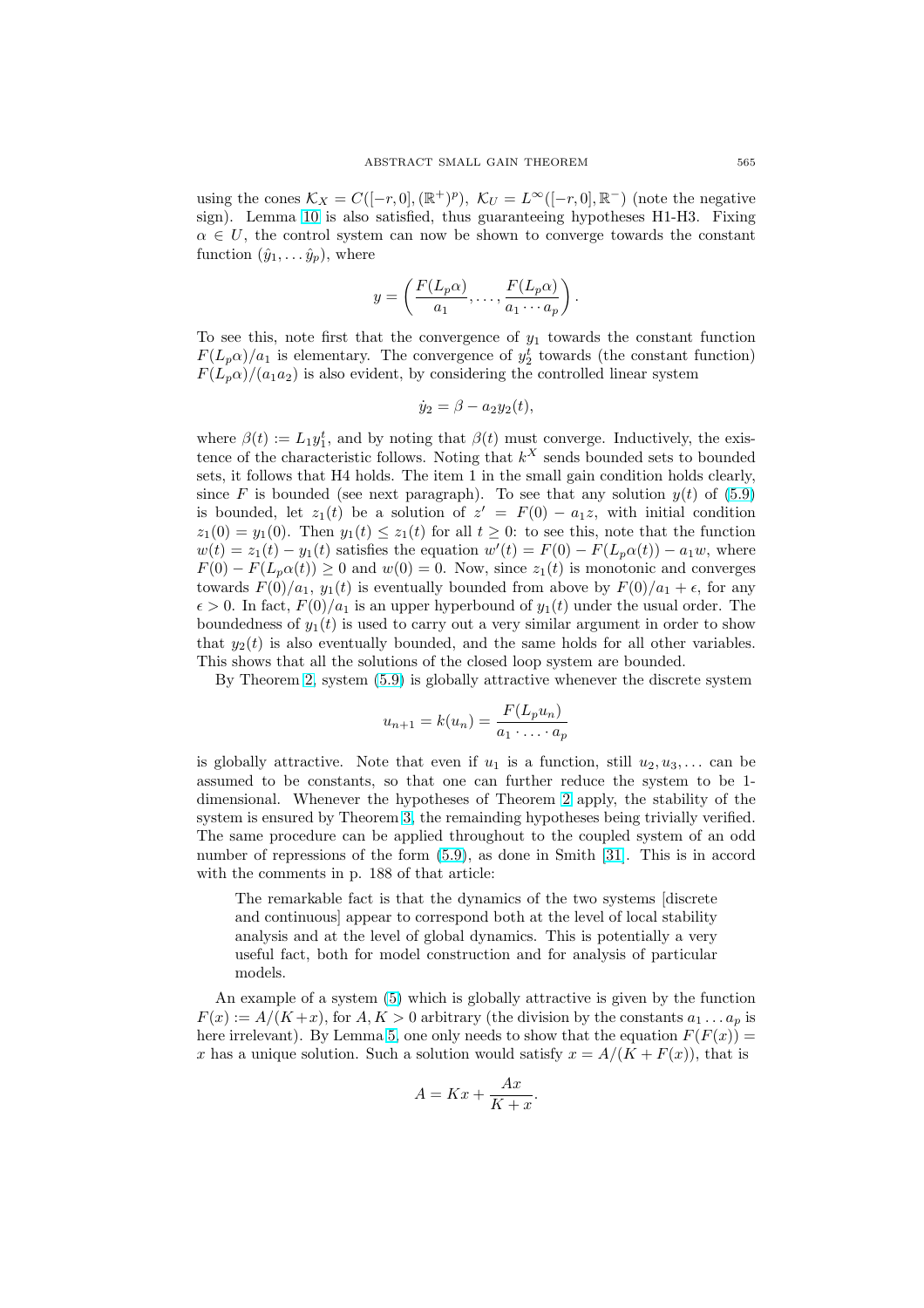<span id="page-17-0"></span>The right hand side is an increasing function that starts at the origin and grows to infinity; thus x is the unique intersection of this function with  $y = A$ , and the statement follows.

6. A model of the lac operon. The following dynamical system was proposed by Mahaffy and Savev [24] to describe the dynamics of lactose metabolism in  $E. Coli$ , which is orchestrated by the genes known as the lac operon. Some of the main results in [24] concern the global stability of the system; we will apply the small gain theorem in its delay form to prove and extend these results.

The compounds i[nvo](#page-28-0)lved in the system are the lac operon mRNA, the proteins β-galactoside permease, β-galactosidase (β-gal for short) and lactose, which are denoted r[espe](#page-28-0)ctively by  $x_1, x_2, x_3, x_4$ . (Actually it is isolactose that regulates the operon, but lactose and isolactose are considered identical in this model.) All substances degrade at a fixed rate except for the lactose, which is actively digested by the enzyme  $\beta$ -gal. The gene is activated whenever lactose is present in the system; more energetic sources of food, like glucose, are assumed not to be present. The mRNA then induces the production of permease and  $\beta$ -gal, and the permease makes the cell membrane more permeable to lactose, so that it can more efficiently enter the cell. Mahaffy et al. assume that the production of mRNA has a natural saturation point, with Michaelis-Menten dynamics. This amounts to the presence of, say, a constant number of RNA polymerase molecules. After introducing an arbitrary delay  $\tau_1$  as a result of the transcription of  $x_1$ , as well as a delay  $\tau_2$  as a result of the translation of  $x_2, x_3$ , one can make a change of variables and arrive to the system with a single delay

$$
\begin{aligned}\n\dot{x}_1(t) &= g(x_4(t-\tau)) - b_1 x_1(t) \\
\dot{x}_2(t) &= x_1(t) - b_2 x_2(t) \\
\dot{x}_3(t) &= r x_1(t) - b_3 x_3(t) \\
\dot{x}_4(t) &= S x_2(t) - x_3(t) x_4(t).\n\end{aligned} \tag{6.11}
$$

Here  $g(\theta) := (1 + K\theta^{\rho})/(1 + \theta^{\rho}), K > 1$ , all other constants are positive, and all variables are nonnegative. We will illustrate our main result by writing this system as the negative feedback loop of a controlled monotone system, in the way illustrated by Figure 3. The resulting system, which is modeled with  $r_{state} = \tau, r_{input} = 0$ , is



FIGURE 3. On the left, the digraph associated with equation (6.11). The dotted arrows are replaced by inputs on the right digraph, making the system into a controlled monotone one. Setting  $u = x_1, v = x_4$  closes the loop back to (6.11).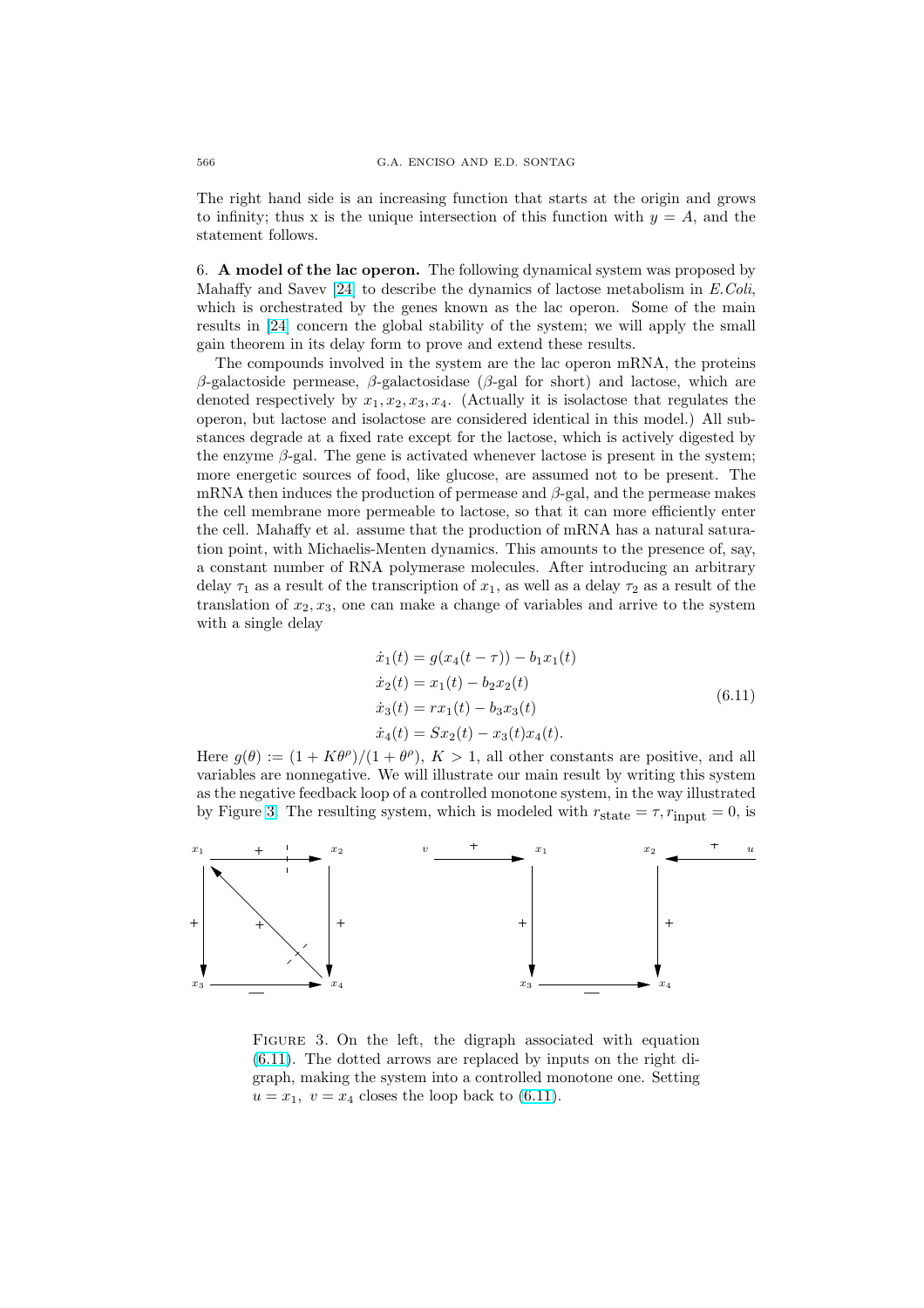$$
\begin{aligned}\n\dot{x}_1(t) &= g(v(t)) - b_1 x_1(t) \\
\dot{x}_2(t) &= u(t) - b_2 x_2(t) \\
\dot{x}_3(t) &= r x_1(t) - b_3 x_3(t) \\
\dot{x}_4(t) &= S x_2(t) - x_3(t) x_4(t),\n\end{aligned}
$$
\n
$$
h(x(t)) = (x_1(t), x_4(t - \tau)).
$$

<span id="page-18-0"></span>This model can be verified to be monotone with respect to the cones

$$
\mathcal{K}_X = C([-r_{\text{state}}, 0], \mathbb{R}^+ \times \mathbb{R}^- \times \mathbb{R}^+ \times \mathbb{R}^-), \ K_U = \mathbb{R}^- \times \mathbb{R}^+
$$

using our monotonicity criterion. (In fact, monotonicity with respect to some orthant cone is equivalent to the property that the associated digraph doesn't have any undirected closed loop with an odd number of '−' signs.) See [2] for details, and Appendix I for a more systematic treatment in the finite dimensional case. It is clear that the closed feedback loop of this system is (6.11).

It will be shown that this controlled system has a well defined characteristic, by appealing to Figure 3 and by noting that one can write the system a[s](#page-27-0) a cascade of stable, one-dimensional systems. In fact, in the notation of (5.7), it holds in this example that  $f(x_t, \alpha) = f(x(t), \alpha)$ , and that the delay [is onl](#page-17-0)y used for defining the feedback function. If the delay in the state is ignored and the controlled system is viewed as a strictly [fini](#page-17-0)te dimensional system, it becomes obvious that a fixed control  $(u, v)$  will induce a globally asymptotically stable equilibrium[, wh](#page-11-0)ich is calculated to be

$$
x_1 = \frac{g(v)}{b_1}
$$
,  $x_2 = \frac{u}{b_2}$ ,  $x_3 = \frac{r}{b_1 b_3} g(v)$ ,  $x_4 = \frac{Sb_1 b_3 u}{r b_2 g(v)}$ .

After proving this, it is evident that the state  $k^{X}(u, v) = (\hat{x}_1, \hat{x}_2, \hat{x}_3, \hat{x}_4)$  is a globally asymptotically stable state. This proves the existence of the I/S characteristic. The feedback characteristic of the system is

$$
k(u, v) = \left(\frac{1}{b_1}g(v), \frac{Sb_1b_3}{rb_2} \frac{u}{g(v)}\right).
$$
 (6.12)

To guarantee that this open loop system satisfies the hypotheses of the main result, let  $X_0 = (\mathbb{R}^+)^4$ ,  $U_0 = (\mathbb{R}^+)^2$ , and note that Lemma 10 can be directly applied to prove H1,H2,H3. The monotonicity and existence of the characteristic was shown above, and since  $k^X$  sends bounded sets to bounded sets  $(g(\theta))$  is bounded from above by  $K$  and from below by 1), condition  $H4$  also holds. Since the first component of  $k(u, v)$  is bounded from below and above by  $1/b_1$  $1/b_1$  $1/b_1$  and  $K/b_1$  respectively, it is easy to see that the orbits of the discrete system (6.12) are uniformly bounded after two steps. Therefore item 1 in the small gain condition is satisfied. To see that a solution  $x(t)$  of system (6.11) is bounded, let  $z_1(t), z_2(t)$  be the solutions of the systems  $z' = 1 - b_1 z$  and  $z' = K - b_1 z$  respectively, with initial conditions  $z_i(0) = x_1(0)$ . It is easy to see that  $z_1(t) \leq x_1(t) \leq z_2(t)$  for all  $t \geq 0$ , see the previous example. Since  $z_1(t)$  ( $z_2(t)$ ) converges towards  $1/b_1$  ( $K/b_1$ ), it holds that  $x_1(t)$ is eventually bounded from below [and](#page-17-0) above by fixed positive constants  $1/b_1 - \epsilon$ and  $K/b_1 + \epsilon$  respectively. In fact,  $1/b_1$   $(K/b_1)$  is a lower (upper) hyperbound of  $x_1(t)$  in the usual order. Using this fact, the same procedure is used to show that  $x_2, x_3$  are bounded, and this in turn implies that  $x_4$  is also bounded (see also [24]). This shows that all the solutions of the closed loop system are bounded.

Note that  $k(u, v)$  has a unique fixed point  $u = \frac{1}{b_1} g(\frac{Sb_3}{rb_2}), v = \frac{Sb_3}{rb_2}$ . For any choice of the parameters such that the discrete system  $(u_{n+1}, v_{n+1}) = k(u_n, v_n)$  is globally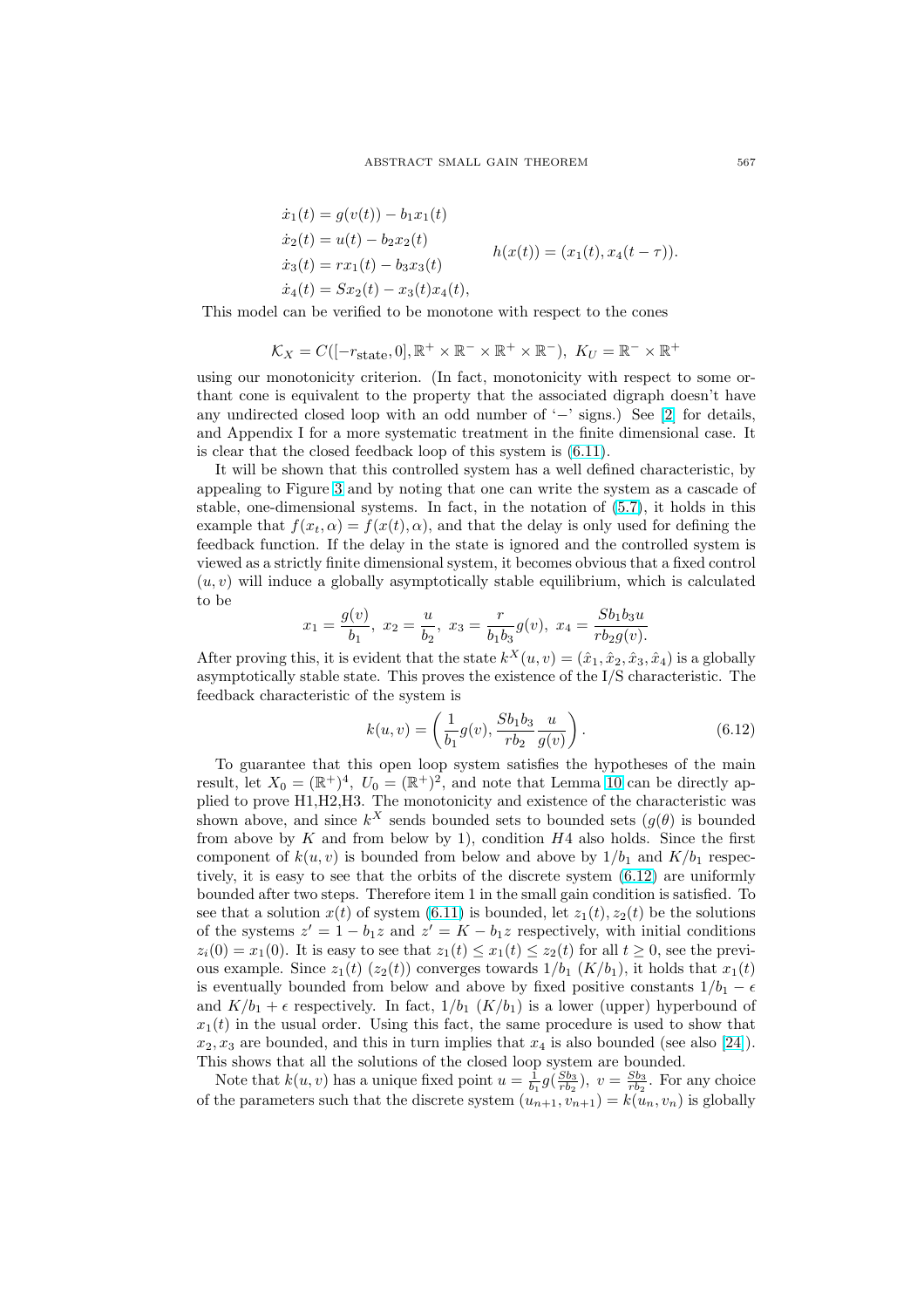<span id="page-19-0"></span>attractive to this equilibrium, it follows from Theorem 2 that the original model (6.11) is globally attractive to its unique equilibrium. In those cases, the stability of  $(6.11)$  will be ensured by Theorem 3 and by the strict monotonicity of  $k^X$  and h. For the remainder of this example, we will concentrate on finding sufficient conditions for the global attractivity of the discrete system.

[In](#page-17-0) the global analysis of model (6.11), Mahaffy and Savev [24] restrict their [atten](#page-17-0)tion to the case  $\rho = 1$ , and they prove three results that provide sufficient conditions for global attractivity. We will come to the exact same conclusions, by writing the system associated to (6.12) as a scalar discrete system of second order, and by appealing to the attractivity [result](#page-17-0)s known for such syste[ms.](#page-28-0) For arbitrary  $\rho$  we will also prove a new result, concerning global attractivity for any choice of the parameters  $b_1, b_2, b_3, S$  and r, provided that an inequality holds for  $\rho, K$ . Let  $\rho = 1$ , and consider the discrete s[ystem](#page-18-0)

$$
(u_{n+1}, v_{n+1}) = k(u_n, v_n). \tag{6.13}
$$

It holds that  $u_{n+1} = \frac{1}{b_1} g(v_n)$ , and

$$
u_{n+2} = \frac{1}{b_1} g\left(\frac{Sb_1 b_3}{rb_2} \frac{u_n}{g(v_n)}\right) = \frac{1}{b_1} g\left(\frac{Sb_3}{rb_2} \frac{u_n}{u_{n+1}}\right) = \frac{\beta u_{n+1} + \gamma u_n}{Bu_{n+1} + Cu_n},\tag{6.14}
$$

where here  $\rho = 1$  in  $g(\theta)$ , and  $\beta := \frac{1}{b_1}, \gamma := K \frac{Sb_3}{rb_1b_2}, B := 1, C := \frac{Sb_3}{rb_2}$ . If the parameters of (6.14) are such that this discrete system has a globally attractive equilibrium for all initial conditions  $u_0, u_1 > 0$ , then (6.13) has globally attractive solutions for any initial condition  $u, v \ge 0$ . (If  $u = 0$  or  $v = 0$ , simply iterate (6.12) a few times and the states will become strictly positive.) The global attractivity of  $(6.13)$  clearly also implies that of  $(6.14)$ .

The book by Kulenovic and Ladas [21] deals exclusively with rational discrete systems of second order. It follows from their treatment of equation (6.14) th[at for](#page-18-0)  $p := \beta/\gamma, q := B/C$ , and  $p < q$ , global attractivity holds (that is, with respect to arbitrary real initial conditions for which the iterations are well defined, including  $(u_0, u_1) \in (0, \infty) \times (0, \infty)$  if  $q < pq + 1 + 3p$  $q < pq + 1 + 3p$  $q < pq + 1 + 3p$ . Furthermore, instability occurs if  $q > pq + 1 + 3p$  (see Theorem 6.9.1 in [21]).

In our case  $p = \frac{rb_2}{KSb_3} < \frac{rb_2}{Sb_3} = q$ , and attractivity holds if and only if

$$
0 < q^2 + 3q - Kq + K, \quad q := \frac{rb_2}{Sb_3}.
$$
\n(6.15)

For instance, if  $q < 1$  then  $0 < K - qK$  and thus (6.15) follows. This corresponds to Proposition 4.1 in [24]. Similarly, convergence follows whenever  $q > K$ , since then  $0 < q^2 - qK$  (Proposition 4.2 in [24]). Finally, for  $q > 1$  equation (6.15) is equivalent to  $K < q(q+3)/(q-1)$ , and the right hand side of this equation is bounded from below by 9. Thus for  $1 \leq K < 9$  stability also follows. The remaining hypotheses in Theorem 4.3 of [2[4\] c](#page-28-0)an be shown to be equivalent to  $K < q(q+3)/(q-1)$  for  $q > 1$ . We summarize the three [ma](#page-28-0)in global stability results of [24] in the following statement.

**Theorem 5.** For  $\rho = 1$ , the system (6.11) is globally attractive to a unique equilibrium, provided t[hat](#page-28-0)  $0 < q^2 + 3q - Kq + K$ ,  $q := \frac{rb_2}{Sb_3}$ . In par[ticu](#page-28-0)lar, this holds if  $q < 1$ , if  $q > K$  or if  $q > 1$  and  $K < q(q+3)/(q-1)$ . Whenever this condition is satisfied, system  $(6.11)$  is stable around this equilibrium.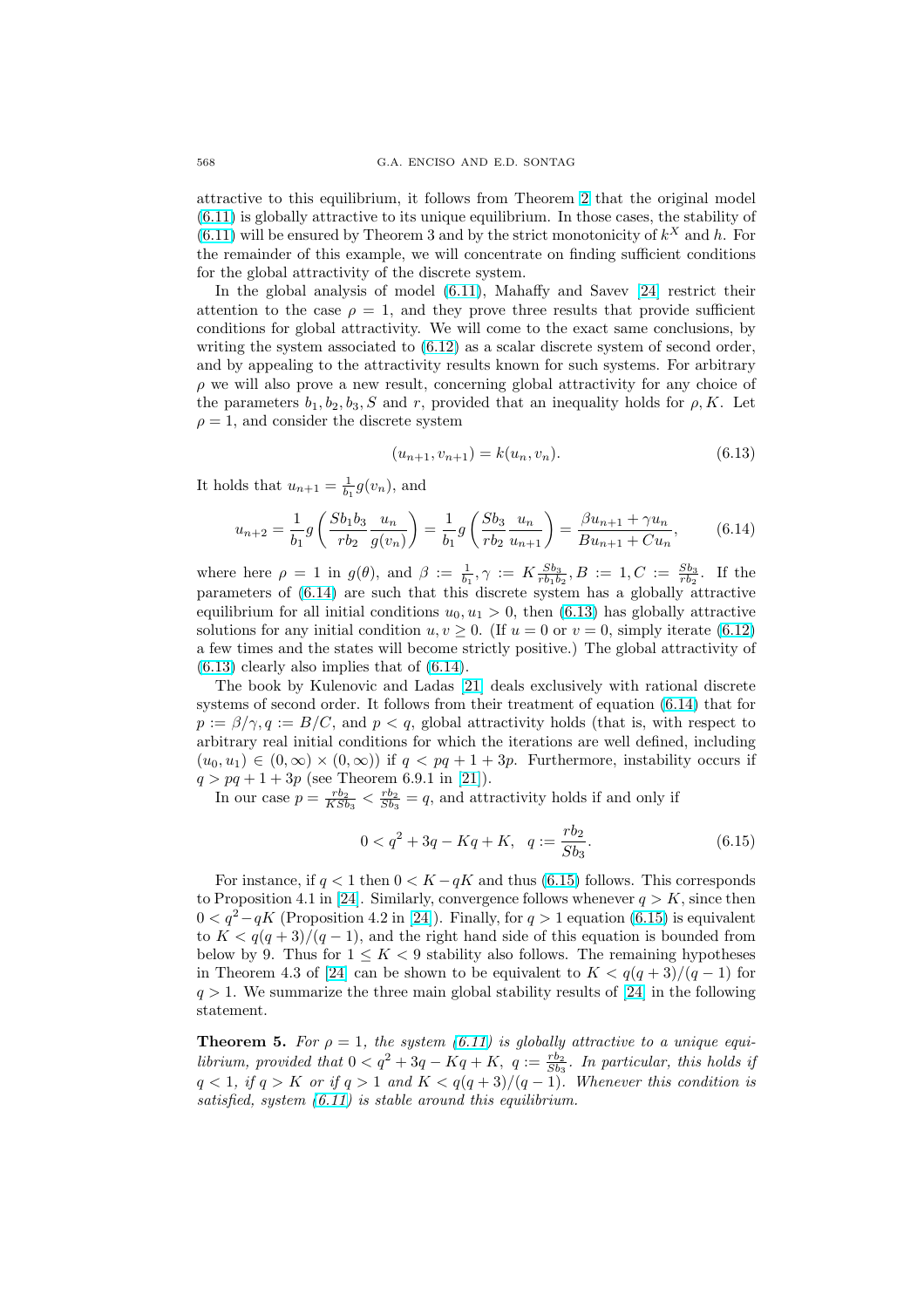The stability part of the above theorem is a direct consequence of Theorem 3, after noting that  $k^X$  is  $\ll$ -increasing and h is  $\ll$ -decreasing, both of which are straightforward to check.

Note that the delay  $\tau$  was almost never used, and indeed can be arbitrarily large or small. In fact, one can introduce different delays, large or small, in all of t[he](#page-9-0) first terms of the right hand sides of (6.11), and the results will apply with almost no variation. (If delays are introduced in the second terms, the systems will not be monotone anymore.) If no delays are assumed, substantially stronger attractivity conditions hold; see [24].

Note that one can associate a seco[nd ord](#page-17-0)er, scalar discrete system to the original two-dimensional system for any value of  $\rho$ , in the same way as above. One correspondence that can be easily verified by using equation (6.14) repeatedly is the following: if  $u_0 = u > 0$  $u_0 = u > 0$  $u_0 = u > 0$  and  $u_1 = v > 0$ , and if  $u_0, u_1$  and  $(u, v)$  are taken as initial conditions of the systems (6.14) and (6.13) respectively, then  $u_0, u_1, u_2, \ldots$  generates a two cycle in  $(6.14)$  if and only if  $(u, v)$  forms a two cycle in  $(6.13)$ . Thus there exist nontrivial two-cycles in (6.13) if and only if there exi[st no](#page-19-0)ntrivial two cycles in (6.14). For  $u = 0$  or  $v = 0$ , similar comments apply as before. Recall that the existence of nontrivial tw[o-cyc](#page-19-0)les in [\(6.13](#page-19-0)) is equivalent to the global attractivity of system  $(6.13)$ , by Lemma 5 and the fact that this system is  $\leq$ [-dec](#page-19-0)reasing under some orthant cone. By the a[bove](#page-19-0) arguments, the same is true for system (6.14). Usi[ng th](#page-19-0)e main result, the following proposition follows:

**Proposition 2.** The system  $(6.11)$  is [globa](#page-19-0)lly attractive to its equilibrium whenever the only so[lution](#page-19-0)  $u > 0, v > 0$  $u > 0, v > 0$  $u > 0, v > 0$  of the system of equations

$$
u = \frac{\beta v^{\rho} + \gamma u^{\rho}}{B v^{\rho} + C u^{\rho}}, \ v = \frac{\beta u^{\rho} + \gamma v^{\rho}}{B u^{\rho} + C v^{\rho}}
$$
  
is  $u = v = (\beta + \gamma)/(B + C)$ , for  $\beta = \frac{1}{b_1}, \gamma = \frac{K}{b_1} \left(\frac{S b_3}{r b_2}\right)^{\rho}, B = 1, C = \left(\frac{S b_3}{r b_2}\right)^{\rho}.$ 

This is a good point to comment on decomposing the same model as the negative feedback loop of a monotone system in other ways – after all, one can see that replacing  $x_3$  by "u" in the fourth equation of (6.11), the resulting SISO system is monotone as well. Indeed, in that way a characteristic  $k(u)$  can also be shown to exist, but it can be expressed only indirectly as the solution of a certain algebraic equation, since a directed loop remains in the digraph of the controlled system. To check that there are no nontrivial two-cycles fo[r the](#page-17-0) discrete system, it is necessary to solve the system of equations  $u = k(v)$ ,  $v = k(u)$ , which turns out to be equivalent and very similar to the system of equations in Proposition 2. Thus, there is more than one way to decompose autonomous systems as closed loops of monotone controlled systems and use Theorem 2.

Next we provide sufficient conditions on  $K, \rho$  for system (6.11) to be globally attractive, for any choice of the remaining parameters. We transform  $k(u, v)$  =  $(\zeta v, \xi u/g(v))$  into logarithmic coordi[na](#page-7-0)tes. That is, consider

$$
\kappa(\sigma,\tau) := \ln(k(e^{\sigma},e^{\tau})).
$$

The initial condition  $(\sigma, \tau)$  of the resulting discrete system is allowed to be an arbitrary vector in  $\mathbb{R}^2$ . Then

$$
\kappa(\sigma,\tau) = (\Delta(\tau), \sigma + c - \Delta(\tau)), \quad \Delta(\tau) := \ln \zeta g(e^{\tau}), \quad c := \ln \zeta \xi.
$$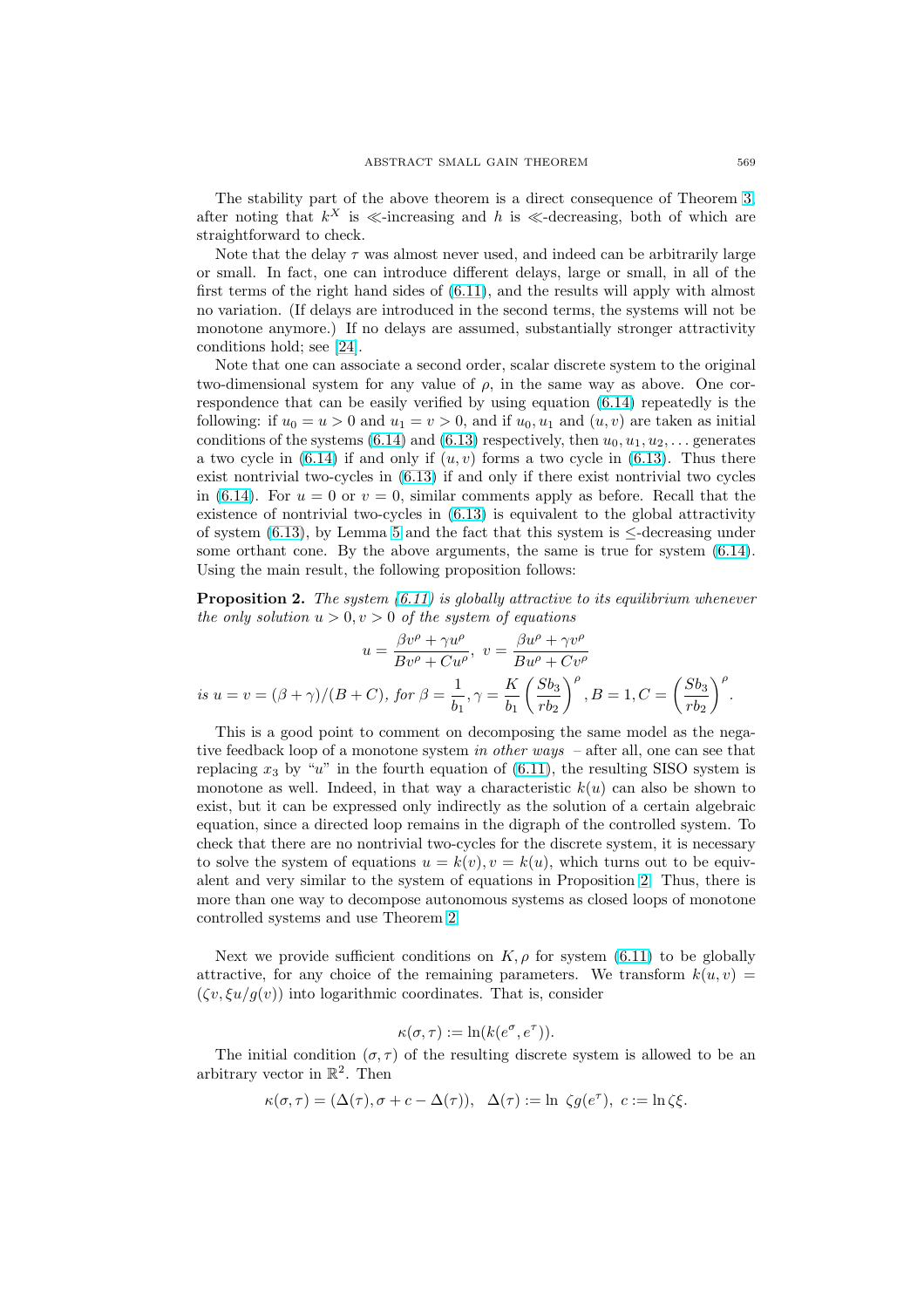Note that the iterations of this function converge globally to an equilibrium if and only if those of  $k(u, v)$  do. To the former system one can associate the second order system  $\sigma_{n+2} = \Delta(c + \sigma_n - \sigma_{n+1})$  as was done in equation (6.14).

**Lemma 11.** Consider a discrete system  $\sigma_{n+2} = \Delta(c + \sigma_n - \sigma_{n+1})$ , where c is an arbitrary constant and  $\Delta$  is a bounded, non-decreasing, Lipschitz function with Lipschitz constant  $\alpha < 1/2$ . Then the system is globally [attra](#page-19-0)ctive to its unique equilibrium  $\sigma = \Delta(c)$ .

*Proof.* It is clear that a constant sequence  $\sigma_{-1}, \sigma_0, \sigma_1 \ldots = \sigma$  is a solution of the discrete system if and only if  $\sigma = \Delta(c)$ , since  $\sigma_0 = \sigma_1$  implies  $\sigma_2 = \Delta(c +$  $\sigma_0 - \sigma_1$ ) =  $\Delta(c)$  and so on for all  $n \geq 2$  (the converse direction is evident). Let  $a_0 := \inf \text{ Range } \Delta, b_0 := \sup \text{ Range } \Delta. \text{ Then it holds that } \sigma_n \in [a_0, b_0], n \geq 1,$ for any initial conditions  $\sigma_{-1}, \sigma_0$ . Thus for all  $n \geq 1$ ,

$$
\sigma_n - \sigma_{n+1} + c \in [a_0 - b_0 + c, b_0 - a_0 + c],
$$

and by calling  $a_1 := \Delta(a_0 - b_0 + c)$ ,  $b_1 := \Delta(b_0 - a_0 + c)$ , it follows that  $\sigma_n \in$  $[a_1, b_1], n \geq 3.$ 

Define inductively  $a_{i+1} := \Delta(a_i - b_i + c)$ ,  $b_{i+1} := \Delta(b_i - a_i + c)$ . Then for any  $n \geq 2i+1, \sigma_n \in [a_i, b_i],$  by induction on i as above. If one shows that  $|b_i - a_i|$  tends to 0 as i increases, then the discrete system will be shown to be globally attractive towards  $\Delta(c)$ , since  $a_i \leq \Delta(c) \leq b_i$  for all i. Using the Lipschitz condition on  $\Delta$ , it holds that

$$
|b_i - a_i| = |\Delta(b_{i-1} - a_{i-1} + c) - \Delta(a_{i-1} - b_{i-1} + c)|
$$
  
\n
$$
\leq \alpha |b_{i-1} - a_{i-1} + c - (a_{i-1} - b_{i-1} + c)|
$$
  
\n
$$
= 2\alpha |b_{i-1} - a_{i-1}| \leq \ldots \leq (2\alpha)^i |b_0 - a_0|,
$$

and the conclusion follows.  $\Box$ 

In the particular case in question, it follows from the definitions of  $\Delta(x)$  and  $g(\theta)$ that  $\Delta(x) = \ln \zeta + \ln(1 + ke^{\rho x}) - \ln(1 + e^{\rho x})$ . By derivating twice, it is shown that  $\Delta(x)$  has a unique inflexion point at  $x_0 = -\frac{1}{2\rho} \ln K$ , and that

$$
\Delta'(x_0) = \frac{(K-1)\rho}{2(\sqrt{K}+1)} < \frac{1}{2} \Leftrightarrow \rho < \frac{\sqrt{K}+1}{K-1},
$$

and that  $\rho$  arbitrary if  $K = 1$ . The following corollary follows by the previous lemma and Theorem 2:

The following corollary follows by using the previous lemma and Theorem 2:

**Corollary 3.** The lac operon model  $(6.11)$  has a unique, globally attractive equilibrium for any choice of the positive parameters  $b_1, b_2, b_3, r, S$ , provided that  $\rho <$  $(\sqrt{K}+1)/(K-1).$ 

7. Appendix I: Decomposing Aut[onom](#page-17-0)ous Systems into Negative Feedback Loops of Monotone controlled Systems. It will be shown in this section that, under rather general conditions, one can decompose an autonomous (not necessarily monotone) system into the negative feedback loop of a monotone controlled system. Sufficient conditions will also be found for the controlled system to have a well defined characteristic. This appendix is solely concerned with finite dimensional systems, where the ideas are most simply presented, but a generalization to delay systems is straightforward. Consider the controlled system

$$
\dot{x} = f(x, u), \ x \in X = (\mathbb{R}^+)^n, u \in U = (\mathbb{R}^+)^m,
$$
\n(7.16)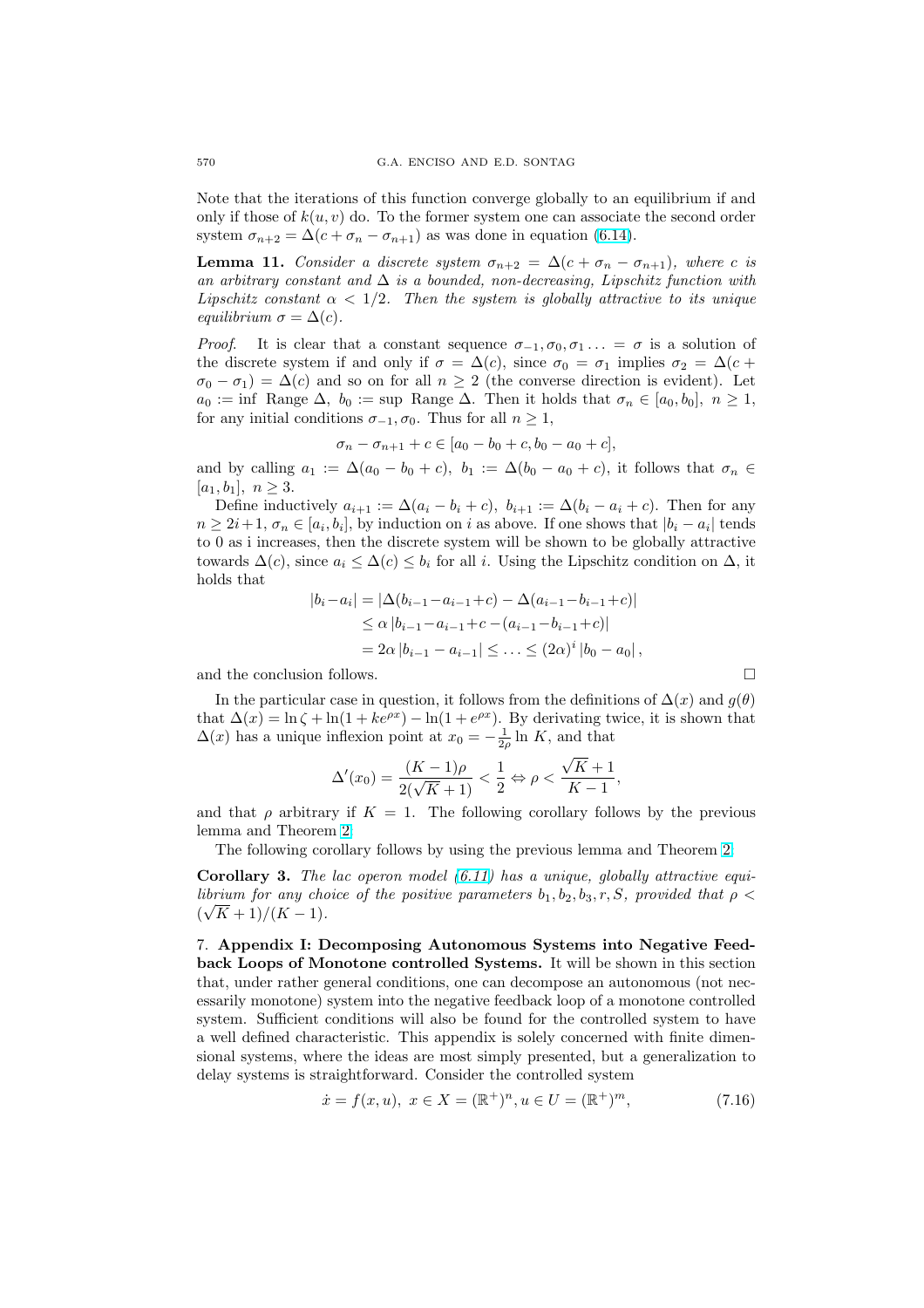<span id="page-22-0"></span>and fix a set  $S \subseteq \{1, \ldots n\}$ . Any vector  $(x_i)_{i=1...n}$  defines a vector  $x^S = (x_i)_{i \in S}$ . Letting z stand for a fixed vector  $(z_i)_{i \in S^C}$ , define the function  $f^S(x^S; z, u) :=$  $f(x^S, z, u)^S$ , where  $f(x^S, z, u)$  is meant in the obvious sense. This vector field defines a controlled |S|-dimensional dynamical system

$$
\dot{x}^S = f^S(x^S; z, u) \tag{7.17}
$$

with  $n-|S|+m$ –dimensional control  $(z, u)$ .

Finally, denote by  $S^C$  the complement  $\{1,\ldots,n\}$  - S of S. If  $\pi = \{S_1,\ldots S_\Lambda\}$  is a partition of  $\{1 \dots n\}$ , then the coupled system

$$
\dot{x}^{S_{\lambda}} = f^{S_{\lambda}}(x^{S_{\lambda}}; x^{S_{\lambda}^{C}}, u), \ \lambda = 1 \dots \Lambda \tag{7.18}
$$

is equivalent to (7.16).

Sign Definite Systems. Many dynamical systems arising from gene and protein models can be associated with a signed digraph. Given an autonomous system

$$
\dot{x} = g(x), \ x \in X = (\mathbb{R}^+)^n,\tag{7.19}
$$

let the variables  $x_1 \ldots x_n$  be vertices, and write a positive arc from  $x_i$  to  $x_j$ ,  $i \neq j$ , if  $\frac{\partial}{\partial x_i} g_j(x) \ge 0$  for all  $x \in X$  and the strict inequality holds at least at some state. Similarly, write a negative arc from  $x_i$  to  $x_j$  if  $\frac{\partial}{\partial x_i} g_j(x) \leq 0$  (with strict inequality at some state), and no arc if  $\frac{\partial}{\partial x_i} g_j(x) \equiv 0$ . Note that not every system satisfies this trichotomy for all its variables. The attention will be restricted in this appendix to such systems, which will be denoted as *sign definite*.

If the system  $(7.19)$  is sign definite with associated digraph  $G$ , then one can find an n-dimensional controlled system

$$
\dot{x} = f(x, u), \ \ x \in X = (\mathbb{R}^+)^n, \ u \in U = (\mathbb{R}^+)^m, \ h : X \to U,
$$
 (7.20)

which is i) monotone with respect to some orthant cones in the inputs and the states; ii) such that the function h is  $\leq$ -decreasing; and iii) such that its closed loop system is well defined and is (7.19). This will be done as follows, trying to minimize the number of inputs and outputs involved so as to make the reduced model in Theorem 2 as simple as possible.

Let  $A \subseteq \{x_1, \ldots x_n\}$  be an arbitrary set of variables, called *agonists*. These variables may be unrelated to each other, but it is best (and most meaningful) to choose them so that their dynamics are positively correlated, i.e. most arrows connecting two node[s f](#page-7-0)rom A are positive. The remaining variables will be referred to as antagonists, and they will also be thought of as being mostly positively correlated to each other.

An arc in G will be called *discordant* if it is positive and joins an agonist with an antagonist, or if it is negative and joins two agonists or two antagonists. Let an antagonist, or in it is negative and joins two agonists or two antagonists. Let  $D_j := \{x_i | \text{ there is a discordant arc from } x_i \text{ to } x_j\}$ , and let  $D := \bigcup_j D_j$ ,  $m := |D|$ and  $U := (\mathbb{R}^+)^m$ . Now enumerate the elements of D as  $x_{l_1}, \ldots, x_{l_m}$ . Define  $f_j(x, u)$ as the result of replacing in  $g_j(x)$  all appearances of  $x_{l_i}$  by  $u_i$ , for each  $x_{l_i} \in D_j$ . The controlled system  $(7.20)$  thus defined has a state digraph  $G'$  that can be described as the result of removing all discordant arcs from G.

Now define the output function  $h: X \to U$  as  $h_k(x) := x_{l_k}, k = 1 \dots p$ , and close the loop by letting  $u(t) = h(x(t))$ . Let

$$
s(i) := \begin{cases} 1 & \text{if } x_i \in A \\ -1 & \text{if } x_i \notin A \end{cases}
$$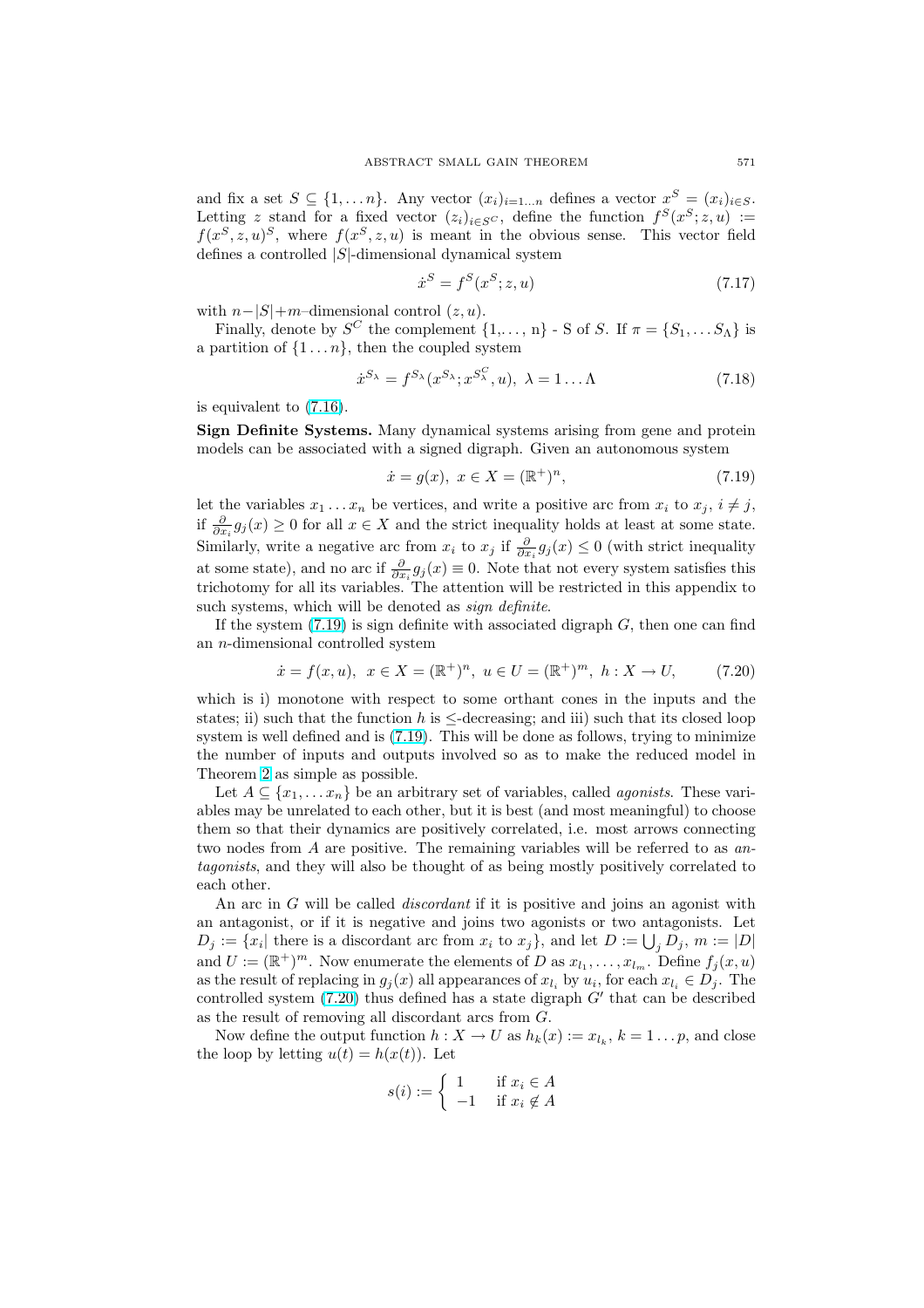<span id="page-23-0"></span>and let  $K_X$  be the orthant cone induced by s. Let  $p_k := -s_{l_k}, k = 1...m$ , and let  $K_U$  be the orthant cone defined by p.

Example. Equation (6.11) and Figure 3 form a good example of these definitions. In this model, one can consider as agonists the variables  $x_1, x_3$  and as antagonists  $x_2, x_4$ . There are only two discordant arcs and it holds that  $D_1 = \{x_4\}, D_2 =$  ${x_1}, D_3 = D_4 = \emptyset$ ; thus  $D = {x_1, x_4}$ . The variables  $x_1$  and  $x_4$  are replaced by u and v in t[he](#page-17-0) functions  $g_2$  $g_2$ ,  $g_1$  to form the functions  $f_2(x, u)$ ,  $f_1(x, v)$ , respectively.

An important consideration in making the choice of the agonist set is to minimize the number of inputs. See Figure 4 for an example of a system in which the agonist set is chosen in two different ways.



Figure 4. Network Splitting. The nodes in the digraphs above have been labelled "a" for agonist and "b" for antagonist in two different ways, and the discordant arrows have been circled in each case. The nodes at the base of these arrows will form the set D of inputs of the controlled system (four inputs in the first digraph, and two in the second). Note that by choosing the agonists and antagonists in an educated way one can substantially reduce the number of inputs.

Before providing our construction leading to i),ii),iii), the following simple result is stated and proved for convenience. Given a digraph  $H$ , we denote by  $V(H)$  the set of vertices of H, and by  $A(H)$  the set of arcs of H.

**Lemma 12.** Let H be an acyclic digraph. Then there exists a bijection  $b: V(H) \rightarrow$  $\{1, \ldots |V(H)|\}$  such that  $(v_1, v_2) \in A(H)$  implies  $b(v_1) < b(v_2)$ .

Proof. The proof proceeds by induction on the number of vertices. If there is only one vertex, the bijection is trivial. Assuming the statement true for graphs of at most n vertices, let H have  $n + 1$  vertices. There exists at least one vertex v with no incoming arcs. Remove it and apply the statement on the remaining digraph  $H'$ to form a bijection  $b: V(H') \to \{2, ..., n+1\}$ . Finally, define  $b(v) := 1$ . The result follows.  $\Box$ 

**Theorem 6.** The controlled system  $(7.20)$  described above is monotone, and h is  $a \leq$ -decreasing function. The closed loop system of (7.20) is well defined and equal to system  $(7.19)$ . Furthermore, if for each strongly connected component of G' with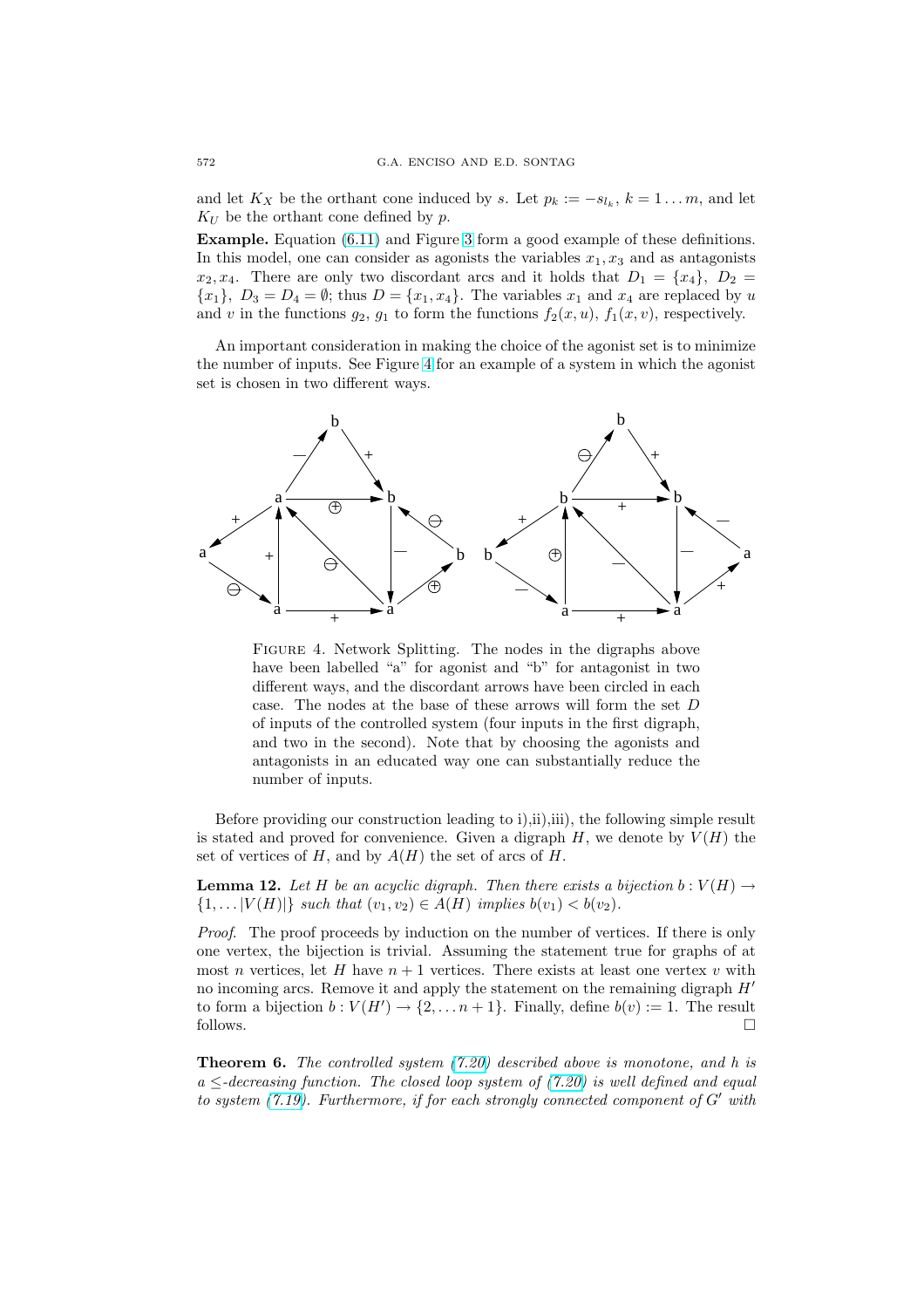vertices  $S \subseteq \{1 \dots n\}$  the system (7.17) has a well defined I/S characteristic, then (7.20) allows an I/S characteristic.

Proof. The Kamke monotonicity criterion for controlled systems will be used: given orthant cones  $\mathcal{K}_X$  and  $\mathcal{K}_U$  generated by the tuples  $(s_1, \ldots s_n)$  and  $(p_1, \ldots p_m)$ [respec](#page-22-0)tively, a system (7.20) is m[onoton](#page-22-0)e with respect to these cones if and only if

$$
s_j s_i \frac{\partial f_j}{\partial x_i} \ge 0, \ \forall i \ne j \ \text{ and } s_j p_k \frac{\partial f_j}{\partial u_k} \ge 0, \ \forall i, k,
$$
 (7.21)

where  $i, j = 1...n$  a[nd](#page-22-0)  $k = 1...m$ ; see [32, 2]. To prove the first assertion in 7.21, let  $i \neq j$  be such that there is an arc from  $x_i$  to  $x_j$  in G' (otherwise there is nothing to prove). Then either both variables are agonists and the arc is positive, or both are antagonists and the arc is also positive, or else one is agonist, one is antagonist and the arc is negative. In all t[hes](#page-28-0)[e c](#page-27-0)ases, the first statement in (7.21) is satisfied. As to the second statement, if k, j are such that  $\partial f_i/\partial u_k \neq 0$ , then by construction the arc from  $x_{l_k}$  to  $x_j$  in G is discordant, so that  $s_{l_k} s_j \partial g_j / \partial x_{l_k} \leq 0$ . Also by construction, sign  $\partial g_j/\partial x_i = \text{sign }\partial f_j/\partial u_k$ . Therefore  $s_j p_k \partial f_j/\partial u_k \geq 0$  as expected.

Recall that  $p_k = -s_{l_k}, h_k(x) = x_{l_k}$  to see that h is  $\leq$ -decreasing. Replacing each  $u_k$  in  $f_j(x, u)$  back with  $h_k(x) = x_{l_k}$  will form back  $g_j(x)$ . This proves that the closed loop system is the same as (7.19).

For the last assertion write (7.20) as a cascade of controlled monotone systems on the state spaces  $X_{\lambda} := (\mathbb{R}^+)^{|S_{\lambda}|}, \lambda = 1 \dots \Lambda$ , where  $S_1, \dots, S_{\Lambda}$  are the strongly connected components (s.c.c.) of  $G'$ . Let H be the acyclic digraph with vertices  $S_1 \dots D_\Lambda$  which is naturally induc[ed by](#page-22-0) the digraph  $G'$ , i.e.  $(S_\lambda, S_\mu) \in A(H)$  if and only if  $(x, y) \in A(G')$  for some  $x \in S_\lambda, y \in S_\mu$ . Now use Lemma 12 to relabel the s.c.c's in such a way that if  $x_i \in S_{\lambda_1}, x_j \in S_{\lambda_2}$ , and there is an arc from  $x_i$  to  $x_j$ , then  $\lambda_1 \leq \lambda_2$ .

Consider the function  $f^{S_1}(x^{S_1}; z, u)$ , where  $z = (z_i)_{i \in S_1^C}$  is given. By the choice of  $S_1$ , it holds that  $f^{S_1}$  doesn't actually depend on z, [an](#page-23-0)d it can be written as  $f^{S_1}(x^{S_1},u)$ . Similarly one can write  $f^{S_{\lambda}}(x^{S_{\lambda}};x^{S_{\lambda}^C},u)$  in (7.18) as

$$
f^{S_{\lambda}}(x^{S_{\lambda}}; x^{S_1}, \ldots x^{S_{\lambda-1}}, u),
$$

and thus system (7.20) is written as a cascade as desired, using equation (7.18).

Given a fixed input  $u \in U$ , the system  $\dot{x}^{S_1} = f^{S_1}(x^{S_1}; u)$  $\dot{x}^{S_1} = f^{S_1}(x^{S_1}; u)$  $\dot{x}^{S_1} = f^{S_1}(x^{S_1}; u)$  converges globally towards a vector  $(\bar{x}_i)_{i \in S_1}$ , by hypothesis. Using  $u_1, \ldots u_m$  and the variables in  $S_1$ as inputs, the system

$$
\dot{x}^{S_2} = f^{S_2}(x^{S_2}; x^{S_1}, u)
$$

can be seen to satisfy (7.21), since some of the variables have now been simply relabelled as inputs. Also, this system has a well-defined characteristic by hypothesis. Thus the property CICS holds, and since  $(x^{S_1}, u)$  converges to  $(\bar{x}^{S_1}, u)$ , then  $x^{S_2}$ converges to  $\bar{x}^{S_2}$ . The same argument holds to show that all the cascade converges, thus proving that system  $(7.20)$  has an I/S characteristic.

**Corollary 4.** If the digraph  $G'$  associated to system (7.20) is acyclic, and for every  $i = 1 \ldots n$  the 1-dimensional system

$$
\dot{x}_i = g_i(\hat{x}_1, \dots, \hat{x}_{i-1}, x_i, \hat{x}_{i+1}, \dots, \hat{x}_n)
$$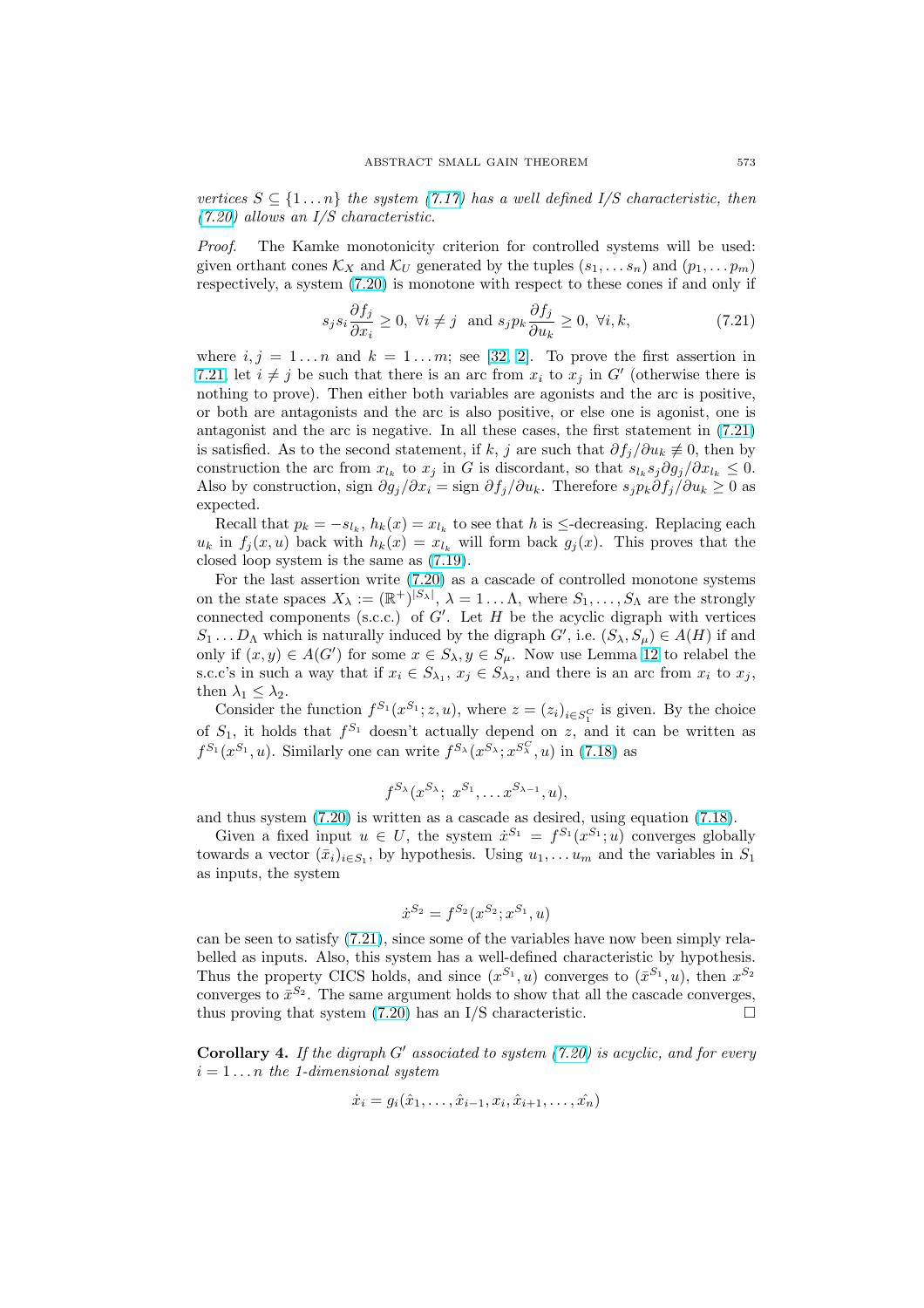with controls  $\hat{x}_i, j \neq i$ , has a well defined I/S characteristic, then (7.20) allows an I/S characteristic.

*Proof.* The graph  $G'$  is acyclic, therefore its strongly connected components are exactly the singletons  $\{1\}, \ldots, \{n\}$ . By the previous theorem, the r[esult](#page-22-0) follows.  $\Box$ 

Discussion. The reader will notice a tradeoff in the number of variables chosen to form the input: the more variables are included in  $D$ , the more complex is the resulting discrete system in SGT, but the less connected is  $G'$  and the easier to show the existence of a characteristic. Note that  $D$  is completely determined by the set  $A$ of agonists, which is arbitrary and allows for some choice. The results in this section make SGT robust to possible changes in the model. If a new participating gene is discovered as part of a gene network, one can simply keep the previous agonists, introduce the new gene either as agonist or antagonist, and obtain a monotone system (7.20) that has a similar topology as the previous one. The second condition in Theorem 6, regarding the existence of the characteristic, also needs to be checked only locally if a new node or a new arrow is introduced.

### 8. App[endi](#page-22-0)x II.

### 8.1. Exist[en](#page-23-0)ce and Uniqueness.

**Theorem 7.** Let  $X_0 \subseteq \mathbb{R}^n$  be an open set, or in the orthant cone case, a box (not necessarily bounded) containing some or all of its sides. Let  $B_U$  be a Banach space, and let  $U \subseteq B_U$  be an arbitrary Borel measurable set. Let  $X = C([-r, 0], X_0)$ , and let  $f: X \times U \to \mathbb{R}^n$  be a continuous function. Assume that

i): f is locally Lipschitz on X, locally uniformly on U: for any  $C \subseteq U$  and  $D \subseteq X$  closed and bounded, there exists  $M > 0$  such that

$$
|f(\phi,\alpha) - f(\psi,\alpha)| \le M |\phi - \psi|, \forall \phi, \psi \in D, \forall \alpha \in C.
$$

ii): There exists  $\phi_0 \in X$  such that for all  $C \subseteq U$  closed and bounded, the set  $f(\phi, C)$  is bounded.

Then the system (5.8) has a unique maximally defined, absolutely continuous solution  $x(t)$  for every input  $\beta \in U_{\infty}$  and every initial condition  $\phi \in X$ .

Proof. It will be shown that all hypotheses are met so as to apply Theorem 4.3.1, p. 207 of Bensoussan et al. [4]. Let  $\Omega_0 \subseteq X_0$  be a given compact set, and let  $\Omega = C([-r, 0], \Omega_0)$ . Let  $C_i := B(0, i) \cap U$ , where  $i = 1, 2, 3...$  and  $B(0, i)$  is the open ball in  $B_U$  with radius i. For every  $C_i$ , there is a constant  $M_i$  such that  $f(\cdot, \alpha)$  is  $M_i$ -Lipschitz on  $\Omega$ , for all  $\alpha \in C_i$ . For any  $\alpha \in U$ , let  $m(\alpha) :=$  $\inf\{M_i\,|\,i\,\,\text{such that}\,\,\alpha\in C_i\}$ . [No](#page-27-0)te that  $f(\cdot,\alpha)$  is  $m(\alpha)$ -Lipschitz on  $\Omega$  for each  $\alpha$ and that m is measurable. Indeed, each  $M_i$  can be chosen to be as small as possible, and then  $m$  becomes a step function on each  $C_i$ .

Now for every fixed  $\alpha \in U$ , extend the function  $\phi \mapsto f(\phi, \alpha)$  from  $\Omega$  to all of  $B_X$ , in such a way that the extension is also  $m(\alpha)$ -Lipschitz. For this, let

$$
F_i(\phi, \alpha) := \inf_{\psi \in \Omega_0} f_i(\psi, \alpha) + m(\alpha) |\phi - \psi|,
$$

for each i, and let  $F = (F_1, \ldots, F_n)$ . It is a simple exercise in analysis to verify that for a fixed  $\alpha$ ,  $F(\cdot, \alpha)$  is well defined, coincides with  $f(\cdot, \alpha)$  on  $\Omega$ , and is itself  $\sqrt{n}m(\alpha)$ -Lipschitz.

Fix now  $\beta \in U_{\infty}$ , and define  $g(t, \phi) := F(\phi, \beta(t))$ . It is to this function that Theorem 4.3.1 of  $[4]$  is applied. A few conditions need to be verified: F is continuous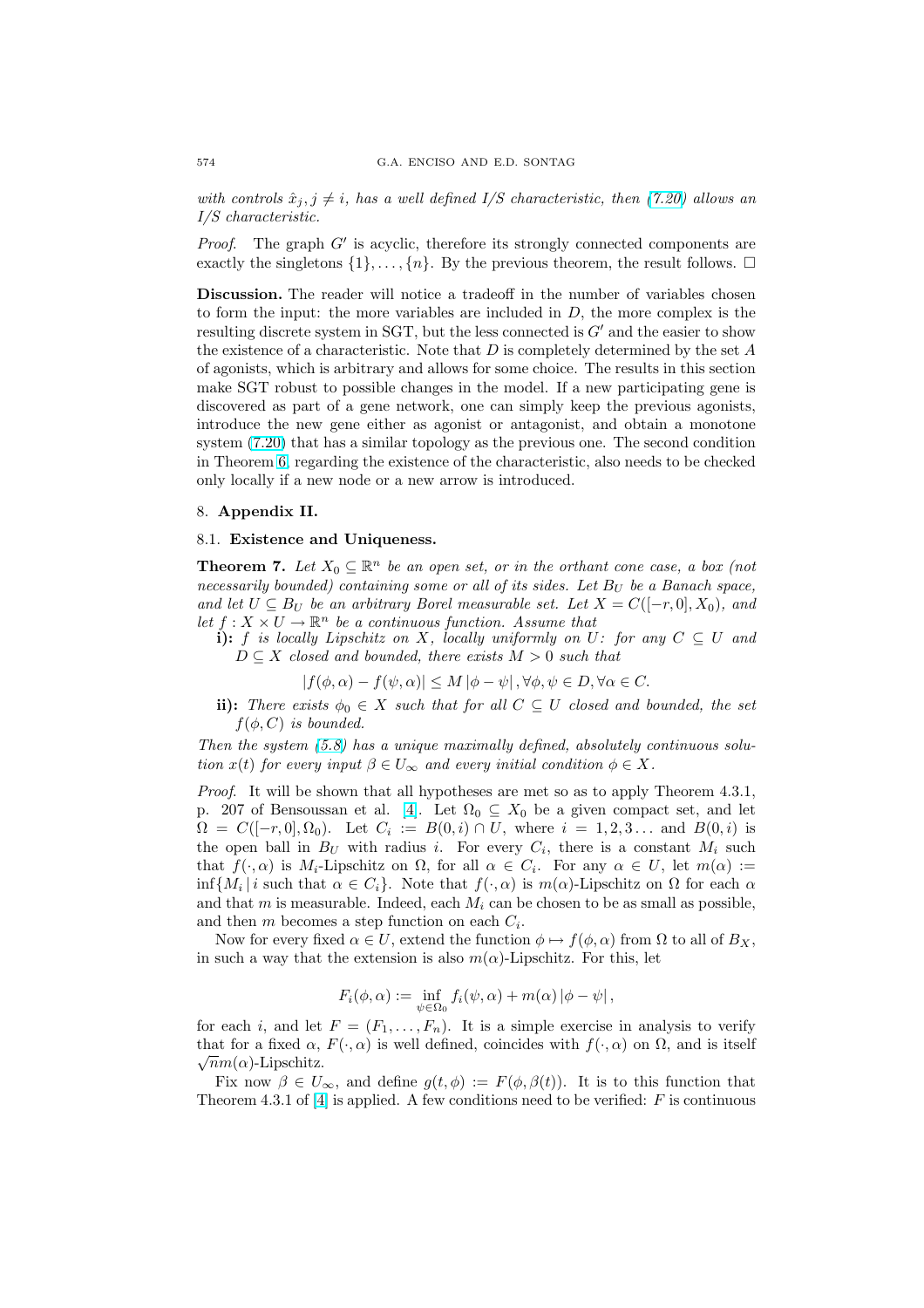on each set  $X \times (C_i - C_{i-1})$  and therefore measurable, which implies that  $g(t, \phi)$ is also measurable. By setting  $n(t) = m(\beta(t))$ , it follows that  $n(t)$  is measurable and locally bounded (since each  $\beta|_{[0,T]}$  is contained in some  $C_i$ ), and thus locally integrable. Finally, note that  $F(\phi_0, \dot{C}_i)$  is bounded in  $\mathbb{R}^n$  for every *i*, and that therefore  $t \to g(t, \phi_0)$  is locally integrable.

By Theorem 4.3.1 in [4], the system  $\dot{x} = g(t, x_t) = F(x_t, \beta(t))$  has a unique maximally defined, absolutely continuous solution defined for every initial condition  $\phi \in B_X$ .

Next define for a fixed initial condition  $\phi \in X$ , and  $j = 1, 2, 3, \ldots$ :

 $\Omega_i := \text{Range}(\phi) \cup \{x \in X_0 \mid \text{dist}(x, \text{Range}(\phi)) \leq j \text{ and } \text{dist}(x, \partial X \setminus X) \geq 1/j\}.$  $\Omega_i := \text{Range}(\phi) \cup \{x \in X_0 \mid \text{dist}(x, \text{Range}(\phi)) \leq j \text{ and } \text{dist}(x, \partial X \setminus X) \geq 1/j\}.$  $\Omega_i := \text{Range}(\phi) \cup \{x \in X_0 \mid \text{dist}(x, \text{Range}(\phi)) \leq j \text{ and } \text{dist}(x, \partial X \setminus X) \geq 1/j\}.$ 

Extend f from  $\Omega_j$  to all  $\mathbb{R}^n$  to form  $F_j$ , applying the main step above. The solutions of the systems  $\dot{x} = F_j(x_t, \beta(t)), \ j = k, k + 1, \ldots$ , using the same initial condition  $\phi$ , must agree with each other by uniqueness. If  $x_1(t), x_2(t)$  are both solutions of (5.8) with initial condition  $\phi$  and are defined on [0, T], let j be such that  $x_1|_{[-r,T]} \cup$  $x_2|_{[-r,T]} \subseteq \Omega_j$ . Then  $x_1 = x_2$  on  $[-r,T]$  by the argument above. This shows that  $x(t)$  is unique. The fact that it is maximally defined follows similarly.

#### [8.2.](#page-12-0) Proof of Lemmas 1 and 2.

**Proof of Lemma 1:** Let K have nonempty interior, that is  $0 \leq B_{\epsilon}(x_0)$  for some  $x_0 > 0$  and some real  $\epsilon > 0$ . Then  $0 \leq B_1(\epsilon^{-1}x_0)$ , which is equivalent by definition to  $B_1(0) \leq \epsilon^{-1}x_0$ . The converse result follows by the same argument.

**Proof of Lemma 2:** Let  $C_1 := \{x \in \mathcal{K} \mid |x| = 1\}$  $C_1 := \{x \in \mathcal{K} \mid |x| = 1\}$  $C_1 := \{x \in \mathcal{K} \mid |x| = 1\}$  $C_1 := \{x \in \mathcal{K} \mid |x| = 1\}$ . Let  $f: C_1 \times C_1 \to \mathbb{R}$ ,  $f(x, y) :=$  $x \cdot y$ .  $C_1$  is comp[act](#page-2-0), therefore f must have a minimum at some  $(x_0, y_0)$ . But  $f(x_0, y_0) > -1$ , since otherwise  $x_0 = -y_0$  and a contradiction would follow from  $\mathcal{K} \cap (-\mathcal{K}) = \{0\}.$  If follows that there is  $\theta < 1$  such that  $x \cdot y \ge -\theta |x||y|$ , for every  $x, y \geq 0.$ 

Now let  $0 \le x \le y$ . Then  $(y - x) \cdot x \ge -\theta |x| |y - x|$ , so

$$
|x|^2 \le \theta |x| |y - x| + x \cdot y \le |x| (\theta |x| + \theta |y| + |y|),
$$

and after cancelling |x| on both sides (if  $x = 0$  there is nothing to prove) and solving for  $|x|$ , one has

$$
|x| \le \frac{\theta + 1}{\theta - 1} |y|.
$$

#### 8.3. Monotonicity Criterion and Semiflow Property.

**Sketch of Proof for Proposition 1.** Let  $\alpha, \beta$  be two inputs, and assume  $\alpha(t) \leq$  $\beta(t)$  for every t (if this only holds a.e. t, one can change the value of these functions at a set of measure zero). Let  $h_1(t, \phi) := f(\phi, \alpha(t))$ ,  $h_2(t, \phi) := f(\phi, \beta(t))$ . Theorem 1.1 of Smith [32] cannot be applied directly, even in the cooperative case, since the functions  $h_i$  are not necess[ari](#page-14-0)ly continuous on t. Nevertheless by writing the absolutely continuous solution  $x(t, \phi; h_i)$  of  $\dot{x} = h_i(t, x_t)$  as an integral (see Bensoussan et al. [4]) one shows that, for  $e \gg 0$  in X and  $h_i^{\epsilon}(\phi, t) := \epsilon e + h_i(\phi, t)$ ,  $x(t_0, \phi; h_i^{\epsilon})$  converges t[owa](#page-28-0)rds  $x(t_0, \phi; h_i)$  as  $\epsilon \to 0$  for each  $t_0$ . The rest of the argument is as in [32]: define  $e := (s_1, s_2, \ldots s_n) \gg 0$ . Show by contradiction that  $x(t, \phi; h_1) \ll x(t, \phi; h_2^{\epsilon})$  for all t and small  $\epsilon$ , and let  $\epsilon$  tend to zero.

The following t[wo](#page-27-0) lemmas give a proof that the function  $\Phi(t, \phi, \alpha) = x_t$  satisfies the semiflow property. The proof is straightforward, but it is included because the result might see[m co](#page-28-0)unterintuitive for delay systems. Let  $B_U$  be an abstract Banach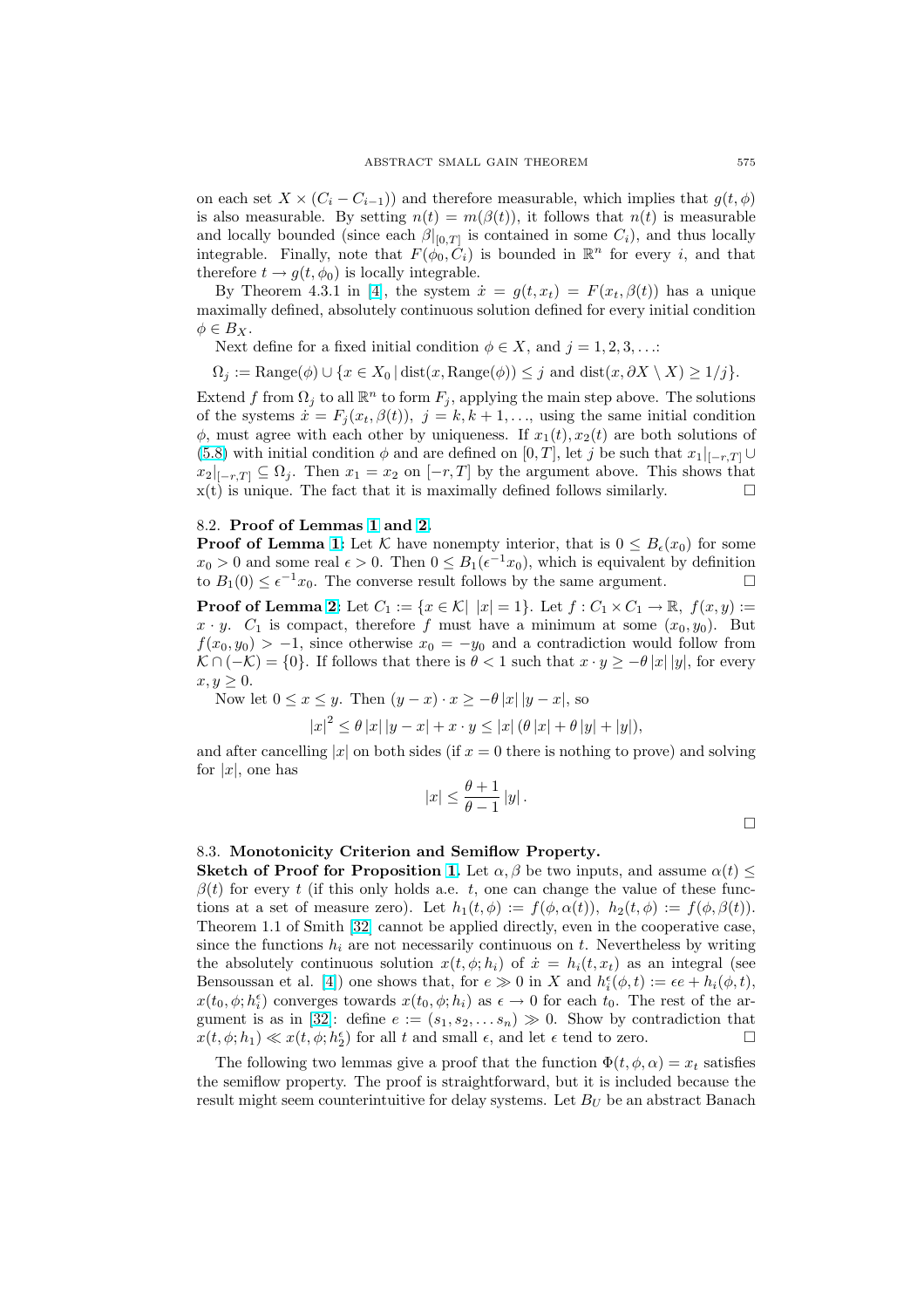space here, and  $U \subseteq B_U$ . Consider  $X_0 \subseteq \mathbb{R}^n$ ,  $X = C([-r, 0], \mathbb{R}^n)$  as before, and  $f: X \times U \to \mathbb{R}^n$  such that the triple  $(X, U, f)$  forms a well defined delay dynamical system as in Definition 4.

**Lemma 13.** Let u, v be inputs in U such that  $u(t) = v(t)$ ,  $0 \le t \le t_0$ . Then the solutions  $x(t)$ ,  $y(t)$  of the system (5.7), with initial condition  $\phi_0$  and inputs u and v respec[t](#page-11-0)ively, satisfy  $x(t) = y(t)$ ,  $-r \le t \le t_0$ .

Proof: Let  $\gamma(t) := v(t + t_0)$ , and let  $z(t)$  be the solution of (5.7) with input  $\gamma$  and starting condition  $\phi_1 = x_{t_0}$ . Let  $w(t) := x(t)$  for  $-r \le t \le t_0$ ,  $w(t) := z(t - t_0)$ for  $t > t_0$ . It is easy to see that  $w(t)$  $w(t)$  is absolutely continuous, as it is built from absolutely continuous parts. Further,

$$
w'(t+t_0) = z'(t) = f(\gamma(t), z_t) = f(v(t+t_0), w(t+t_0)), \text{ a.e. } t \ge 0.
$$

Thus  $w(t)$  is a solution of (5.7) with input  $v(t)$  (recall  $u(t) = v(t)$ ,  $-r \le t \le t_0$ ), and initial condition  $\phi_0$ . By uniqueness, it must hold that  $w = y$ , and the conclusion follows.

**Lemma 14** (Semiflow Property). Given  $s, t \geq 0$ , and inputs  $u(\tau), v(\tau)$ , let  $x(\tau), y(\tau)$ be the solutions of (5.7) w[ith i](#page-11-0)nputs  $u_1(\tau)$ ,  $u_2(\tau)$  respectively, and initial conditions  $\phi$  and  $x_s$  respectively. Let  $z(\tau)$  be the solution of (5.7) with initial condition  $\phi$  and input  $v(\tau) := u_1(\tau), 0 \leq \tau \leq s, v(\tau) := u_2(\tau - s), \tau > s$ . Then  $z_{s+t} = y_t$ .

*Proof.* By the previous Lemma,  $z_s = x_s$ . Note that  $w(t) := z(s + t)$  is a solution of (5.7) with input u [an](#page-11-0)d initial condition  $x_s$ :

$$
w'(\tau) = z'(s + \tau) = f(v(s + \tau), z(s + \tau) = f(u_2(\tau), w(\tau)), \forall \tau \ge 0.
$$

Thus  $w = y$  by uniqueness. In particular,  $y_t = w_t = z_{s+t}$ .

Acknowledgements. We wish to acknowledge David Angeli for his many suggestions on how to work out the stability of discrete systems, Patrick de Leenheer for many discussions, and especially Hal Smith for very useful discussions and suggestions. We also want to acknowledge the multiple comments and suggestions of the reviewers, who helped to substantially improve the quality of the text.

#### **REFERENCES**

- [1] D. Aeyels and P. De Leenheer, Stability for homogeneous cooperative systems, Proc. IEEE Conf. Decision and Control, Phoenix, pp. 5241-5242, 1999.
- [2] D. Angeli, E.D. Sontag, Monotone control systems, IEEE Trans. Autom. Control, 48: 1684- 1698, 2003.
- [3] D. Angeli, E.D. Sontag, Multistability in monotone input/output systems, Systems and Control Letters 51:185–202, 2004.
- [4] A. Bensoussan, G. Prato, M.C. Delfour, and S.K Mitter, "Representation and Control of Infinite Dimensional Systems", Birkhauser, Boston, 1992.
- [5] Y. Chitour, F. Grognard, G. Bastin, Stability Analysis of a Metabolic Model with Sequential Feedback Inhibition, in "First Multidisciplinary International Symposium on Positive Systems: Theory And Applications" (Posta 2003), Rome, August 2003 (L. Benvenuti, A. De Santis, and L. Farina, eds.), Springer-Verlag, Heidelberg, pp. 143-150, 2003.
- [6] S.N. Chow, J. Mallet-Paret, Singularly perturbed differential equations. In: J. Chandra, A.C. Scott (eds), "Coupled Nonlinear Oscillators", North-Holland, Amsterdam, 1983.
- [7] E.N. Dancer, Some remarks on a boundedness assumption for monotone dynamical systems, Proc. of the AMS 126:801-807, 1998.
- [8] C.A. Desoer, M. Vidyasagar, "Feedback Synthesis: Input-Output Properties", Academic Press, New York, 1975.

<span id="page-27-0"></span>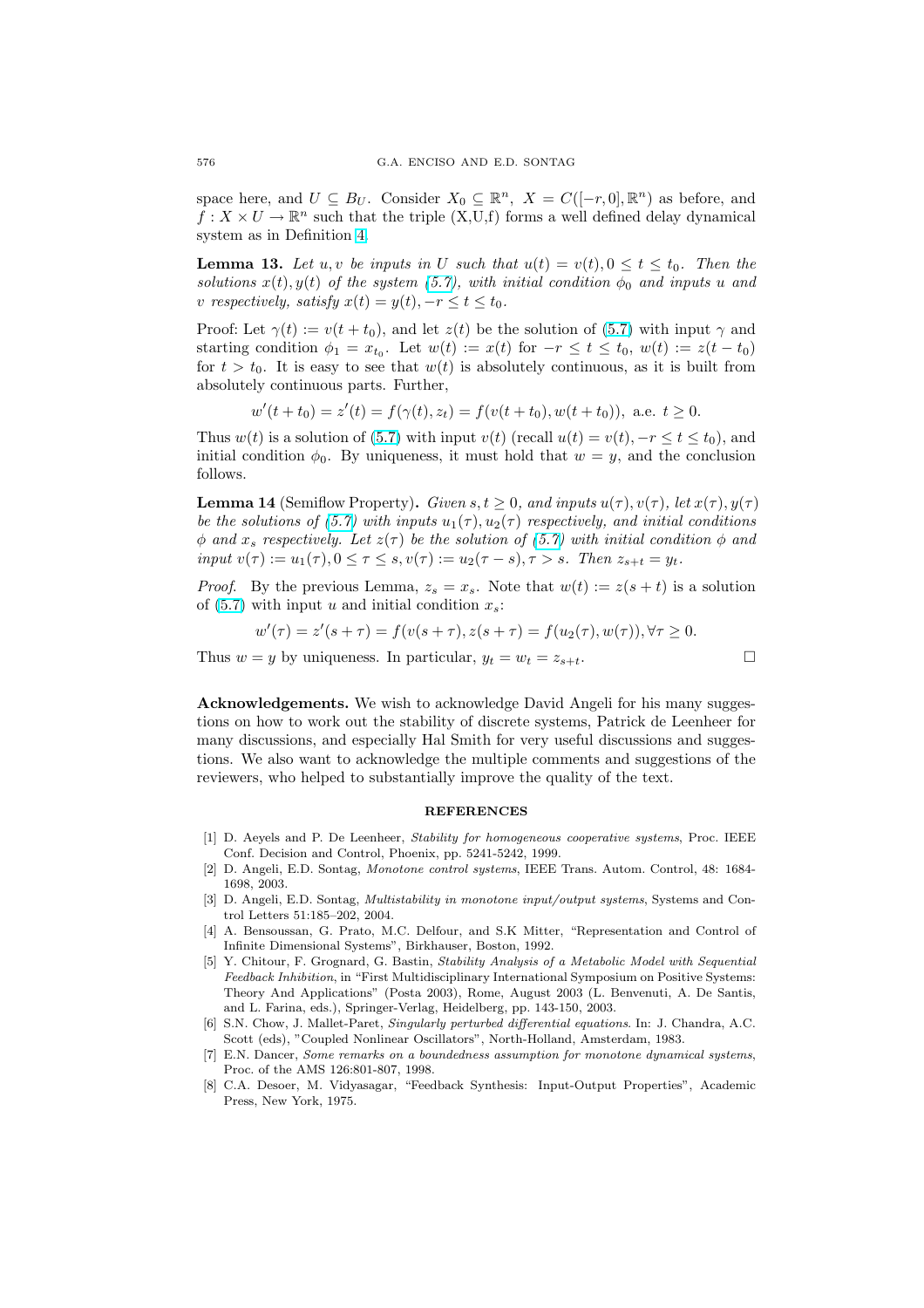- <span id="page-28-0"></span>[9] G.A. Enciso, E.D. Sontag, Monotone systems under positive feedback: multistability and a reduction theorem, Systems and Control Letters 51(2):185-202,2005.
- [10] G.A. Enciso, E.D. Sontag, On the stability of a model of testosterone dynamics, Journal of Mathematical Biology 49:627-634,2004.
- [11] L. Farina and S. Rinaldi, "Positive Linear Systems: Theory and Applications", John Wiley & Sons, New York, 2000.
- [12] J.-L. Gouze, Differential Systems with Positive Variables, in "First Multidisciplinary International Symposium on Positive Systems: Theory And Applications" (Posta 2003), Rome, August 2003 (L. Benvenuti, A. De Santis, and L. Farina, eds.), Springer-Verlag, Heidelberg, pp. 151-158, 2003.
- [13] J.K. Hale, "Introduction to Functional Differential Equations", Springer, New York, 1993.
- [14] M.W. Hirsch, Stability and convergence in strongly monotone dynamical systems, Reine und Angew. Math. 383:1-53, 1988.
- [15] B. Ingalls and E.D. Sontag, A small-gain theorem with applications to input/output systems, incremental stability, detectability, and interconnections, J. Franklin Institute 339:211-229, 2002.
- [16] J. Ji-Fa, On the global stability of cooperative systems, Bull. London Math. Soc. 26:455-458, 1994.
- [17] Z.P. Jiang, A. Teel, L. Praly, Small-gain theorem for ISS systems and applications, Mathematics of Control, Signals, and Systems 7:95-120, 1994.
- [18] J. Keener, J. Sneyd, "Mathematical Physiology", Springer, New York, 1998.
- [19] T. Kobayashi, L. Chen, K. Aihara, Modeling genetic switches with positive feedback loops, J.Theor.Biol. 221:379-399, 2003.
- [20] V.L. Kocic, G. Ladas, "Global Behavior of Nonlinear Difference Equations of Higher Order with Applications", Kluwer Academic, Boston, 1993.
- [21] M.R.S. Kulenovic, G. Ladas, "Dynamics of Second Order Rational Difference Equations", Chapman & Hall/CRC, New York, 2002.
- [22] P. de Leenheer, D. Angeli, E.D. Sontag, A tutorial on monotone systems with an application to chemical reaction networks, Proc. 16th Int. Symp. Mathematical Theory of Networks and Systems (MTNS), 2004.
- [23] J. Mallet-Paret, R.D. Nussbaum, Global continuation and asymptotic behavior for periodic solutions of a differential-delay equation. Ann. Mat. Pura. App. (IV) CXLV:33-128, 1986.
- [24] J.M. Mahaffy, E.S. Savev, Stability analysis for a mathematical model of the lac operon, Quarterly of Appl. Math, LVII,1:37-53, 1999.
- [25] I.M.Y. Mareels, D.J. Hill, Monotone stability of nonlinear feedback systems, J. Math. Systems, Estimation and Control 2:275-291, 1992.
- [26] J.D. Murray, "Mathematical Biology, I: An introduction", Springer, New York, 2002.
- [27] C. Piccardi and S. Rinaldi, Remarks on excitability, stability, and sign of equilibria in cooperative systems, Systems and Control Letters 46:153-163, 2002.
- [28] E.P. Ryan, E. Sontag, "A counterexample on steady state responses and the converging-input converging-state property," in preparation.
- [29] M. Safonov, "Stability and Robustness of Multivariable Feedback Systems", The MIT Press, Cambridge, Massachusetts, 1980.
- [30] I.W. Sandberg, On the L<sub>2</sub>-boundedness of solutions of nonlinear functional equations, Bell System Technical Journal 43:1581-1599, 1964.
- [31] H.L. Smith, Oscillations and multiple steady states in a cyclic gene model with repression, J. Math. Biol. 25:169-190, 1987.
- [32] H.L. Smith, "Monotone Dynamical Systems", AMS, Providence RI, 1995.
- [33] E.D. Sontag, "Mathematical Control Theory", Springer, New York, 1998.
- [34] E.D. Sontag, Smooth stabilization implies coprime factorization, IEEE Trans. Automatic Control 34:435-443, 1989.
- [35] G. Stepan, "Retarded Dynamical Systems: Stability and Characteristic Functions", Wiley, New York, 1989.
- [36] E.D. Sontag, Asymptotic amplitudes and Cauchy gains: A small-gain principle and an application to inhibitory biological feedback, Systems and Control Letters 47:167-179, 2002.
- [37] J.J. Tyson, H.G. Othmer, The dynamics of feedback control circuits in biochemical pathways. In: R. Rosen, F.M. Snell (eds), "Progress in Theoretical Biology", Academic Press, New York, 1978.